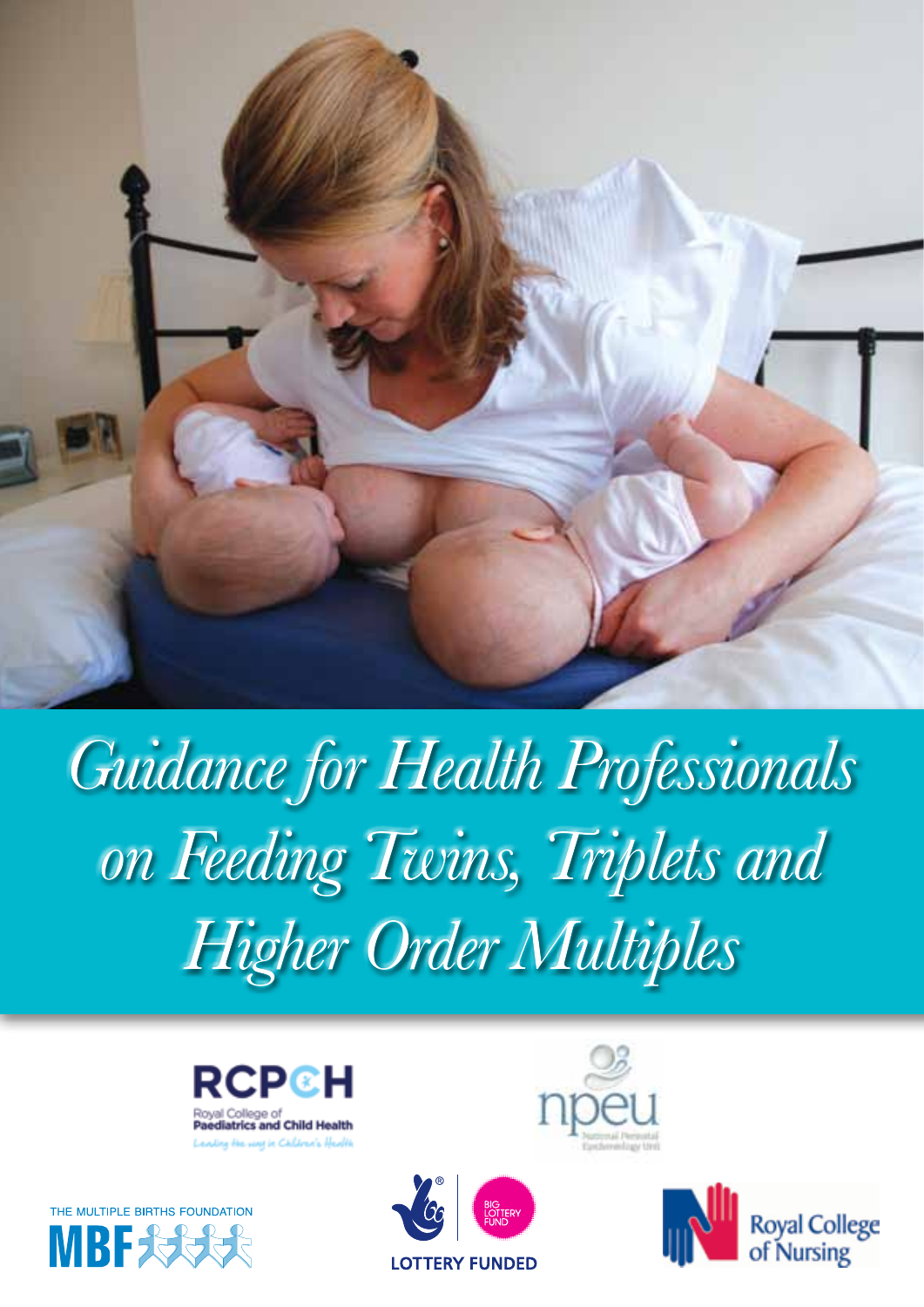## *Contents*

|       |     | QUICK REFERENCE GUIDE4-7                | 2.7  |                                           |
|-------|-----|-----------------------------------------|------|-------------------------------------------|
|       |     |                                         |      |                                           |
|       |     |                                         | 2.8  | Ongoing feeding support 36                |
|       |     |                                         |      | 2.8.1 Feeding options including different |
|       | 1.  | Introduction to the guidance 8          |      | ones for co-siblings36                    |
|       | 1.1 | Rationale for the guidance 8            |      | 2.8.2 Providing ongoing support37         |
|       | 1.2 | How to use the guidance8-9              |      | 2.8.3 Breastfeeding in public places38    |
|       | 1.3 | Update of the guidance 9                |      | 2.8.4 Feeding multiples when there        |
|       |     |                                         |      | are older siblings around38               |
|       |     |                                         |      |                                           |
|       | 2.  | Guidance on infant feeding              | 2.9  | Introduction of solids39                  |
|       |     |                                         |      | 2.9.1 When to introduce solids 39-40      |
|       | 2.1 | Introduction to different               |      | 2.9.2 How to introduce solids  41         |
|       |     |                                         |      |                                           |
|       |     |                                         |      | 2.10 Feeding triplets and quads41-44      |
|       | 2.2 | Learning to breastfeed11-12             |      |                                           |
|       |     |                                         | 2.11 | Meeting nutritional requirements          |
|       |     | 2.2.2 Simultaneous versus separate      |      |                                           |
|       |     |                                         |      |                                           |
|       |     | 2.2.3 Positioning and attachment15-17   |      |                                           |
|       |     | 2.2.4 Same breast/same baby or          |      |                                           |
|       |     | alternating baby/breast 17              | 3.   | Recommendations  47                       |
|       |     |                                         | 3.1  | Specialist training on feeding multiples  |
|       |     |                                         |      | for health professionals 47               |
|       | 2.3 | Feeding the sick or preterm baby18-21   | 3.2  | Suggested content for breastfeeding       |
|       |     |                                         |      | workshops for parents  47                 |
|       | 2.4 | How to avoid and resolve                | 3.3  | Auditable standards 47                    |
|       |     | breastfeeding problems 22               | 3.4  | Research recommendations47                |
|       |     | 2.4.1 Related to the breastfeeding      |      |                                           |
|       |     |                                         |      |                                           |
|       |     |                                         |      |                                           |
|       |     |                                         | 4.   | Support groups and useful                 |
|       |     |                                         |      |                                           |
|       | 2.5 | Expressed breastmilk30                  |      |                                           |
|       |     | 2.5.1 Expressed breastmilk30-31         |      |                                           |
|       |     | 2.5.2 Reasons for expressing milk 31    | 5.   | Acknowledgements49-50                     |
| eans, |     | 2.5.3 How to express and how often      |      |                                           |
| n.    |     |                                         |      |                                           |
|       |     | 2.5.4 Storage of expressed breastmilk33 |      |                                           |
|       |     |                                         | 6.   |                                           |
|       | 2.6 | Sterilisation and preparation           | 7.   |                                           |
|       |     | of feeding equipment34                  | 8.   |                                           |

## *Guidance for Health Professionals on Feeding Twins, Triplets and Higher Order Multiples*

*This booklet has been endorsed by: Royal College of Paediatrics and Child Health Royal College of Nursing*

> *Reviewed and supported by: Royal College of Midwives*

*First published in 2011 by: The Multiple Births Foundation, Hammersmith House, Level 4, Queen Charlotte's & Chelsea Hospital, Du Cane Road, London W12 0HS Tel: 020 3313 3519 Fax: 020 8383 3041 Email: mbf@imperial.nhs.uk Website: www.multiplebirths.org.uk*

*Registered Charity no: 1094546 Limited Company No: 4426289*

*Copyright © 2011 Multiple Births Foundation All rights reserved. No part of this publication may be reproduced, stored in a retrieval system or transmitted in any form or by any means electronic, mechanical, photocopying, recording or otherwise, without the prior written permission of the Multiple Births Foundation.*

*Images by Gaby Jeffs www.magnetofilms.com*

*Available from: The Multiple Births Foundation*

ISBN: 978-1-902068-16-9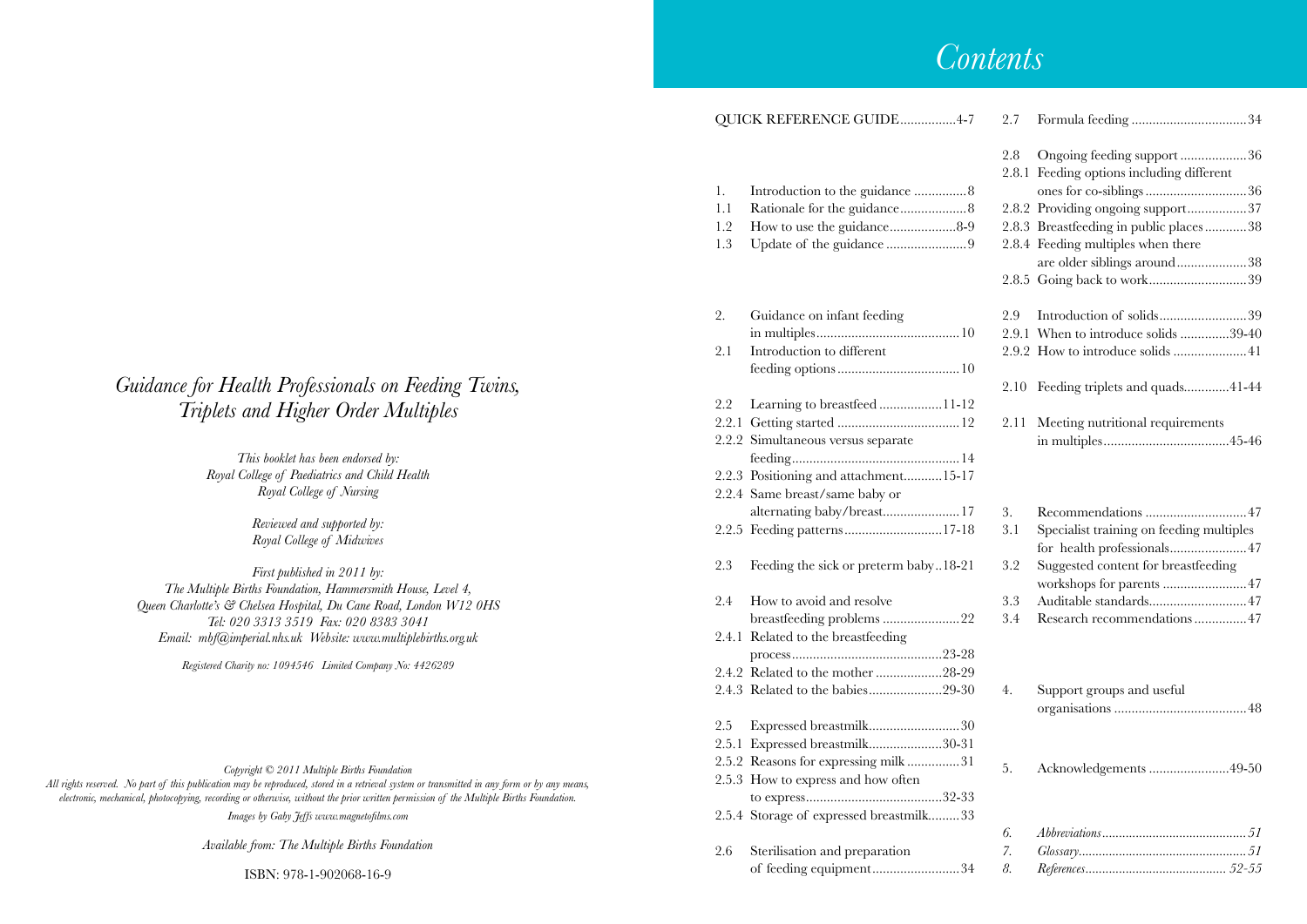## *Quick Reference Guide*

**The guidance has been summarised by first giving some key general principles followed by the main good practice points in each section. Further information is given in the full guidance.**



## **Key general principles**

1. Babies should be **treated as individuals** when making decisions on appropriate feeding and growth patterns. Both will depend on the baby's sex, gestational age and size at birth. Co-siblings shouldn't be compared.

2. **Breast milk is the best nutrition for all babies** - whether singletons or multiples - and mothers should be supported and encouraged to provide breastmilk or breastfeed their infants.

Nevertheless, many mothers who are breastfeeding multiples may decide to introduce some formula milk at some stage, and it is important before they do so that they realise that combining breast and bottle feeding, or giving 'top ups' of formula, can affect their breastmilk supply, particularly in the first weeks after birth when lactation is being established. Mothers should also be informed that if they decide not to breastfeed, this decision may be difficult to reverse later if they change their mind.

- 3. Many multiple birth infants are born **slightly preterm** between 34 and 36 weeks. These infants may appear relatively mature and are not usually treated in a NICU/SCBU. Nevertheless, they are a vulnerable group in terms of feeding:
	- They are often discharged early without the care plan which would accompany a more preterm infant
	- They are often small and may require additional support to establish successful breastfeeding.
	- Each infant must be managed individually in terms of whether he/she is woken for feeds or has baby-led feeding.
	- They should be monitored carefully to ensure that they are receiving enough breast milk (see Section 2.4.3)

## **Learning to breastfeed (Section 2.2)**

#### **Key principles**

- Mothers of multiples can produce enough milk to breastfeed multiples.
- Good antenatal preparation is important including information about how to establish and maintain breastfeeding, and sources of support and advice.
- Partners, family and friends can be a valuable source of help with feeding and non-feeding activities.
- Give mothers confidence to establish breastfeeding. In the early days after birth, mothers will need to give a lot of time in order to get breastfeeding established.
- Strategies for helping the mother with feeding include:
- Establishing a feeding pattern so that others can help with feeding, or help with other tasks so that the mother can devote as much time as possible to feeding and resting in between feeding.
- Help and support to achieve pain free, effective feeds.
- Feeding the babies simultaneously.
- 

## **Simultaneous or separate feeding (Section 2.2.2)**

#### **There is no evidence about which method is best. We suggest the following:**

- Mothers may find it easier to initiate breastfeeding by feeding one baby at a time at the breast rather than feeding two babies simultaneously, until they learn how to position and attach each baby, and gain confidence.
- It might be useful to try both ways of feeding before discharge from hospital, while professional help is available.
- Eventually the mother will discover which method or combination works for her and her babies.

## **How to achieve effective positioning and attachment (Section 2.2.3)**

- Skilled and trained professionals should provide support.
- For simultaneous breastfeeding, the mother may find extra pillows or special cushions (e.g. V-shaped or U-shaped) helpful.
- See suggested positions for simultaneous breastfeeding in Section 2.2.3.

## **Same breast/same baby or alternating baby/breast (Section 2.2.4)**

- In general, it is preferable to alternate breasts at each feed when feeding multiples.
- Mothers and babies often find their own feeding pattern which works for them. It would only be necessary to change this if the mother has a problem or one/all of the babies are not thriving.

## **Feeding patterns (Section 2.2.5)**

- Many mothers begin with completely baby-led feeding, but then find it helpful to try to establish some kind of pattern.
- **56 56 45** Expressing breastmilk so that others can help with feeding. • It may take some time for the pattern to be established and mothers should not get anxious if this takes longer than they had expected.
- If the babies have very different birth weights or growth patterns then they are unlikely to have similar breastfeeding patterns and techniques.
- It is sometimes helpful to change feeding patterns for one baby at a time.

## **Feeding the sick or preterm baby (Section 2.3)**

A high proportion of twins and almost all triplets and higher order multiples are born preterm and of low birth weight, Many are admitted to neonatal care. Every effort should be made to ensure that the babies and their mother remain in the same hospital. Some key principles specifically for multiples are:

- Encourage the parents to spend as much time as possible with the babies.
- Skin to skin contact with multiples may be done separately, sequentially or simultaneously.
- It is essential for the mother to express in order to establish a good milk supply. If expressed breastmilk is in short supply, parents may require help in deciding which baby receives it (e.g. the sickest) or whether it should be given to a different baby at each feed.
- Co-siblings are likely to start breastfeeding at different times. If only one baby can breastfeed, then that baby can be fed on one breast and then offered the second breast, after which both breasts can be pumped to provide milk for the other baby(s).
- Co-siblings are likely to have different feeding patterns. They should be assessed as individuals and not compared with their co-siblings.
- Anticipate and plan for feeding and practical routine for the mother if one baby goes home before the other.

## **Preventing and resolving breastfeeding problems (Section 2.4)**

#### **Problems with attachment, breasts and nipples**

• These problems may take longer to be resolved due to a mother of multiples spending double time or longer breastfeeding and potentially having different sucking styles of co-siblings. See strategies for prevention and treatment in Section 2.4.1. $\blacktriangleright$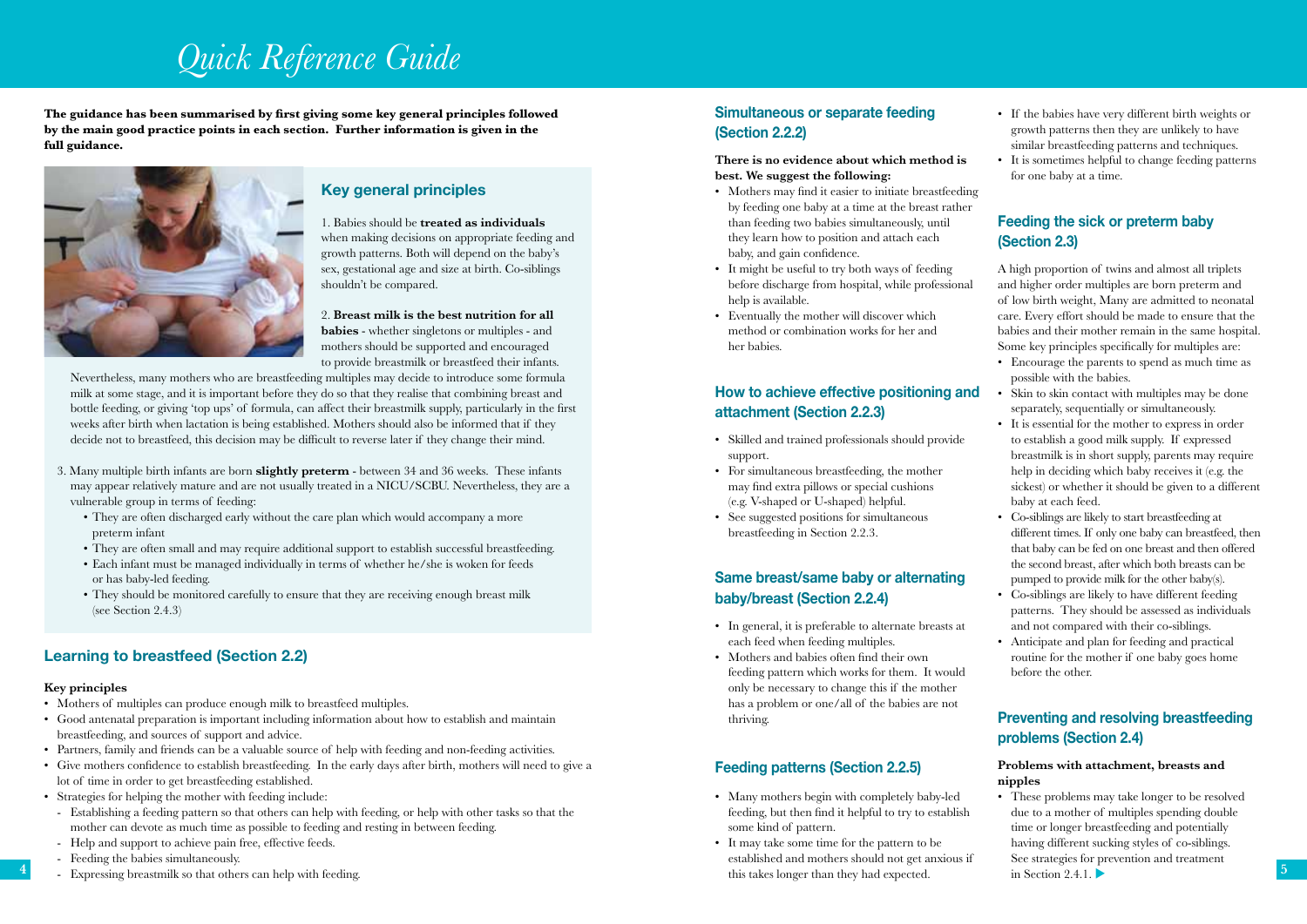## *Quick Reference Guide*

#### **Insufficient milk - real or perceived**

- Mothers can produce enough milk to feed multiples, but this is a common reason stated for stopping breastfeeding among mothers of multiples (and singletons).
- Establish whether real or perceived insufficient milk (see Section 2.4.1 and the signs that an exclusively breastfed baby is receiving/not receiving sufficient milk) and then deal with accordingly.
- If there really is insufficient milk then you need to identify the cause and treat accordingly (Section 2.4.1).

#### **Mother exhausted or breastfeeding takes too long**

- Acknowledge how the mother is feeling.
- Discuss ways in which the mother can rest more and discuss sources of practical help available.
- Discuss what normal feeding patterns are and advise that this will change over time.

#### **Poor growth in babies/babies losing weight**

- When assessing for poor growth, note that:
- The babies should be treated as individuals rather than being directly compared with their co-sibling(s).
- Use the appropriate growth charts for term and preterm singletons.
- Take into account the growth patterns and health of the babies and the size of the parents.
- Try to establish the cause of poor growth and then treat accordingly (Section 2.4.3).

## **Expressed breastmilk (Section 2.5)**

- Expressing is common among mothers of multiples because many multiples are too preterm or sick to breastfeed directly at first.
- Expressing may also be used to optimise and increase the milk supply, when learning to breastfeed and to help relieve breastfeeding problems.
- Expressing also allows other people to feed the babies and is sometimes used as a long term feeding strategy, particularly for higher order multiples.
- **6 7** to store expressed breastmilk are in Section 2.5. • Details about how to express, how often and how

## **Sterilisation and preparation of feeding equipment (Section 2.6)**

- Parents and health professionals need to be made aware of the latest guidance on the preparation of infant formula.
- Bottles, cups, etc, for multiples should be clearly labelled for each baby.

## **Formula feeding (Section 2.7)**

Parents may decide to feed their babies formula for a variety of reasons, at a variety of times. They should be given full information and supported with their choice:

- It is recommended that babies are fed and held separately so as to maximise interaction with the carer.
- If both (all) babies wake together, it is possible to feed two babies at the same time using one of the recommended positions in Section 2.7.
- Bottle propping and use of hands-free feeding systems should be discouraged and a baby should never be left alone with a bottle.
- If more than one person is involved in feeding the babies, it is generally recommended that babies are rotated between these people, so that there is interaction and stimulation between each baby-adult pair.
- Many mothers of multiples adopt the "modified baby-led" approach. Here, whichever baby wakens first is fed first. Then the second baby is gently awakened and fed. Other feeding patterns may work better, depending on the carers and the number and age of the babies.
- Parents may have anxieties about the babies gaining enough weight, particularly if they are born preterm. On the other hand, care must be taken to avoid overfeeding, particularly if the "modified baby-led" approach is adopted. Growth charts can help monitor this.
- Feeding multiples is a time-consuming experience. The mother particularly will need help and support.
- Skin to skin contact and cuddling in formulafed multiples should be encouraged.

## **Ongoing feeding support (Section 2.8)**

#### **Feeding options including different ones for co-siblings**

- When considering ongoing feeding options, it is important to consider the needs of the individual babies together with those of the mother and her circumstances.
- It is likely that the co-siblings will have different feeding patterns particularly if the babies have very different sizes, weights or temperaments.
- Details about different feeding options, including how to change the feeding methods or practice, are given in Section 2.8.1.

#### **Providing ongoing support**

- Once a mother and her babies are discharged from hospital, they will continue to need support from health professionals.
- A care plan should be put in place to facilitate the transition of care from the maternity/neonatal units to the staff in the community.
- Good communication and consistent information about infant feeding are essential.
- See Section 2.8.5 for recommended practice points for those providing ongoing support to parents of multiples.

See suggestions in this section on **Breastfeeding in public places** (Section 2.8.3), **Feeding multiples when there are older siblings around** (Section 2.8.4) and **Going back to work** (Section 2.8.5).

## **Introducing solids (Section 2.9)**

- There are no published studies on this topic so we have had to extrapolate from data on singletons.
- For multiples born at term, follow DH guidance and for multiples born prematurely follow recommendations on weaning in preterm infants (details in Section 2.9).
- Cues for when the baby is ready to start solids should be assessed separately in each co-sibling, as each baby will become ready at their own pace.

## **Feeding triplets and quads (Section 2.10)**

#### **Information about feeding options:**

- **Support** a mother will need a lot of support in feeding and other aspects of care. Assess how much support the mother has from those around her: partner, family, friends, paid help. HomeStart may be an option.
- **Special care and bereavement**  almost all triplets and quads are born preterm and require special care. Many have medical conditions and some will not survive, therefore parents will need appropriate support.
- **Breastfeeding** Support the mother's goals with regard to breastfeeding and accept her decision. Inform the mother that:
- It is possible to breastfeed triplets and quads, and to produce sufficient milk to meet the needs of the babies.
- Breastfeeding triplets and quads, particularly once discharged from hospital, requires commitment from the mother and much support and practical help from others.
- Some breastmilk each day, no matter how little, is still of benefit
- **Records and diaries** most parents find it essential to write down details of every feed, at least in the early days
- **Storage** for babies receiving expressed breastmilk or formula in bottles, a lot of bottles and fridge space may be required.

## **Meeting nutritional requirement in multiples (Section 2.11)**

- For multiples born at or near term, refer to the current recommended intakes for term singleton pregnancies (details in Section 2.11).
- For preterm multiples, refer to the current recommended intakes for preterm singleton pregnancies (details in Section 2.11).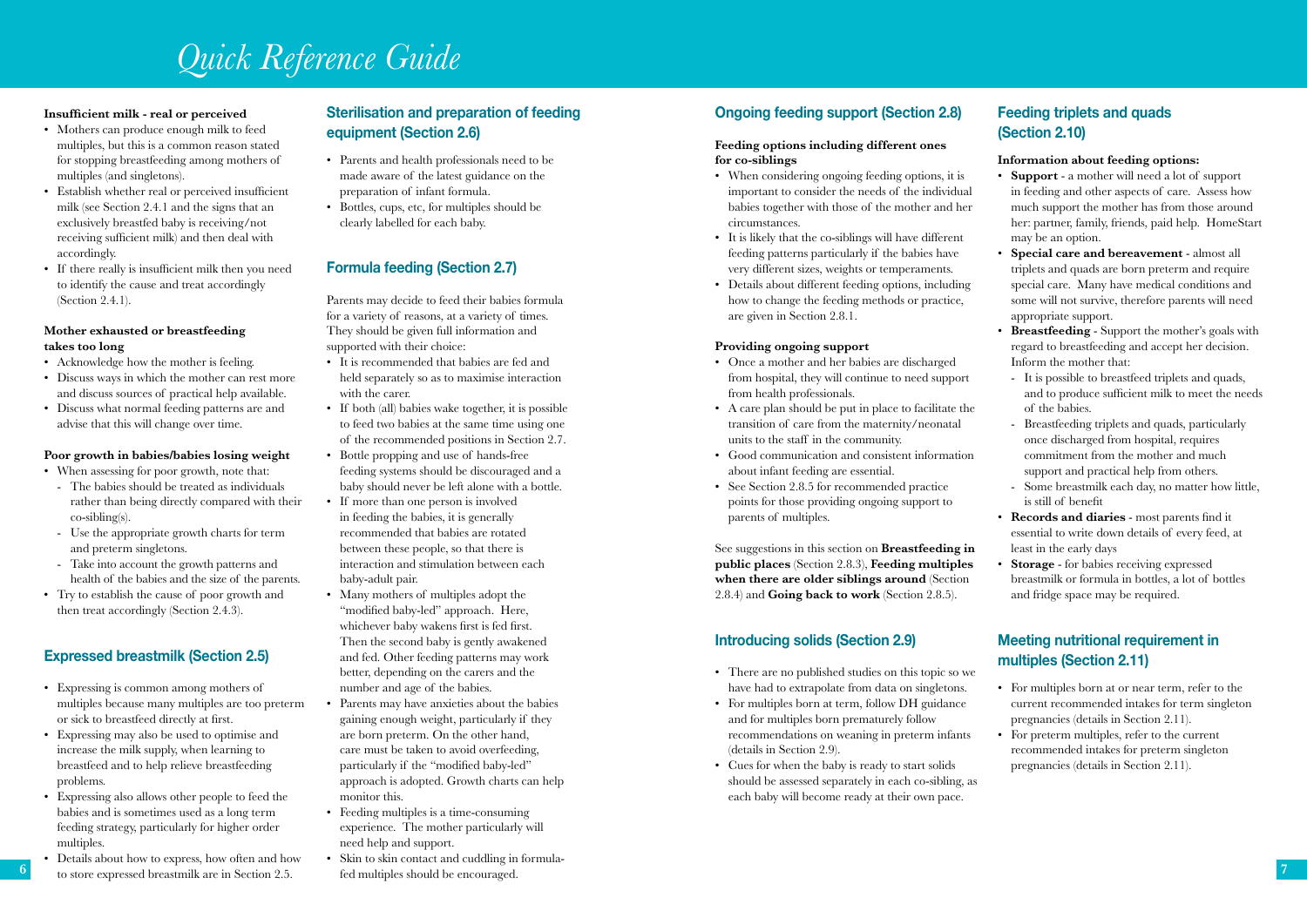## *The Guidance*

## **1. Introduction to the guidance**

The multiple birth rate in the UK has been rising since the 1980s and has remained above 14 per 1000 maternities since 1997. In 2009, there were 12,595 sets of twins, 172 sets of triplets and five sets of quadruplets born in the UK. Parents expecting twins and higher order multiples will give much thought to how they plan to feed their babies. Not only are the nutritional aspects important, but there are practical implications too, since feeding will take a lot of time in the first few months.

### **1.1 Rationale for the guidance**

There is much literature on breastfeeding in singletons, covering topics such as identifying which babies are the most likely to be breastfed, estimating the health benefits of breastfeeding and testing interventions aimed at breastfeeding promotion. The UNICEF UK Baby Friendly Initiative (BFI) has produced 10 best practice standards on breastfeeding for hospitals and a growing number of UK hospitals have been awarded, or are working towards, "Baby Friendly Initiative accreditation". The BFI has also produced best practice standards for breastfeeding on neonatal units. There are numerous documents about breastfeeding and other aspects of infant feeding, aimed at parents and/or health professionals such as those produced by the Department of Health, the National Childbirth Trust (NCT), La Leche League, and Bliss (the premature baby society). In 2008, Best Beginnings launched the DVD *"From bump to breastfeeding"* which is being distributed to all pregnant women in the UK.

In contrast, the literature on infant feeding in multiples is scarce. There have been few populationbased studies describing feeding practices in multiples and none have been conducted in the UK. The UK Infant Feeding Surveys which are conducted every five years only include singletons and the first-born in a set of multiples, and the survey reports do not show any results specifically for multiples. The current versions of the infant feeding documents produced by the Department of Health, the NCT, and Bliss have just a small section about feeding multiples, or make no reference to multiples at all. More detailed information specifically for

multiples is available in the form of leaflets or booklets (e.g. from the Multiple Births Foundation, Tamba, and the Association of Breastfeeding Mothers) and a book *(Gromada 2007* available at La Leche League). However, this information is not evidence based and not aimed specifically at health professionals. As a consequence of the lack of comprehensive information for health professionals, many parents of multiples report that they receive inconsistent information and advice.

In 2008, NICE produced public health guidance on maternal and child nutrition, which included several recommendations for the promotion of breastfeeding *(NICE 2008).* The recommendations included training for health professionals and ensuring that there is a written, audited and well-publicised breastfeeding policy. The NICE guideline did not specifically address multiples. Ours is the first evidence-based guidance for health professionals and peer support workers which specifically addresses infant feeding in multiples.

Analysis of the 2005 Infant Feeding Survey, which was conducted as part of the development of this guidance, showed that breastfeeding rates were lower in twins than in singletons (see Section 2.2). Importantly, most mothers of twins who stopped breastfeeding said that they would have liked to have breastfed for longer (see Section 2.4). Support from trained professionals is an essential component of increasing the breastfeeding rates in multiples.

## **1.2 How to use the guidance**

This guidance is about aspects of infant feeding which are specific to multiples. Where there is information already available on infant feeding which is relevant for multiples, we have referred to these documents and not covered them in detail.

**8 at all.** More detailed information specifically for multiples will be exclusively breastfed and have included **1998 1998 1998 1998 1999 1999 1999 1999 1999 1999 1999 1999 1999 1999 1999 1** The topics covered in this guidance include feeding with breastmilk, feeding the sick or preterm baby, expressing milk, sterilisation of equipment, formula feeding and starting solids. Triplets and higher order multiples are covered within these sections and also in a separate section. While breastfeeding has been covered extensively in this guidance, we recognise that not all multiples will be exclusively breastfed and have included

information about all aspects of feeding. We recognise that the feeding needs of multiples will vary at different stages and ages, so the guidance should be used flexibly. For example, the section on expressed milk is relevant for feeding the sick or preterm baby, and for the mother who is expressing for other reasons.

#### **The guidance has several parts which are aimed at health professionals:**

- A comprehensive guidance document.
- Appendices to the guidance which describe the systematic review and evidence tables.
- A quick reference guide which summarises the guidance.

#### **In addition, the following is aimed at parents:**

**Table 1: Classification of evidence levels**

• A booklet based on the guidance written specifically for parents.

We hope that the guidance will be used by health professionals to give parents of multiples full information about infant feeding and to help support them with their choices. The guidance was developed by a Guideline Development Group (GDG) (details in Section 5). A systematic review of the literature on infant feeding in multiples was conducted in order to identify the evidence base for the guidance. Details of the systematic review may be found in the Appendices. For most of the guideline topics, the quality of evidence was not good - most of the studies were small, descriptive studies and case reports, and occasionally larger descriptive studies. Hence, the guidance recommendations have been written as a summary of the options available, with some recommended good practice points based on the clinical experience of the GDG (grade E, see Table 1 below) where appropriate.

#### **Classification of evidence levels 1++** High quality meta-analyses, systematic reviews of RCTs, or RCTs with a very low risk of bias. **1+** Well-conducted meta-analyses, systematic reviews, or RCTs with a low risk of bias. **1-** Meta-analyses, systematic reviews, or RCTs with a high risk of bias. 2++ High quality systematic reviews of case control or cohort or studies. High quality case control or cohort studies with a very low risk of confounding or bias and a high probability that the relationship is causal. **2+** Well-conducted case control or cohort studies with a low risk of confounding or bias and a moderate probability that the relationship is causal. **2-** Case control, cohort or cross-sectional studies with a high risk of confounding or bias and a significant risk that the relationship is not causal. **Grades of recommendation A** At least one meta-analysis, systematic review, or RCT rated as 1++, and directly applicable to the target population; or A body of evidence consisting principally of studies rated as 1+, directly applicable to the target population, and demonstrating overall consistency of results. **B** A body of evidence including studies rated as 2++, directly applicable to the target population, and demonstrating overall consistency of results; *or* Extrapolated evidence from studies rated as 1++ *or* 1+. **C** A body of evidence including studies rated as 2+, directly applicable to the target population and demonstrating overall consistency of results; *or* Extrapolated evidence from studies rated as 2++. **D** Evidence level 3 or 4; or Extrapolated evidence from studies rated as 2+. **E** Recommended best practice based on the

clinical experience of the guideline development group.

## **1.3 Update of the guidance**

series. **4** Expert opinion.

**3** Non-analytic studies, e.g. case reports, case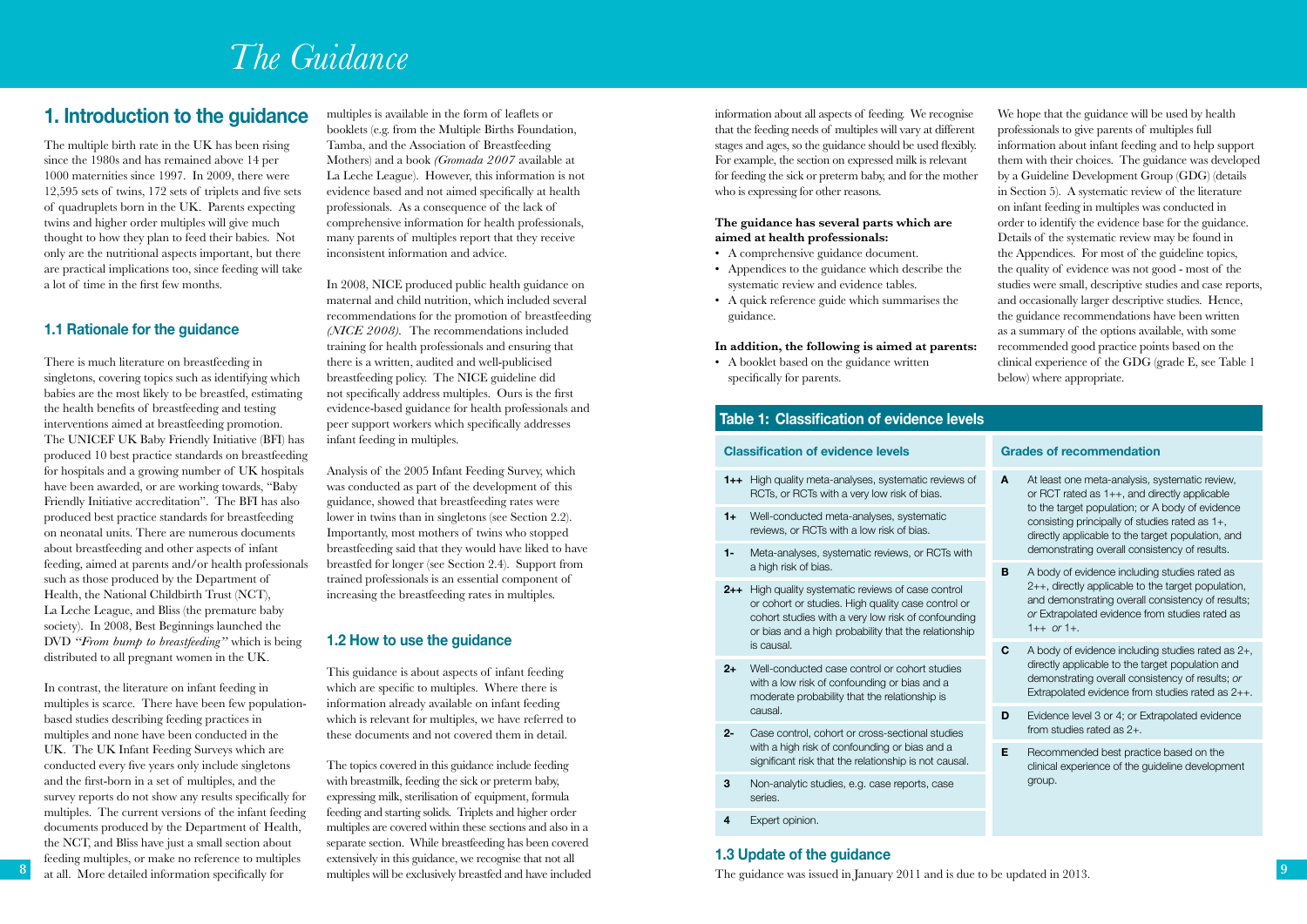## *Guidance on infant feeding in multiples*

## **2. Guidance on infant feeding in multiples**

## **2.1 Introduction to different feeding options**

Breastmilk is recommended for all babies, including multiples. One of the important differences between breastmilk and formula is that breastmilk possesses anti-infective properties and living cells which protect babies from infection. For preterm infants, with immature immune and gut function, this protection is particularly valuable. Breastmilk is better absorbed than formula milk, which in turn may lead to earlier tolerance of full milk feeding *(Jones 2005).*

A review of the evidence of the effects of breastfeeding on infant and maternal health outcomes in developed countries concluded that breastfeeding is associated with a reduced risk of many diseases in both babies and mothers *(Ip 2007).* Since the review was published, a large UK study found that breastfeeding was associated with a lower risk of hospitalisation for infection: 53% of hospitalisations for diarrhoea and 27% of hospitalisations for lower respiratory tract infection could have been prevented each month by exclusive breastfeeding *(Quigley 2007a).*

For babies who cannot directly breastfeed, expressed breastmilk may be given to them via a tube, bottle or cup. There is currently variation between neonatal units in their use of bottles and cups, although achievement of Baby Friendly Accreditation currently requires units to avoid the routine use of bottles. Donor breast milk is an alternative source of breastmilk when milk from the baby's mother is unavailable or in short supply. This is given to the baby via a tube, bottle or cup. Preterm babies fed donor breastmilk have a lower risk of necrotising enterocolitis than those fed formula milk *(Quigley 2007b),* in the same way as with the mother's own expressed milk.

10 with formula milk at some point. given in Section 2.5. While breastfeeding is accepted as the gold standard, many multiples in the UK will receive formula milk at some point. Some parents of multiples will elect to feed their babies formula milk from very early on and others will choose to supplement breastmilk with formula milk at some point.

All the different feeding options are summarised below together with some points to bear in mind when discussing the different feeding options.

#### **Points to bear in mind when discussing the different feeding options with the parents:**

When considering the different feeding options, the condition of both **the mother** and **the babies** should be assessed. Note that these needs may change over time, either for better (for example, as very preterm babies get stronger, or as the mother's health improves after the birth), or for worse (for example, if the baby's health deteriorates, or if the mother becomes exhausted, or the amount of support she has changes). Therefore, it may be appropriate to review feeding options at intervals.

#### **Different feeding options:**

- *Breastfeeding* many mothers successfully breastfeed multiples. This is the optimal form of nutrition for babies and has many health benefits for both mother and babies. Detailed practical information about breastfeeding multiples is given in Section 2.2, and on nutritional requirements is given in Section 2.11.
- *Mother's own expressed breastmilk (EBM)* this allows babies who cannot (yet) directly breastfeed to receive breastmilk via a tube, bottle or cup. It also enables babies to be given breastmilk by other people, for example, if the mother is ill, at work, or (breast) feeding another baby. As mother's own EBM may not meet all the nutritional requirements of infants born prematurely, some neonatal units have a policy of adding a breastmilk fortifier, especially for very preterm babies (see Section 2.11). Detailed information about expressing is given in Section 2.5.
- *Donor breastmilk* this is an alternative source of breastmilk when milk from the infant's mother is unavailable or in short supply. Breastmilk from carefully screened donors is pasteurised, frozen and defrosted when needed, and given to the baby via a tube, bottle or cup. More detailed information is given in Section 2.5.



- *Formula feeding* practical information on formula feeding in multiples is given in Section 2.7, and on nutritional requirements is given in Section 2.11.
- *Mixed feeding* i.e. different combinations of the above. Any breastmilk received is better than none at all. Practical information on mixed feeding may be found in the sections on breastfeeding, expressing and formula feeding. Mixed feeding is also briefly covered in Section 2.8.1.

#### **2.2 Learning to breastfeed**

#### **Key issues**

Mothers of multiples can produce enough milk to breastfeed twins, triplets and higher order multiples (see Sections 2.4.1 and 2.10). Many women who breastfeed multiples have a positive experience of breastfeeding and particularly enjoy the time they spend with each baby, either together or individually. They also enjoy the "rest time" associated with breastfeeding. For some mothers, it is not always the experience they had hoped it would be and they need support and skilled help to achieve their goals.

Good antenatal preparation is important. Information about how to establish breastfeeding, sources of support and advice should be included. Consistent professional support is vital. Partners, family and friends are a valuable source of help.

One of the key issues in breastfeeding multiples is giving mothers the confidence to establish breastfeeding. Relactation is possible although it may be difficult to achieve. In the early days after birth, mothers will need to give a lot of time in order to feel confident about breastfeeding. If the babies are well and mature enough to feed, it is best if feeding can be baby-led at least in the first few weeks - feeding the baby who wakes first, and then waking the second one straight afterwards so that feed times are kept close together. As the milk supply increases the length of time between feeds should get longer and an emerging pattern develop. Although only the mother can actually breastfeed her babies, there are ways for others to support the mother in doing this. Strategies include feeding the twins (or two of the multiples) simultaneously, expressing breastmilk, and establishing a feeding pattern, or help with other tasks so that the mother can devote as much time as possible to feeding and resting in between feeding. Other issues to be considered are whether to change each baby from one breast to the other at alternate feeds rather than let each baby feed exclusively on one side, and the use of feeding routines compared with completely "baby-led" feeding. These and other strategies are described later in this section.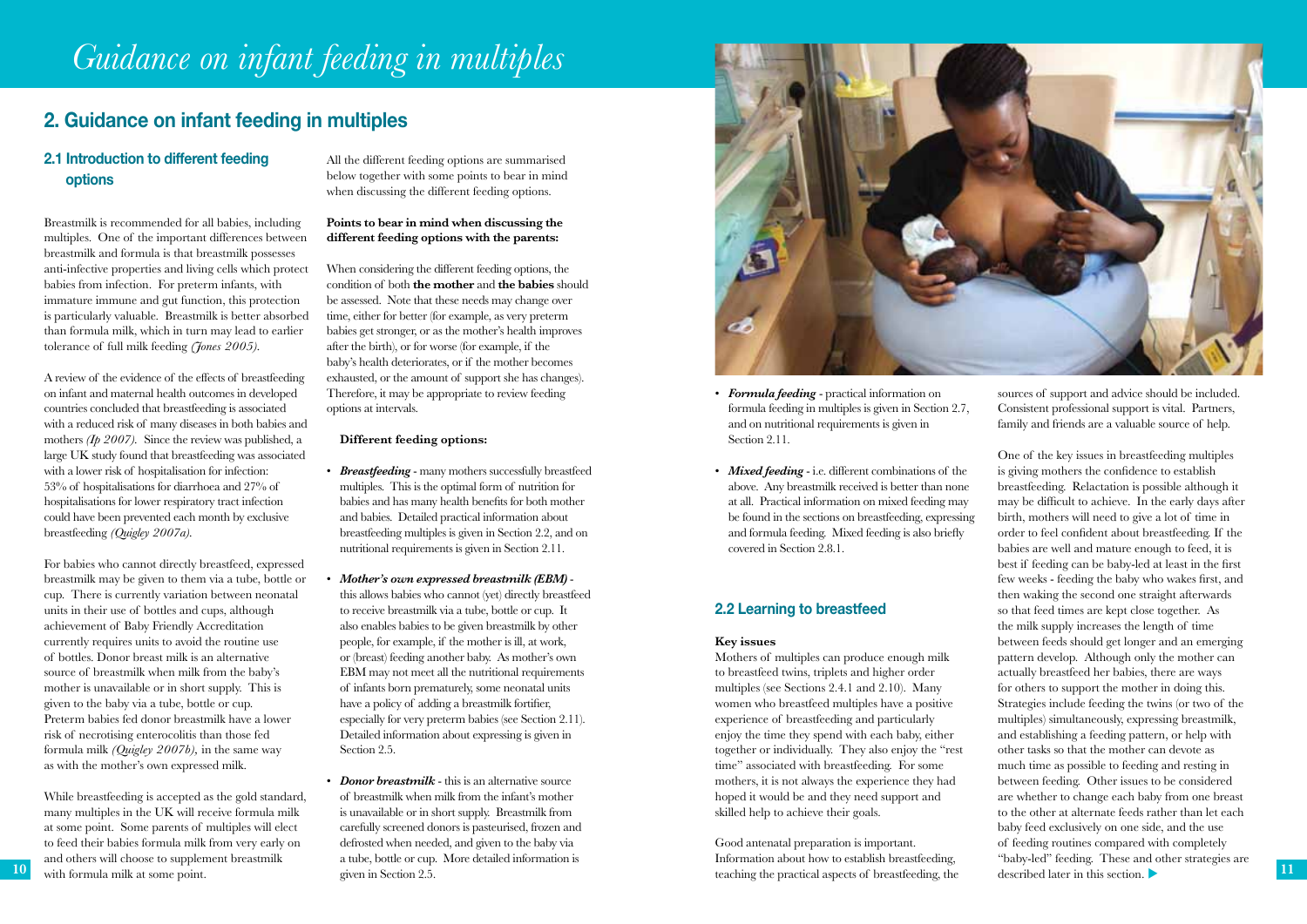#### **Can multiples breastfeed successfully?**

There is strong evidence from many studies that the rates and duration of breastfeeding are lower in multiples than in singletons, although the same studies show that a significant proportion of multiples receive some breastmilk, and some of these are breastfed for several months. The most recent UK data show that about a quarter of twins are receiving breastmilk at 3 months compared with about 40% of singletons (see Summary of evidence on facing page).

#### **Are there good breastfeeding techniques for multiples?**

There have been few high quality studies on the issues specific to breastfeeding in multiples. Some studies are difficult to interpret because they do not distinguish between breastfeeding directly from the breast and receiving expressed breastmilk. The little available evidence suggests that simultaneous feeding seems to work well for some multiples but not for others, and that for some, a combination of simultaneous and separate feeding works. Others start off doing one and change to the other due to the changing needs of the mother or babies, for example, as the babies get bigger. For those who choose simultaneous feeding, different positions suit different mothers and babies (see Summary of evidence below). There is no high quality evidence to recommend one particular technique of breastfeeding in multiples over another technique. What follows is a summary of the different options available, their potential advantages and disadvantages, and some recommended practice points.

#### **Is one breastfeeding technique for multiples better than the rest?**  *Summary of evidence [level 3]*

#### *For simultaneous versus separate feeding:*

- In a Swedish study of 13 sets of preterm twins, 11 sets were being breastfed at discharge and 6 of these sets were being exclusively breastfed *(Nyquist 2002).* At discharge, 8 mothers preferred simultaneous feeding and 3 preferred separate feeding. 7 mothers used the "underarm" position (referred to as the "football" position), 2 used a combination (1 in the underarm, 1 in the cradle), 1 had no preference and 1 changed positions before discharge.
- In a UK case study of one set of twins, the underarm position (referred to in the paper as the "rugby ball" position) worked well, although at 1-3 months approximately 40% of feeds were separate *(Emsley 1994)*.

### **2.2.1 Getting started**

The following good practice points help in the establishment of breastfeeding in singletons *(Department of Health "Off to the best start")*, and these apply also to healthy multiples.

#### **Recommended practice points [grade E]:**

- Early skin to skin contact as soon after delivery as possible is recommended. Skin to skin contact with multiples may be done separately, sequentially or simultaneously. This is a good time to begin breastfeeds.
- Early and frequent breastfeeding will establish a good milk supply and ensure that the babies receive colostrum. If the babies cannot breastfeed directly then early breast stimulation is recommended, to show the mother how to express (see Section 2.5).
- Support from skilled and trained professionals is extremely important for the establishment of a good milk supply and learning to breastfeed. This is particularly important for multiples on the postnatal ward, where breastfeeding support may be limited, and for whom the establishment of breastfeeding may be more difficult than for healthy term singletons.

### **How many multiples are breastfed?**

#### *Summary of evidence [level 2+]*

#### **Evidence from the systematic review**

Of the 20 studies in our systematic review (Appendix 2.4) which compared breastfeeding rates in multiples and singletons:

- Between 12% and 64% of multiples were being breastfed at 3-4 months (12 studies)
- Between 1% and 18% were being exclusively breastfed (EBF) at 3-4 months (9 studies).

#### **Evidence from recent UK studies**

#### *In the 2005 Infant Feeding Survey:*

- For babies who had special care, 20% of twins and 33% of singletons were being breastfed at 3 months.
- For babies who did not have special care,  $19%$  of twins and  $40%$  of singletons were being breastfed at 3 months.
- For babies who had special care, 5% of twins and 9% of singletons were being EBF at 3 months.
- For babies who did not have special care, 4% of twins and 15% of singletons were EBF at 3 months.

#### *In the Millennium Cohort Study (see Figure below):*

- For babies who had special care, 29% of twins and 35% of singletons were being breastfed at 3 months.
- For babies who did not have special care, 22% of twins and 40% of singletons were being breastfed at 3 months.
- For babies who had special care,  $4\%$  of twins and  $21\%$  of singletons were being EBF at 3 months.
- For babies who did not have special care,  $12\%$  of twins and  $28\%$  of singletons were being EBF at 3 months.

#### **Duration of breastfeeding in singletons and twins**

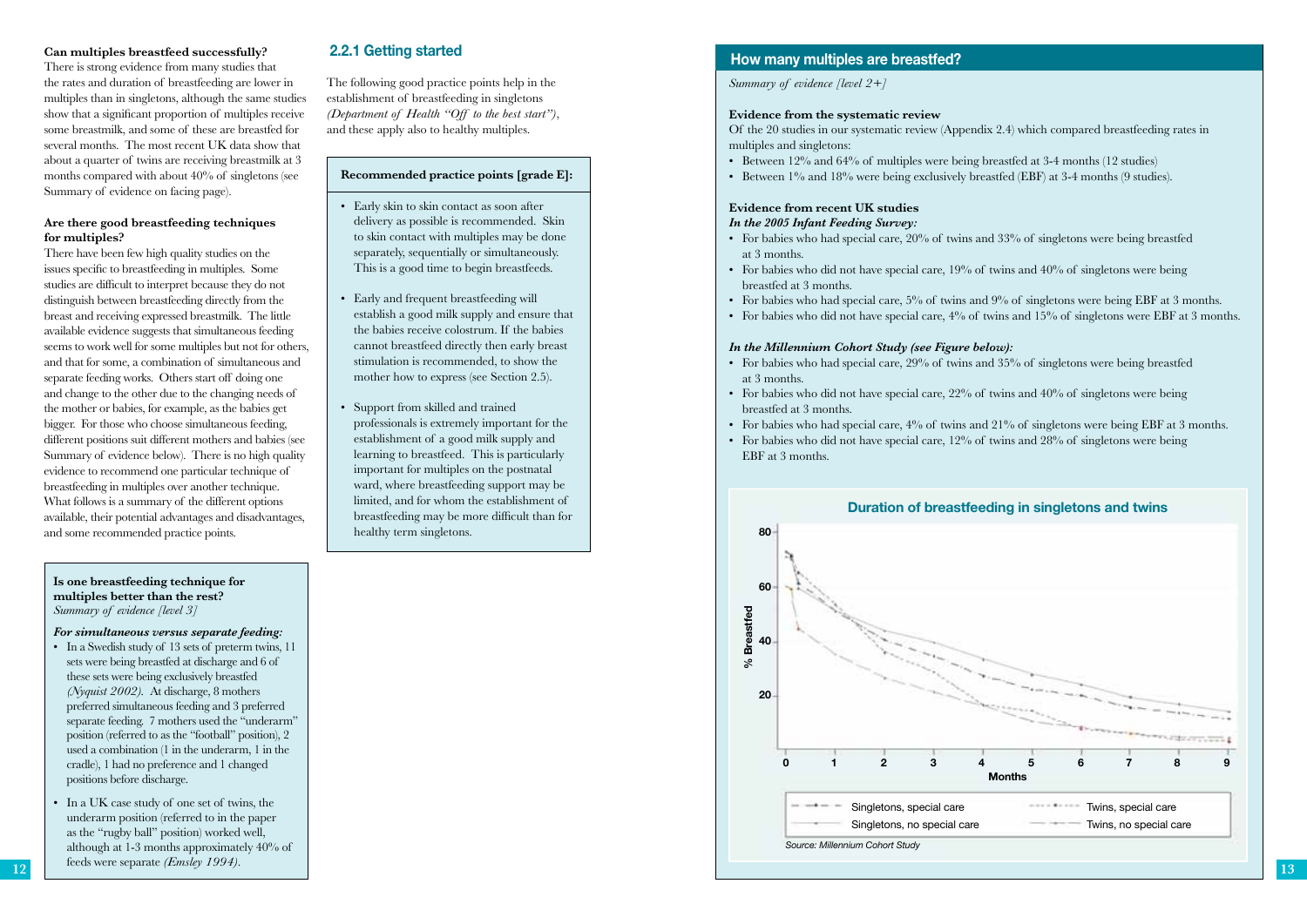#### **2.2.2 Simultaneous versus separate feeding**

Mothers of twins have the option of feeding their infants simultaneously or separately. Below are some of the potential advantages and disadvantages of each approach, together with some recommended practice points.

#### **Some of the key differences between simultaneous and separate feeding**

*Note that these points may change over time.*

#### *Simultaneous feeding:*

#### *Separate feeding:*

- Takes time for the mother to gain confidence in feeding two together.
- Once simultaneous feeding is established, it saves time and there is less disruption in the night.
- Allows the more vigorous baby to stimulate the milk ejection reflex in the other breast for the less vigorous baby.
- 
- It is generally easier, since the mother has both hands free to attach and position the baby, and once attached, the mother has a spare hand to rock the other baby, cuddle another child or hold a drink.
- Allows the mother to give individualised attention to each baby separately; this is particularly important in the early days, when mothers often feel they have very little one-to-one time with each baby.
- Easy to discreetly breastfeed one baby.

#### **Simultaneous or separate feeding - recommended practice points [grade E]:**

*There is no evidence about which method is best. The following options should be discussed with the mother so that she can explore what options work best for her and her babies.*

#### **In the first few days, try both:**

- Mothers may prefer to initiate breastfeeding by feeding one baby at a time at the breast rather than feeding two babies simultaneously. This enables the mother to get to know each baby, assess the effectiveness of infant attachment and suckling, gain confidence, and make any necessary modifications. Also, in the first few days, mothers of multiples often feel overwhelmed with how they will cope with feeding two babies at the same time when they are still recovering from the delivery and learning to breastfeed.
- The mother may find it helpful to try both ways of feeding her babies before discharge from hospital, while professional help is available.

In time the mother will discover which method works for her.

#### **Some mothers do both:**

• Some mothers may prefer to feed the babies separately for most feeds, and will reserve simultaneous feeding for special circumstances e.g. two babies crying at the same time, or the mother wants to feed in a shorter time such as at night time.

#### **Why some mothers prefer to feed the babies separately for all or most feeds:**

- Mothers can ensure effective attachment and positioning, feel more comfortable and less conspicuous, and can devote attention to one infant at a time.
- When feeding simultaneously, one or both infants may not cope with a forceful milk ejection reflex or may not settle into the feed.
- Women may feel trapped feeding two at once, awkward, too conspicuous and some dislike the sensation of two infants suckling simultaneously, but differently.

#### **Why some mothers may prefer to feed simultaneously for all or most feeds:**

- Their babies are more skilled at latching and suckling and therefore simultaneous feeding is relatively easy.
- Their babies respond positively to a co-sibling feeding at the same time (e.g. copes with the milk ejection reflex, is not distracted by the other multiple).
- The saving of time is important.
- The mother is more confident and comfortable with simultaneous feeding.

#### **2.2.3 Positioning and attachment**

Almost all breastfeeding mothers need practical help, support and encouragement at some stage, particularly with positioning and attachment.

#### **How to achieve effective positioning and attachment [grade E]**

- Help from skilled and trained professionals or support groups on positioning and attachment should be provided. See list of helpful organisations in Section 7.
- Even when a mother is confident with positioning and attachment, she may still need someone to help with feeds at least in the early days e.g. to help position the second baby when simultaneously feeding, or to look after co-sibling(s) when the babies are fed separately.
- Identify a comfortable chair or sofa, and put the phone, a drink, etc, within easy reach.
- The mother may need pillows to support her back when she starts breastfeeding. She might find it helpful to position extra pillows on her knees to take the weight of the babies. Try using different cushions to help with positioning and support. Some mothers find the V-shaped or U-shaped cushions helpful (available at most large department stores) while others prefer to use additional ordinary pillows. Care should be taken that pillows and cushions don't bring the baby up too high.
- Some mothers find it easier to feed their babies when lying down, particularly if the mother is tired, ill, or has had a caesarean section. Details about babies' innate abilities to feed and 'laid back breastfeeding' where the mother is lying back on pillows may be found in *Colson 2005.*

For those mothers who are trying simultaneous feeding, there are several commonly used positions which are described below.

#### **Some suggested positions for simultaneous breastfeeding**

There are no rules on how to do this. We suggest that the mother tries different positions and does whatever is comfortable for her and her babies. Different positions may suit her and her babies at different times. She might find the following practical tips helpful.

- It is often easier to start with the baby who is experiencing difficulties in attaching effectively (as the mother has two hands free and can devote all her attention to this baby) followed by the baby who is more skilled at feeding.
- In other situations, the avid feeder who attaches easily may be started first in order to establish the letdown for the baby having difficulty.
- Try feeding with different cushions and in different places - women have different preferences.
- **14 15** • Changing positions may be important to prevent or assist in healing sore nipples. It is also useful to assist milk drainage particularly with blocked ducts.

#### **Double underarm hold (Figure 1)**

#### *What is it?*

A baby's neck and shoulders are supported in each of the mother's hands (or on a pillow) with a baby's body lying under each of the mother's arms. Avoid fingers and hand pushing the baby's head as this can prevent the extension needed for effective attachment. This hold is sometimes referred to as the "double football" or "double rugby ball".

#### *When is it useful?*

- Many mothers use this position initially until they get more experienced.
- Useful position if the mother has had a caesarean as it avoids pressure on the incision area.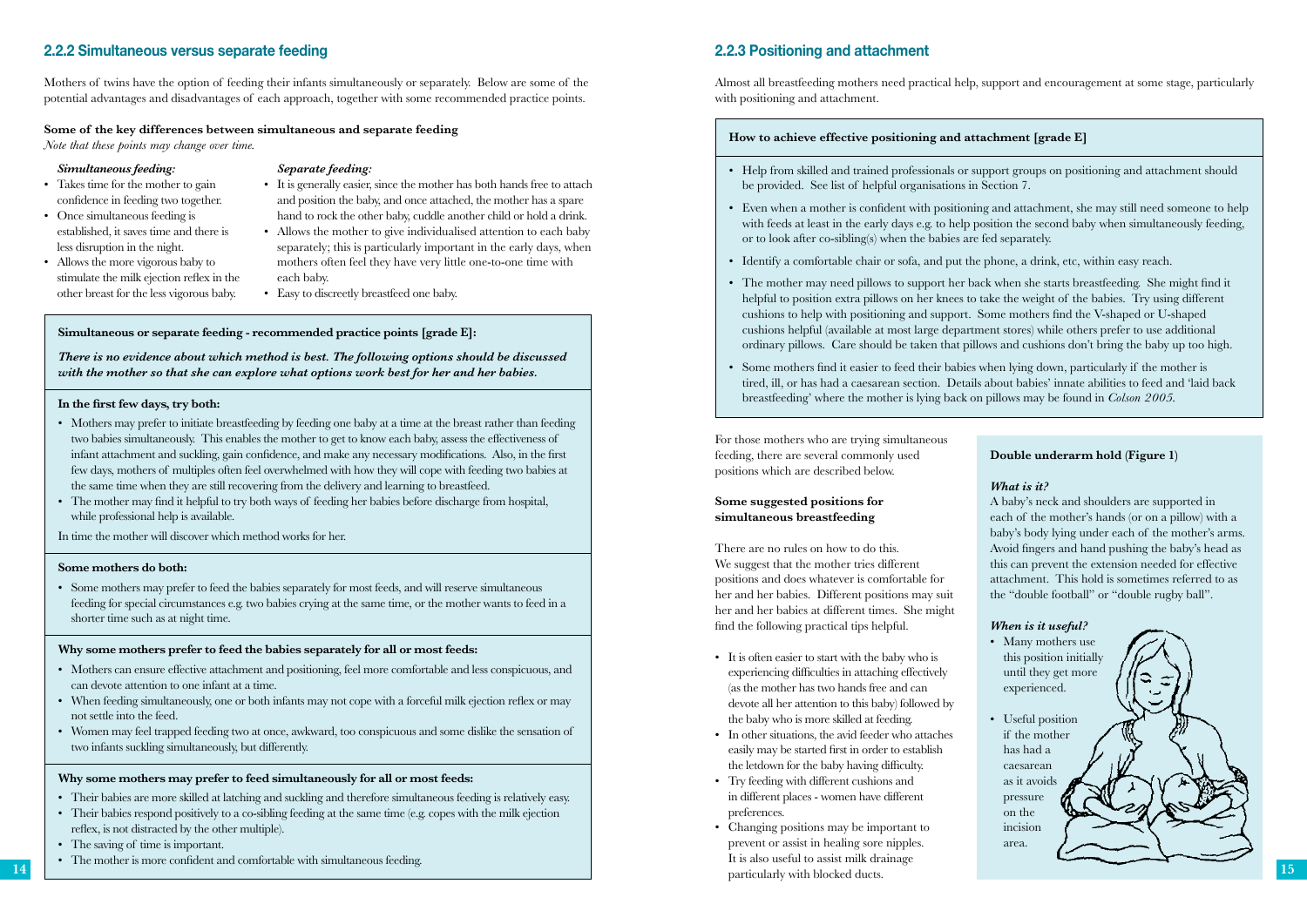#### **Parallel hold (Figure 2)**

#### *What is it?*

In this position, both babies' bodies are angled in the same direction. Baby A is cradle-held with the baby's legs behind and supporting Baby B's head.

#### *When is it useful?*

• The mother's arms can rest on the pillows in front, comfortably encircling both babies.



#### **V-shaped hold (Figure 4)**

#### *What is it?*

This position is similar to the double-cradle (criss-cross) hold, but the babies' bodies are pointed downwards, parallel to the mother's sides. The mother is in a more reclining position.

#### *When is it useful?*

• Once the mother is adept in this position, she may rest more comfortably.



**Double cradle or criss-cross (Figure 3)**

#### *What is it?*

In this position, each baby is held like a singleton in the cradle position. The two babies cross on the mother's abdomen.

#### *When is it useful?*

- It provides an alternative to assist in the prevention or treatment of sore nipples.
- This position may be more difficult for the babies to maintain, and tends to be used when the mother is more experienced and the babies have better head control.

## **underarm** *What is it?*

Baby A is held in the cradle position (across the mother's chest) and Baby B is held in the underarm position.

**Cradle/underarm i.e. combination of cradle and** 

#### *When is it useful?*

• Allows alternate positioning which may be important to prevent or assist in healing sore nipples.

#### **Other positions**

- Mothers might have their own variation of one of the suggested positions.
- Mothers might find that different positions work well at different times, for example, one might work well in the early days and another position might work well once breastfeeding is established.
- Some mothers prefer to feed their babies while lying down, for example, lying on her side and feeding one baby while snoozing or cuddling the other. Some mothers find they can feed two babies simultaneously while lying down.

## **2.2.4 Same breast/same baby or alternating baby/breast**

Mothers and babies often find their own feeding pattern which works for them. It would only be necessary to change this if the mother has a problem or one/all of the babies are not thriving.

#### **Recommended practice points [grade E]:**

- In general, it is preferable to alternate breasts when feeding multiples as each breast may have a different production and storage capacity:
- This ensures each breast receives equal stimulation from all babies.
- It helps prevent sore nipples and/or allows additional healing time for sore nipples.
- The mother might find it helpful to pin a small safety pin to her bra to the side a particular baby fed from last, in case she forgets.
- Some mothers assign each baby the same breast at each feed:
- It is not uncommon for a baby to develop a preference for one side (or breast or nipple), for example, because of the shape of the nipple, the rate of flow of milk, or the sound of the mother's heart beat.
- By using the same breast for the same baby, the mother can more easily remember who fed for how long at each feed. However an alternative would be to record what side each baby fed from at each feed.

### **2.2.5 Feeding patterns**

In order to establish a good milk supply, breast stimulation needs to be frequent. Hence, breastfeeding needs to be unrestricted and/ or expression needs to be frequent. This is particularly important in the early days. Skin to skin contact can also help establish a good milk supply (see Section 2.2.1). To some extent, the type of feeding pattern which is adopted is determined by whether the babies are being exclusively breastfed, whether they are receiving any expressed breastmilk or formula milk, and whether the breastfeeding is simultaneous or separate. The type of feeding pattern adopted in the early days may change over time. Here are some different options to consider:

#### **Different types of feeding patterns for healthy, term babies:**

#### *Individual feeding, completely baby-led*

In the first days after birth, mothers often find it easier to feed each baby individually according to each baby's feeding cues, until both babies are feeding well and she feels confident in handling both babies at the breast together. This also has the advantage of allowing the mother to give each baby her undivided attention during feedings, although this only works if the other baby(s) do not need her attention. A baby may feed more effectively if exhibiting feeding cues rather than after being wakened to feed. The mother also has the advantage of having both hands free to position the baby. However, it is usually extremely time-consuming and tiring to exclusively breastfeed two or more babies separately according to each baby's feeding cues, since the interval between feedings may be very short. This approach may work for babies who have short feeds.

#### *Individual feeding, "modified baby-led"*

**16 17** usually get into this pattern fairly quickly. Many mothers of multiples adopt this approach. Here, whichever baby wakens (or cries to be fed) first, is fed first. Then the second baby is gently awakened and fed individually, so that the mother has a reasonable interval until the next feed. The main drawback to this approach is that the awakened baby may be difficult to arouse and may not feed so well, although most babies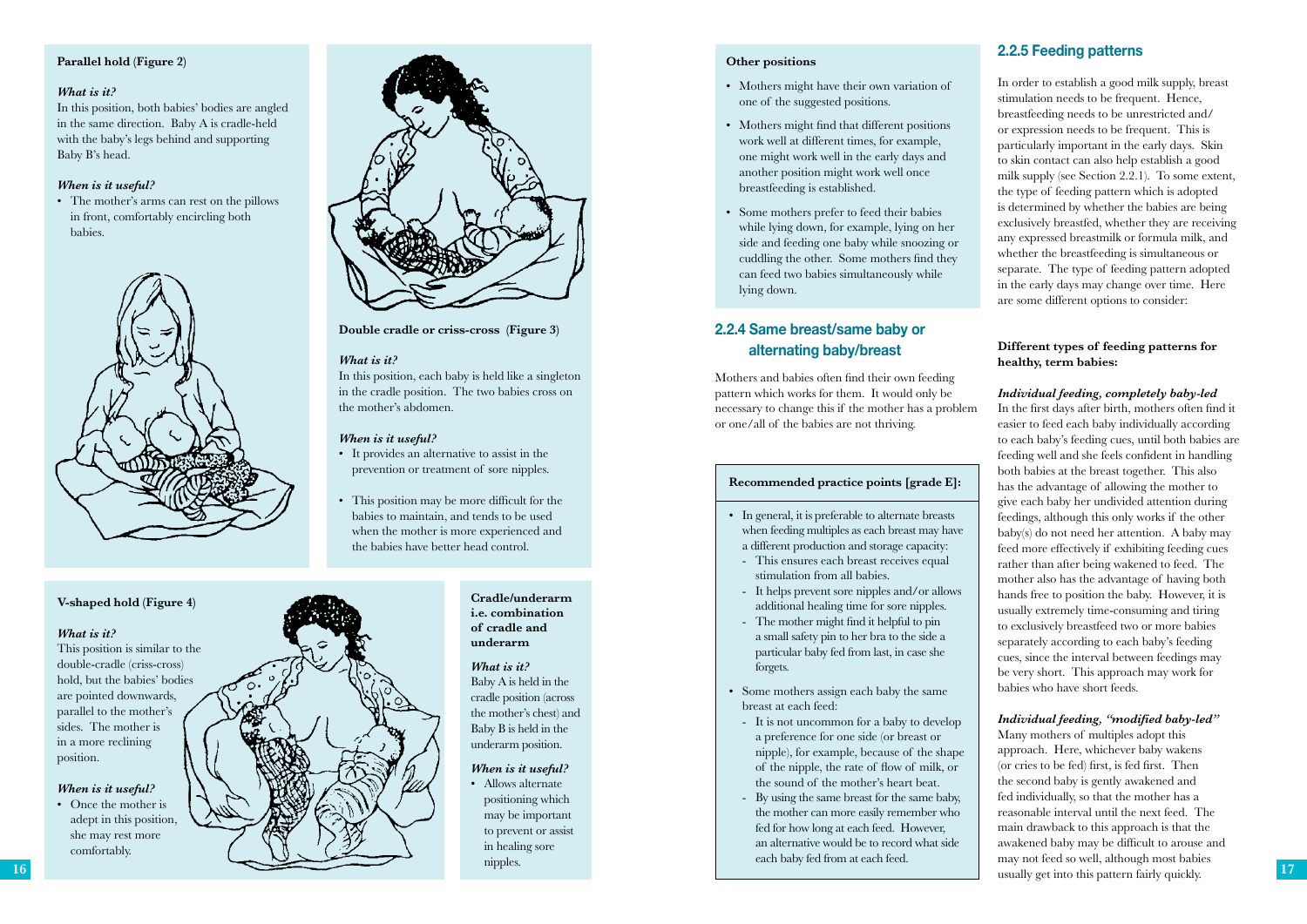#### *Simultaneous feeding, "modified baby-led"*

For mothers who are feeding the babies simultaneously, the "modified baby-led" approach can be adopted. She will still have to wake the second baby to achieve this.

#### **Emerging feeding patterns**

Most mothers of multiples find it helpful to establish some kind of pattern as soon as possible. This may include a specific type of feeding pattern (such as "modified baby-led" feeding) or other feeding task (such as expressing milk after a particular feed or at a certain time), or getting help from others (e.g. someone else feeding or occupying one baby while the mother feeds the other). It may take some time to establish a pattern and mothers should not get anxious if this takes longer than they had expected.

#### **Different feeding patterns for different babies**

- If the babies have very different birth weights or growth patterns then they are unlikely to have similar breastfeeding patterns and techniques.
- It is sometimes helpful to change feeding patterns for one baby at a time. For example, if the babies currently have mixed feeding (some breastmilk and some formula) and the mother is aiming for exclusive breastfeeding it might be worth considering getting one baby exclusive breastfed while leaving the other baby(s) having mixed feeds, particularly if the other baby(s) have feeding or attachment difficulties. Feeding one baby exclusively will increase the milk supply. Once this baby is exclusively breastfeeding then the supplementing of the other baby(s) can often be reduced.

#### **2.3 Feeding the sick or preterm baby**

#### **Key issues**

Because a high proportion of twins (and almost all triplets and higher order multiples) are born preterm and of low birth weight, many are admitted to neonatal care. This can be a particularly stressful time for parents. Many babies will be too premature or sick to breastfeed directly. If this is the case, it is preferable to give them expressed breastmilk (see Section 2.5). It is particularly important that premature or sick babies receive breastmilk rather than formula, since it helps protect them from necrotising enterocolitis (NEC) and infection,

For many aspects of feeding sick or preterm babies, there is currently little evidence as to what works best in establishing milk feeding and preventing serious complications. A systematic review of breastfeeding in neonatal units found that interventions such as Kangaroo skin-to-skin contact, regular expressing using an effective breast pump, peer support, Baby Friendly accreditation of the associated maternity unit and multidisciplinary staff training were effective in increasing breastfeeding rates *(Renfrew 2009).* Most of the evidence relates to clinically stable infants. There is little evidence on more clinical interventions and on the effect of any interventions on health and development outcomes.

There is currently variation in clinical practice between and even within neonatal units. The process of establishing milk feeding is often not straightforward, particularly for babies who develop feed intolerance or other problems such as NEC or infection. Hence, feeding protocols may be adapted to suit the needs of a particular baby. For example, once milk feeding starts, the amount of milk given will be increased gradually, but it is not unusual for complications to arise and for feeding to be temporarily decreased or even stopped, before being gradually increased again. Babies who are particularly growth restricted often demonstrate intolerance of milk feeds and are at an increased risk of NEC. The use of evidence-based practical guidelines will help standardise practice and allow professionals to adapt these guidelines according to the clinical condition of the infant *(Kuzma-O'Reilly 2003, Patole 2005).* 

#### **What are the key issues specifically for multiples?**

18 and it promotes brain growth and development. made to keep the babies in the same hospital. All of the above problems could apply to singletons and multiples. However, there are additional issues for parents of multiples. First, it is even more stressful for the parents to have more than one baby with these complications. Second, the co-siblings may be at different stages of establishing feeding, or have different complications. The parents may even be grieving the death of a co-sibling (s) at the same time as worrying about another sick baby. Anxiety about sick babies can sometimes affect milk supply in mothers who are expressing milk. Finally, the cosiblings may be in different places, for example if one is in hospital and the other is at home, and sometimes they are in different hospitals. Every effort should be made to keep the babies in the same hospital.

#### **Can sick or preterm multiples breastfeed successfully?**

There is evidence from different settings that many sick or preterm multiples receive breastmilk, sometimes for prolonged periods. The most recent UK data show that about a quarter of sick or preterm twins are receiving breastmilk at 3 months (see Summary of evidence). When interpreting the results from these studies, it should be noted that they varied between settings and also between the type of babies included, for example, their

inclusion criteria was based on varying cut-offs for gestational age and/or birth weight. Most studies focussed on "breastfeeding rates" without giving detail on the feeding process and any complications such as how many babies were tube fed, whether they had skin to skin contact, the use of non-nutritive sucking, cups, etc, and how long the babies received expressed breastmilk rather than being breastfed directly. Hence, it is not possible to use these figures to identify whether breastfeeding is more likely in a particular group of sick or preterm multiples, or whether it is associated with a particular practice.

#### **How many sick or preterm multiples are breastfed?\***

#### *Summary of evidence [2+]*

#### **Evidence from the systematic review**

Of the 9 studies in our systematic review (Appendix 2.5) which measured breastmilk feeding rates in sick or preterm multiples:

- Between 40% and 85% of multiples were receiving breastmilk at 1 week or discharge (2 studies).
- Between 11% and 46% of multiples were receiving exclusive breastmilk at 1 week or discharge (3 studies).
- Between 12% and 64% of multiples were receiving breastmilk at 3-4 months (6 studies).
- Between 4% and 18% of multiples were receiving exclusive breastmilk at 3-4 months (4 studies).

#### **Evidence from recent UK studies**

#### *For babies who had special care in the 2005 Infant Feeding Survey:*

- 20% of twins were receiving breastmilk at 3 months.
- 5% of twins were receiving exclusive breastmilk at 3 months.

#### *For babies who had special care in the Millennium Cohort Study:*

- 29% of twins were receiving breastmilk at 3 months.
- 4% of twins were receiving exclusive breastmilk at 3 months.

*\*Note that here "breastfed" means received breastmilk. Most studies do not distinguish between direct breastfeeding and receiving breastmilk via a bottle, cup or tube. None of the studies mentioned whether the babies received donor breastmilk. Hence these figures are likely to reflect mostly mother's own breastmilk.*

#### **Recommended practice points [grade E]:**

Overleaf are some of the recommended practice points for issues that are specific to preterm or sick multiples. Further information on nutritional requirements of preterm multiples is given in Section 2.11. General information on feeding sick and preterm babies may be found in the Bliss booklet *(Jones 2009).* The UNICEF UK Baby Friendly Initiative has produced best standards for neonatal units (for details see www.babyfriendly.org.uk). These give guidance on what constitutes best practice for breastfeeding when babies are preterm or ill and separated from their mothers.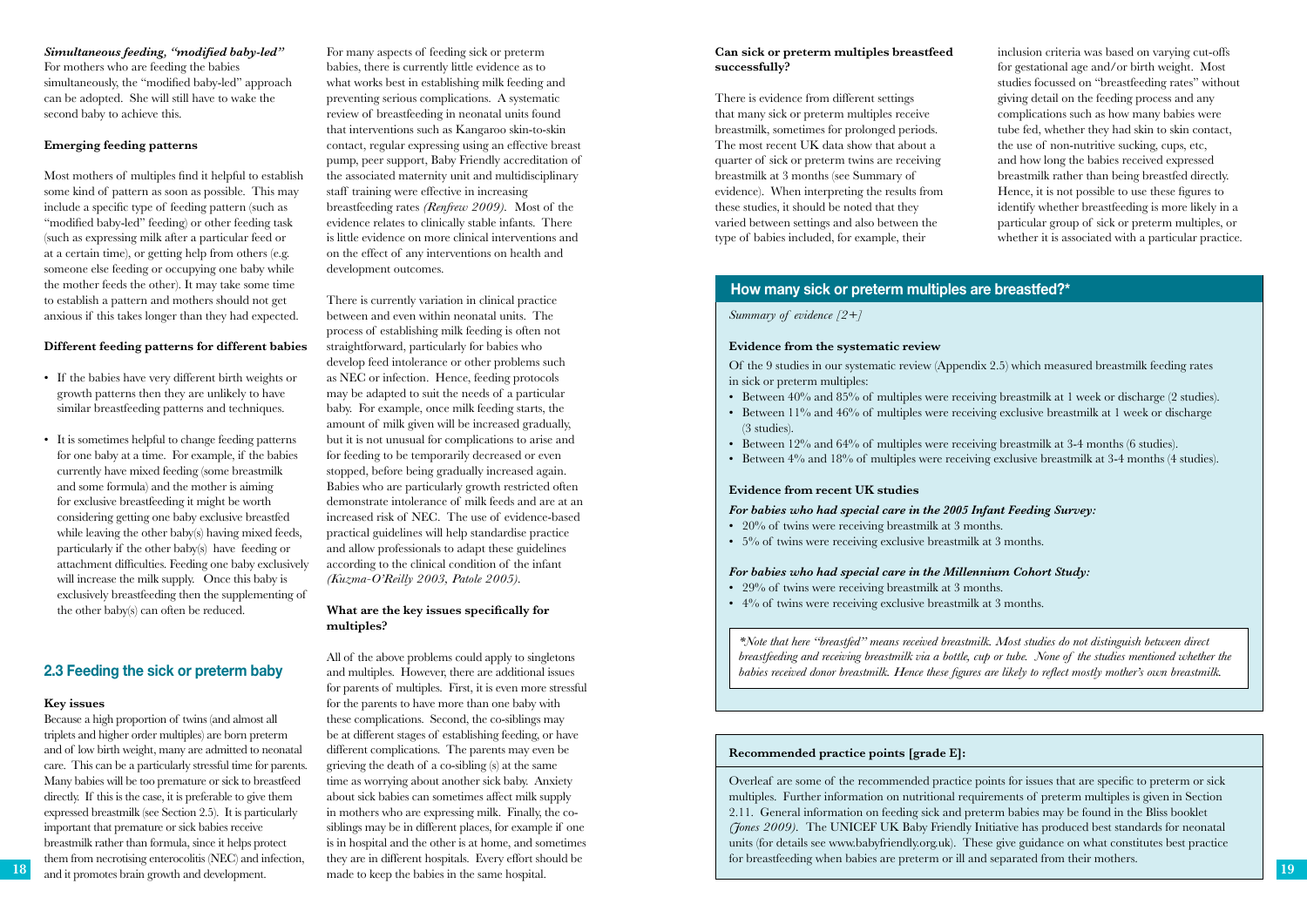| Key issues which may arise in feeding<br>preterm and sick multiples                                                                                                                                                                                                                                                                                                                                      | Recommended practice points [grade E]                                                                                                                                                                                                                                                                                                                                                                                                                                                                                                                                                             | Key issues which may arise in feeding<br>preterm and sick multiples                                                                                                                                                                                                                                                                                                                                                                                                    | Recommended practice points [grade E]                                                                                                                                                                                                                                                                                                                                                                                                                                                                    |
|----------------------------------------------------------------------------------------------------------------------------------------------------------------------------------------------------------------------------------------------------------------------------------------------------------------------------------------------------------------------------------------------------------|---------------------------------------------------------------------------------------------------------------------------------------------------------------------------------------------------------------------------------------------------------------------------------------------------------------------------------------------------------------------------------------------------------------------------------------------------------------------------------------------------------------------------------------------------------------------------------------------------|------------------------------------------------------------------------------------------------------------------------------------------------------------------------------------------------------------------------------------------------------------------------------------------------------------------------------------------------------------------------------------------------------------------------------------------------------------------------|----------------------------------------------------------------------------------------------------------------------------------------------------------------------------------------------------------------------------------------------------------------------------------------------------------------------------------------------------------------------------------------------------------------------------------------------------------------------------------------------------------|
| Parental stress and anxiety<br>• It is extremely stressful to have one or more<br>baby in neonatal intensive care.<br>• Intense stress about sick co-siblings or grieving<br>about a deceased co-sibling may delay or<br>diminish milk supply.<br>Separation                                                                                                                                             | • Support the mother and family in<br>acknowledging the possible effect of stress<br>on lactation and breastfeeding, and initiate<br>appropriate strategies to minimise their effects<br>e.g. help the mother with any practical tasks,<br>encourage relaxation techniques, massage.<br>Encourage the parents to spend as much time<br>as possible with the babies.<br>• Mothers who have babies in the neonatal<br>units should be encouraged to contact support<br>groups (see Section 4).                                                                                                      | Initial enteral feeding may vary in a<br>number of ways depending on the<br>neonatal unit and the individual<br>baby's condition:<br>• Use of TPN (total parenteral nutrition).<br>• Delaying milk feeding.<br>• Rate of progression of milk feeding.<br>• Use of fortifiers in expressed breastmilk.<br>• Use of donor breastmilk.<br>• Use of formula.                                                                                                               | • Co-siblings may have different feeding patterns.<br>They should be assessed as individuals and<br>not compared with their co-siblings.<br>• If expressed breastmilk is in short supply,<br>parents may require help in deciding which<br>baby receives it (e.g. the sickest) or whether<br>it should be given to a different baby at each<br>feed or divided equally with a little expressed<br>breastmilk added to each formula feed.<br>The same issue applies if donor breastmilk<br>is being used. |
| • Sometimes, the mother has one healthy baby<br>on the postnatal ward or at home, and one sick<br>baby on the neonatal ward.<br>• It is not uncommon for twins and higher order<br>multiples to end up in different hospitals.<br>• Breastmilk feeding is more challenging when<br>the mother is separated from the babies.                                                                              | • Placement of babies in separate units should be<br>avoided whenever possible. If it does happen<br>then they should be reunited as soon as possible.<br>• If the mother is on the postnatal ward and baby(s)<br>are in neonatal unit then good communication<br>between staff in these two units is essential e.g. the<br>mother needs to be encouraged to express milk<br>as soon as possible after delivery. Her meals and<br>medicines should be kept for her as feed times<br>may not fit with ward routine.<br>Encourage the parents to spend as much time<br>as possible with the babies. | Progress towards direct breastfeeding<br>• For premature babies, there is often a gradual<br>steady progress towards direct breastfeeding.<br>This should involve trained and skilled<br>professionals and peer support groups using<br>the techniques that they are most comfortable<br>with. These may include cups and/or bottles;<br>non-nutritive sucking; and nipple shields.<br>It should be noted that achievement of<br>Baby Friendly accreditation currently | • Co-siblings may have different feeding<br>patterns and may start breastfeeding at<br>different times.<br>• If only one baby can breastfeed, then that<br>baby can be fed on one side before offering<br>the second breast, after which both breasts<br>can be pumped to provide milk for the<br>other baby(s).                                                                                                                                                                                         |
| Expressing<br>• If breastfeeding is not possible, it is essential<br>to express in order to establish a good milk<br>supply.                                                                                                                                                                                                                                                                             | • For further details on expressing, see Section 2.5.<br>• It is essential that mothers have the correct<br>pumping equipment and are given early<br>instruction on how and when to use it.<br>Consider the use of parents' facilities such as<br>a discreet sitting room, expressing room and<br>bedrooms.                                                                                                                                                                                                                                                                                       | requires units to avoid the routine use<br>of bottles.<br>• Mothers should be supported to move<br>"off" these and onto direct breastfeeding.<br>• For further details, including the available<br>evidence, see the Bliss booklet<br>Breastfeeding your premature baby".<br>Discharge planning                                                                                                                                                                        |                                                                                                                                                                                                                                                                                                                                                                                                                                                                                                          |
| Skin to skin contact<br>This involves direct skin to skin contact of<br>the baby's front with the mother's chest. It<br>may be done with both term and preterm<br>babies. The benefits include fostering earlier<br>initiation of breastfeeding, facilitating milk<br>production, decreasing infant crying, increasing<br>breastfeeding duration and improved mother-<br>infant attachment (Moore 2007). | • Skin to skin contact with multiples may be done<br>separately, sequentially or simultaneously.<br>• Skin to skin contact should be facilitated for<br>extended periods of time if the parents wish.<br>Skin to skin contact may be done with fathers<br>and other family members (although not for<br>the breastfeeding-related advantages).                                                                                                                                                                                                                                                    | • Sometimes one baby may be ready to go home<br>before the other.                                                                                                                                                                                                                                                                                                                                                                                                      | • Anticipate and plan for feeding and the<br>practical routine for the mother if one baby<br>goes home before the other.<br>• Infection control will need to be discussed<br>with the unit if the sibling is to return to<br>visit with the mother.                                                                                                                                                                                                                                                      |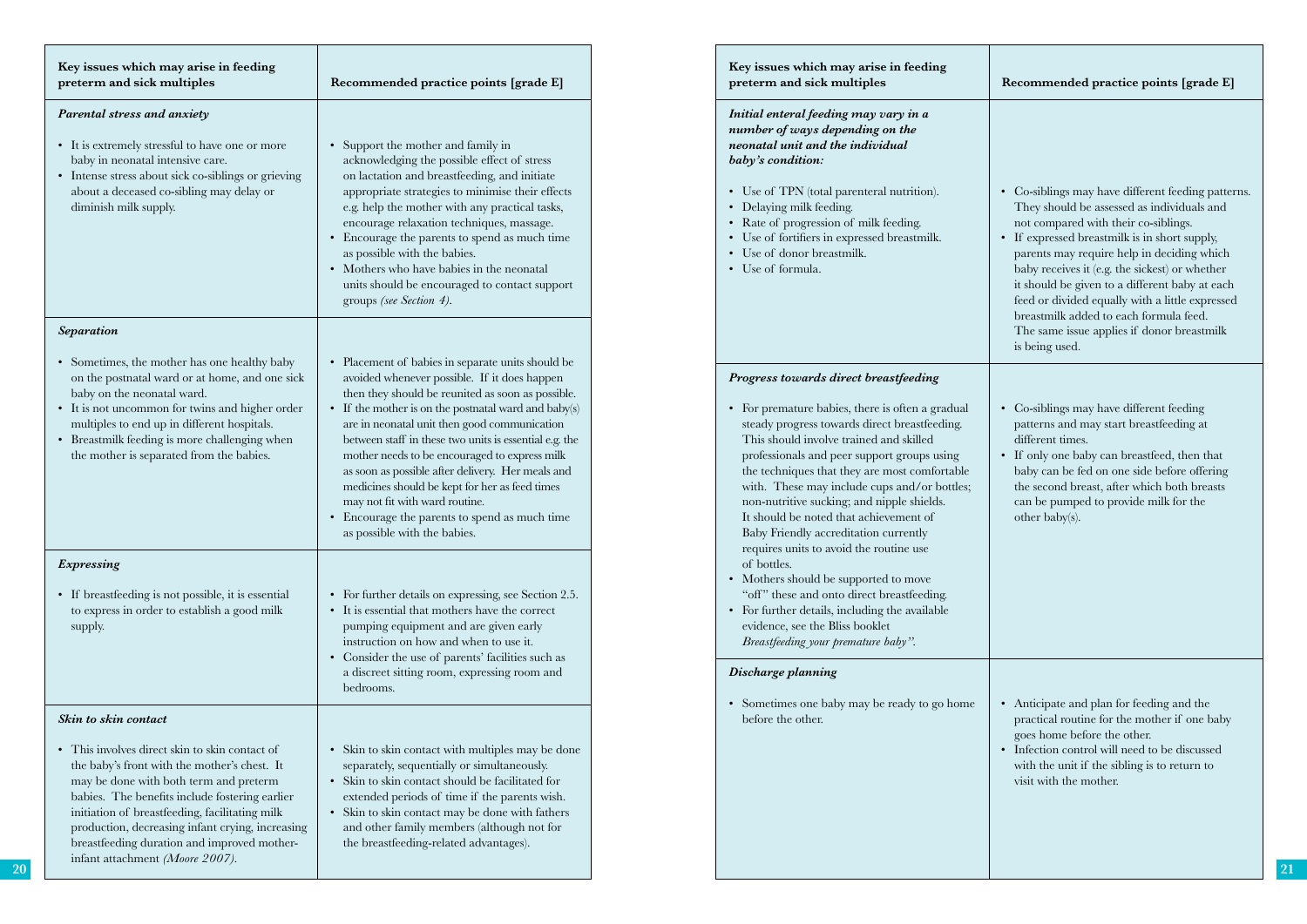### **2.4 Preventing and resolving breastfeeding problems**

Breastfeeding is a skill that needs to be learned by mothers and babies. For all breastfeeding mothers, especially those with twins and triplets, establishing feeding and maintaining confidence in their ability to continue is a fundamental requirement. In the absence of a strong, knowledgeable breastfeeding culture, mothers need help to achieve this from skilled and trained professionals. If problems arise it is important to establish the cause and deal with it appropriately, without undermining the mother's confidence in her ability to breastfeed.

There were two studies of the reasons for breastfeeding cessation in multiples which were identified in our review. In the 2005 Infant Feeding Survey, reasons for breastfeeding cessation at 0-2 weeks and 2-6 weeks after birth were described in singletons and twins. In a US survey of 67 mothers of twins, reasons for breastfeeding cessation at 0-9 weeks and 9-28 weeks were described. In both surveys, more than one reason could be given by the mothers. The results from both surveys are summarised below and are referred to throughout this section.

| Reasons for stopping breastfeeding in<br>mothers of twins in the 2005<br><b>Infant Feeding Survey</b> |                                     | <b>Reasons for</b><br>in mothers o<br>(Damato 20 |                         |
|-------------------------------------------------------------------------------------------------------|-------------------------------------|--------------------------------------------------|-------------------------|
|                                                                                                       | Stopped at<br>0-2 weeks<br>$(n=22)$ | Stopped at<br>2-6 weeks<br>$(n=26)$              |                         |
| <b>Insufficient milk</b>                                                                              | 6 (23%)                             | 12 (55%)                                         | <b>Related to BF pr</b> |
| <b>Baby behaviour</b>                                                                                 |                                     |                                                  | Inadequate milk         |
| Baby rejected breast                                                                                  | 4 (15%)                             | 1(5%)                                            | Breast/nipple pro       |
| <b>Illness/Medication:</b>                                                                            | 6 (23%)                             | 5(23%)                                           | Lack of knowledd        |
| Caesarean                                                                                             | $0(0\%)$                            | 1(5%)                                            | <b>Related to moth</b>  |
| Mother was ill                                                                                        | 3(12%)                              | 2(9%)                                            | Time/burden             |
| Painful breast/nipples                                                                                | 2(8%)                               | 1(5%)                                            | Burden of pumpir        |
| Problem(s) expressing milk                                                                            | 1(4%)                               | 1(5%)                                            | Older siblings          |
| Baby's health:                                                                                        | 6 (23%)                             | 5(23%)                                           | Work/employmer          |
| Baby was premature                                                                                    | 2(8%)                               | $0(0\%)$                                         | Illness/medication      |
| Baby losing weight                                                                                    | $0(0\%)$                            | $0(0\%)$                                         | Energy/fatigue          |
| Baby was ill                                                                                          | 4 (15%)                             | 5 (23%)                                          | Emotions/attitude       |
| Twins / impossible                                                                                    | 10 (38%)                            | 10 (45%)                                         | <b>Related to babie</b> |
| Time/burden:                                                                                          | 7 (27%)                             | 12 (55%)                                         | Baby's health           |
| Too stressful/causing distress                                                                        | 1(4%)                               | $0(0\%)$                                         | Baby behaviours         |
| BF took too long/too tiring                                                                           | 5 (19%)                             | 9(41%)                                           | Growth & develop        |
| Could not be fed by others                                                                            | 1(4%)                               | $0(0\%)$                                         | Other                   |
| Found breastfeeding difficult                                                                         | $0(0\%)$                            | 3(14%)                                           |                         |
| <b>Domestic reasons</b>                                                                               | 5 (19%)                             | 5(23%)                                           |                         |

|                              | Stopped at<br>0-9 weeks<br>$(n=30)$ | <b>Stopped at</b><br>9-28 weeks<br>$(n=37)$ |
|------------------------------|-------------------------------------|---------------------------------------------|
| <b>Related to BF process</b> |                                     |                                             |
| Inadequate milk              | 12 (40%)                            | 8 (22%)                                     |
| Breast/nipple problems       | 3(10%)                              | 1(3%)                                       |
| Lack of knowledge            | 1(3%)                               | $0(0\%)$                                    |
| <b>Related to mother:</b>    |                                     |                                             |
| Time/burden                  | 9(30%)                              | 12 (32%)                                    |
| Burden of pumping            | 3(10%)                              | 5(14%)                                      |
| Older siblings               | 4 (13%)                             | 3(8%)                                       |
| Work/employment              | 2(7%)                               | 11 (30%)                                    |
| Illness/medication           | 5 (17%)                             | 1(3%)                                       |
| Energy/fatigue               | 5 (17%)                             | 3(8%)                                       |
| Emotions/attitudes           | $0(0\%)$                            | 5(14%)                                      |
| <b>Related to babies:</b>    |                                     |                                             |
| Baby's health                | 5 (17%)                             | 2(5%)                                       |
| <b>Baby behaviours</b>       | 7 (23%)                             | 6(16%)                                      |
| Growth & development         | $0(0\%)$                            | 3(8%)                                       |
| Other                        | 2(7%)                               | 3(8%)                                       |

In the *2005 Infant Feeding Survey,* one of the most common reasons for stopping breastfeeding among mothers of twins was "twins/impossible" (mentioned by 38% of mothers who stopped within the first two weeks and by 45% who stopped at 2-6 weeks). Most mothers of twins who stopped breastfeeding said that they would have liked to have breastfed for longer:  $82\%$  (41/50) of those who stopped breastfeeding during Stage 1 of the survey (4-10 weeks postpartum) and 80% (48/60) of those who stopped during Stage 2 (4-6 months postpartum). With more support from trained professionals, it is possible that some of these mothers would have breastfed for longer.

This section summarises the potential problems that may arise when breastfeeding multiples, together with practical information on how to prevent and resolve them. The problems have been grouped according to whether they are related to the breastfeeding process (2.4.1), related to the mother (2.4.2) or related to the babies (2.4.3).

#### **2.4.1 Related to the breastfeeding process**

Some of the more common problems which may arise when breastfeeding include: ineffective attachment and positioning; sore breasts/nipples; engorgement; mastitis; and insufficient (or perceived insufficient) milk.

#### **Problems with attachment, breasts and nipples**

Our systematic review identified no data on the frequency of these problems and whether they are more or less common in mothers of multiples compared with mothers of singletons. In the two surveys which studied reasons for stopping breastfeeding, problems with attachment, breasts and nipples were not common reasons for stopping breastfeeding (see Summary of evidence below). Many breastfeeding problems in singletons are due to poor attachment and positioning. While poor attachment and positioning is probably not more common in mothers of multiples compared with mothers of singletons, it may take longer for the problem (e.g. sore nipples, blocked ducts) to be resolved due to spending double time or longer on the breasts and potentially having different sucking styles of co-siblings. This may have a greater effect due to the frequency of feeds and the increased milk supply.

## **Do women who are breastfeeding multiples stop breastfeeding because of problems related to attachment, breasts and nipples?**

*Summary of evidence [level 2-]*

#### **Evidence from the 2005 Infant Feeding Survey & the US study**

- None of the women specifically mentioned problems with attachment/positioning, engorgement or mastitis as a reason for breastfeeding cessation.
- "Painful breasts/nipples" and "breast/nipple problems" were mentioned in both surveys, but were not a common reason for stopping breastfeeding: mentioned by 3-10% of mothers depending on the survey and the time point.

Overleaf are some suggested practice points for resolving feeding problems which arise due to problems related to the breastfeeding process.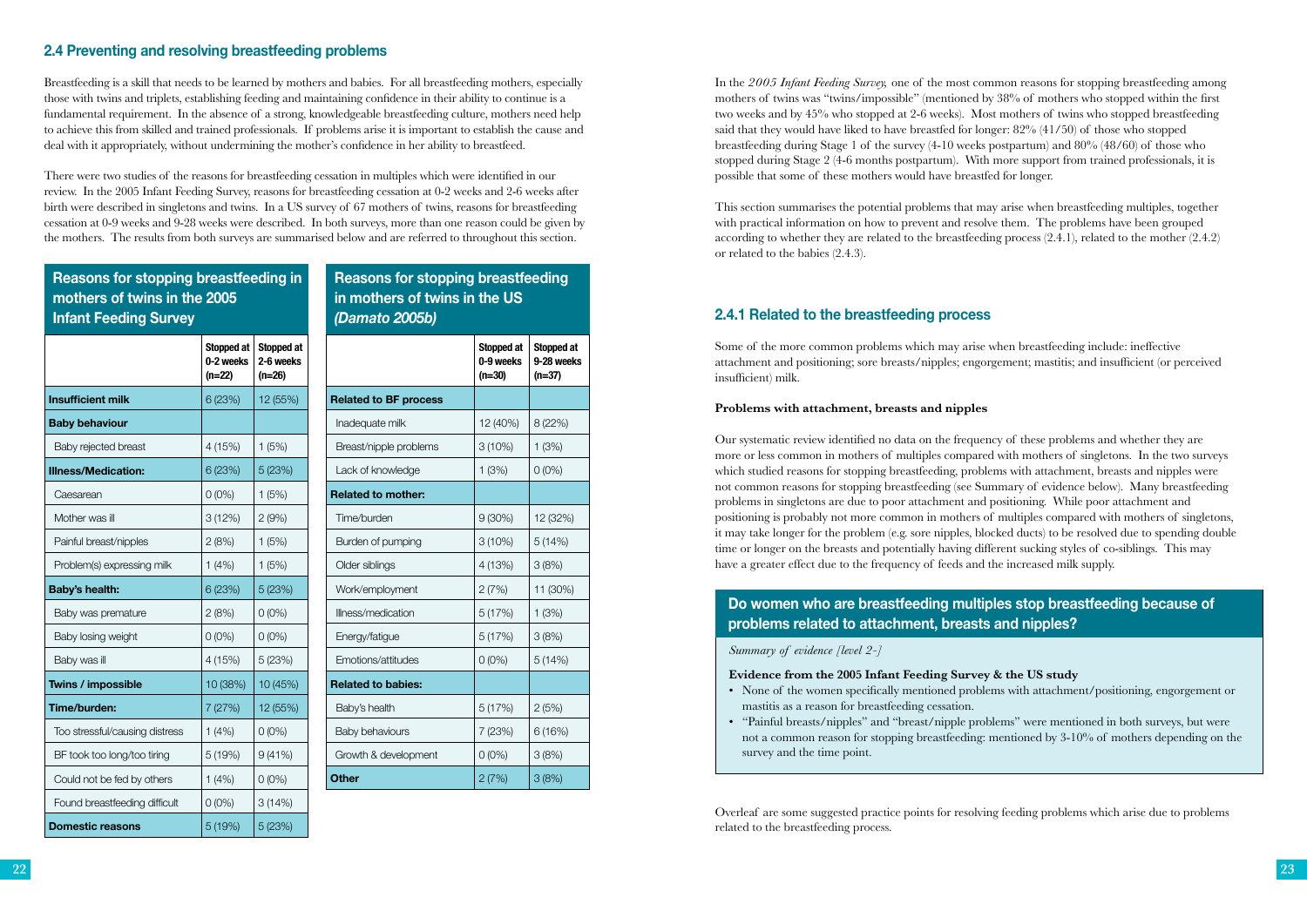| Potential problems related to attachment, breasts and nipples |                                                                                                                      |                                                                                                                                                                                                                                                                                                                                                                                                                                                                                                   | Insufficient milk - real and perceived                                                                                                                                                                                                                                                                                                                                                                                                                                                                                                                                                                                                                                                                                                                                                                                                                                                                                                                                                                                                                                                                                                                                                            |
|---------------------------------------------------------------|----------------------------------------------------------------------------------------------------------------------|---------------------------------------------------------------------------------------------------------------------------------------------------------------------------------------------------------------------------------------------------------------------------------------------------------------------------------------------------------------------------------------------------------------------------------------------------------------------------------------------------|---------------------------------------------------------------------------------------------------------------------------------------------------------------------------------------------------------------------------------------------------------------------------------------------------------------------------------------------------------------------------------------------------------------------------------------------------------------------------------------------------------------------------------------------------------------------------------------------------------------------------------------------------------------------------------------------------------------------------------------------------------------------------------------------------------------------------------------------------------------------------------------------------------------------------------------------------------------------------------------------------------------------------------------------------------------------------------------------------------------------------------------------------------------------------------------------------|
| Problem                                                       | Prevention                                                                                                           | Recommended treatment/solution<br>[grade E]                                                                                                                                                                                                                                                                                                                                                                                                                                                       | A common concern among mothers of multiples and sometimes among the health professionals caring for them is<br>whether there is enough milk to feed two or more babies. It is perfectly possible for a mother to produce enough milk<br>to exclusively breastfeed two, three or even four babies (see Summary of evidence below). Evidence of adequate<br>milk supply is also found in studies of breastmilk pumping in which mothers of multiples produce more milk than<br>mothers of singletons (see Summary of evidence below). The fact that some women can achieve such high volumes                                                                                                                                                                                                                                                                                                                                                                                                                                                                                                                                                                                                        |
| Problems with attachment/<br>positioning                      | • Effective positioning<br>and attachment<br>(see 2.2.3)                                                             | • Provide help on positioning &<br>attachment.<br>• The mother may want to try different<br>positions (see 2.2.3) or different ways<br>of simultaneous feeding.                                                                                                                                                                                                                                                                                                                                   | of milk, however, will not guarantee sufficient milk for all mothers of multiples. In the two surveys which studied<br>reasons for breastfeeding cessation in multiples, "insufficient milk" was a common reason for stopping (see Summary<br>of evidence below). Importantly, there was no evidence that it was more common in twins than in singletons,<br>suggesting that this is a common (perceived) problem in all breastfeeding mothers in settings such as the UK and US.                                                                                                                                                                                                                                                                                                                                                                                                                                                                                                                                                                                                                                                                                                                 |
| Sore breasts/nipples                                          | • Effective positioning<br>and attachment                                                                            | • Check babies' positioning and<br>attachment (see above).                                                                                                                                                                                                                                                                                                                                                                                                                                        | Is it possible for mothers to produce enough milk to breastfeed<br>more than one baby?                                                                                                                                                                                                                                                                                                                                                                                                                                                                                                                                                                                                                                                                                                                                                                                                                                                                                                                                                                                                                                                                                                            |
|                                                               | (see 2.2.3)<br>• Effective expressing                                                                                | • It may help to express a little to<br>encourage the babies to attach.                                                                                                                                                                                                                                                                                                                                                                                                                           | Summary of evidence                                                                                                                                                                                                                                                                                                                                                                                                                                                                                                                                                                                                                                                                                                                                                                                                                                                                                                                                                                                                                                                                                                                                                                               |
|                                                               | (see 2.5).                                                                                                           | • If the mother is expressing, check<br>her technique (see 2.5)                                                                                                                                                                                                                                                                                                                                                                                                                                   | It is possible for a mother to produce enough milk to breastfeed more than one baby:                                                                                                                                                                                                                                                                                                                                                                                                                                                                                                                                                                                                                                                                                                                                                                                                                                                                                                                                                                                                                                                                                                              |
| Engorgement                                                   | • Effective positioning<br>and attachment<br>(see 2.2.3)<br>• Adequate milk removal<br>from each breast<br>(see 2.5) | • Check the babies' positioning and<br>attachment (see above).<br>• Some women find placing warm<br>flannels on the breasts before a<br>feed can help relieve discomfort.<br>• It may help if mother expresses<br>excess milk (see 2.5).<br>• Mention that excess milk can be<br>expressed and frozen for later use<br>(see 2.5)                                                                                                                                                                  | • High breastfeeding rates in twins in settings where breastfeeding is the norm e.g. in a large demographic<br>and health survey in Malawi, Tanzania and Zambia (n=18,214 singletons and n=706 twins), 98.5% of<br>singletons and 98.5% of twins were breastfed for at least 6 months ( $\tilde{f}$ ustesen 2000). [level 2+]<br>• In a Japanese cross-sectional study, 3.6% of 258 sets of triplets/higher order multiples received<br>expressed breastmilk (EBM) for up to 6 months (Yokoyama 2004). [level 2-]<br>• There are case studies of triplets (Storr 1989) and quadruplets (Mead 1992, Auer 1998, Berlin<br>2007) all of which report breastfeeding continuing for at least 12 months in all babies, including<br>periods of exclusive breastfeeding. [level 3]<br>• In a qualitative study of 9 sets of triplets, 5 sets received EBM; 1 set received EBM for 6 months<br>(Leonard 2000). [level 3]<br>• In a case study of quintuplets, all babies were receiving EBM (approximately half mother's own milk<br>and half donor breast milk) at 7 months (Szucs 2009). [level 3]                                                                                                      |
| Mastitis and blocked ducts                                    | • Effective positioning<br>and attachment                                                                            | • Check babies' positioning &<br>attachment (see above).                                                                                                                                                                                                                                                                                                                                                                                                                                          | Mothers of multiples produce more milk than mothers of singletons:                                                                                                                                                                                                                                                                                                                                                                                                                                                                                                                                                                                                                                                                                                                                                                                                                                                                                                                                                                                                                                                                                                                                |
|                                                               | (see 2.2.3)<br>• Adequate milk removal<br>from each breast<br>(see 2.5)<br>• Advice on restrictive<br>clothing.      | • Alternative positions for positioning<br>the babies may help overcome<br>unilateral attachment problems<br>and thus facilitate the drainage<br>of affected lobes.<br>• Analgesia helps relieve discomfort.<br>• Some women find placing warm<br>flannels on the breasts before a feed<br>can help relieve discomfort.<br>• Continue frequent, unrestricted feeding<br>from the affected side where possible.<br>• Check expressing technique. Express<br>breastmilk by hand if breastfeeding is | • A US study of 125 mothers of preterm (<30 weeks' gestation) singletons and multiples found that the<br>mean 24 hour milk volume was significantly higher in mothers of multiples (599 ml) compared with<br>singletons (430 m/L) despite similar pumping frequency and other characteristics (Lau 2004). [level 2-]<br>• In an Australian study, mothers of twins typically produced at least 2100 ml/24 hours compared with<br>1100 ml/24 hours in mothers of singletons (Hartman 1984). [level 3]<br>• In the US, a breastfeeding mother of quads pumped 3.24 litres of milk per 24 hours while in NICU<br>( <i>Berlin 2005</i> ). [level 3]<br>• An Australian study estimated milk yield in 8 mothers of twins and 1 mother of triplets by weighing<br>the mothers (Saint 1986). At 6 months the milk yield for individual breasts of 3 mothers who were<br>exclusively breastfeeding was 0.84-2.16 kg/24 hours and for 4 mothers who were partially breastfeeding,<br>it was 0.42-1.39 kg/24 hours. In the mother who exclusively breastfed 2.5 month old triplets the milk<br>yield for her combined breasts was $3.08\text{kg}/24$ hours; she fed the babies 27 times/24 hours. [level 3] |
|                                                               | too painful or if the breast is not<br>emptied after the feed.                                                       |                                                                                                                                                                                                                                                                                                                                                                                                                                                                                                   | Do women who are breastfeeding multiples stop breastfeeding                                                                                                                                                                                                                                                                                                                                                                                                                                                                                                                                                                                                                                                                                                                                                                                                                                                                                                                                                                                                                                                                                                                                       |
|                                                               |                                                                                                                      | • For infective mastitis or mastitis that<br>doesn't resolve, an antibiotic<br>compatible with breastfeeding and<br>effective against Staph aureus (the<br>most common infecting organism)<br>should be given.                                                                                                                                                                                                                                                                                    | because of real or perceived insufficient milk?<br>Summary of evidence [level 2-]<br>Evidence from the 2005 Infant Feeding Survey<br>and the US study<br>The fact that some women can achieve such<br>high volumes of milk, however, will not<br>• 22-55% of women mentioned "insufficient<br>guarantee sufficient milk for all mothers<br>milk" as a reason for stopping breastfeeding<br>depending on the survey and time point.<br>of multiples.                                                                                                                                                                                                                                                                                                                                                                                                                                                                                                                                                                                                                                                                                                                                               |

#### **Insufficient milk - real and perceived**

## **Is it possible for mothers to produce enough milk to breastfeed more than one baby?**

#### **It is possible for a mother to produce enough milk to breastfeed more than one baby:**

- High breastfeeding rates in twins in settings where breastfeeding is the norm e.g. in a large demographic and health survey in Malawi, Tanzania and Zambia (n=18,214 singletons and n=706 twins), 98.5% of singletons and 98.5% of twins were breastfed for at least 6 months *(fustesen 2000)*. [level 2+]
- In a Japanese cross-sectional study, 3.6% of 258 sets of triplets/higher order multiples received expressed breastmilk (EBM) for up to 6 months *(Yokoyama 2004).* [level 2-]
- There are case studies of triplets *(Storr 1989)* and quadruplets *(Mead 1992, Auer 1998, Berlin 2007)* all of which report breastfeeding continuing for at least 12 months in all babies, including periods of exclusive breastfeeding. [level 3]
- In a qualitative study of 9 sets of triplets, 5 sets received EBM; 1 set received EBM for 6 months *(Leonard 2000).* [level 3]
- In a case study of quintuplets, all babies were receiving EBM (approximately half mother's own milk and half donor breast milk) at 7 months *(Szucs 2009).* [level 3]

#### **Mothers of multiples produce more milk than mothers of singletons:**

- A US study of 125 mothers of preterm (<30 weeks' gestation) singletons and multiples found that the mean 24 hour milk volume was significantly higher in mothers of multiples (599 ml) compared with singletons (430 m/L) despite similar pumping frequency and other characteristics *(Lau 2004)*. [level 2-]
- In an Australian study, mothers of twins typically produced at least 2100 ml/24 hours compared with 1100 ml/24 hours in mothers of singletons *(Hartman 1984).* [level 3]
- In the US, a breastfeeding mother of quads pumped 3.24 litres of milk per 24 hours while in NICU *(Berlin 2005)*. [level 3]
- An Australian study estimated milk yield in 8 mothers of twins and 1 mother of triplets by weighing the mothers *(Saint 1986).* At 6 months the milk yield for individual breasts of 3 mothers who were exclusively breastfeeding was 0.84-2.16 kg/24 hours and for 4 mothers who were partially breastfeeding, it was 0.42-1.39 kg/24 hours. In the mother who exclusively breastfed 2.5 month old triplets the milk yield for her combined breasts was 3.08kg/24 hours; she fed the babies 27 times/24 hours. [level 3]

## **Do women who are breastfeeding multiples stop breastfeeding because of real or perceived insufficient milk?**

#### *Evidence from the 2005 Infant Feeding Survey and the US study*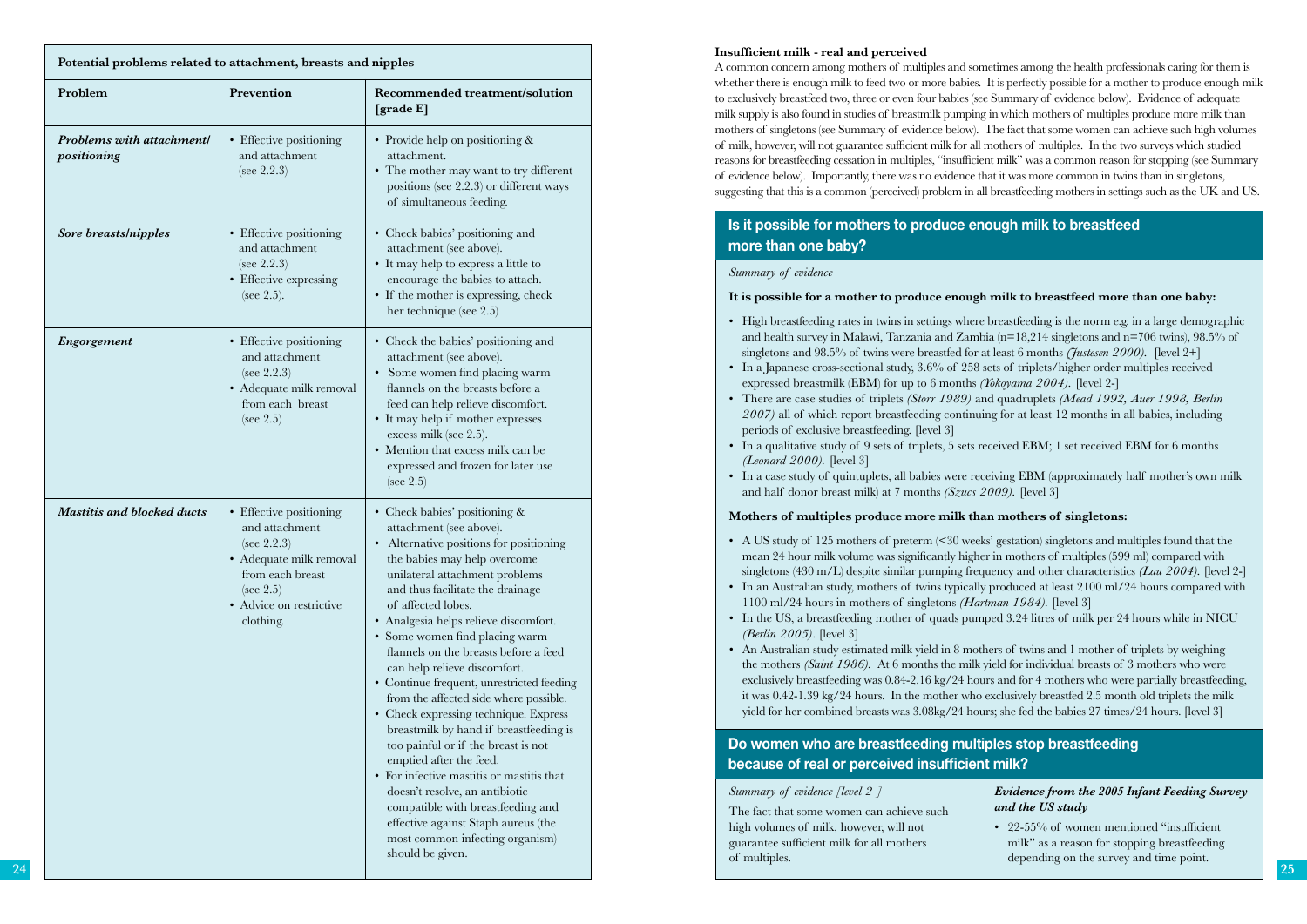Given motivation and support, most women can produce sufficient milk to breastfeed multiples, although there is also compelling evidence that women commonly cite insufficient milk as the reason for stopping breastfeeding. Below are some suggested practice points for resolving feeding problems which arise due to insufficient milk.

| Problem<br>Prevention<br>Treatment/solution [grade E]<br>• Listen to the mother to find out her<br><b>Insufficient milk</b><br>• Effective positioning<br>and attachment<br>symptoms and perceptions. Check for<br>(see 2.2.3)<br>signs that the baby is receiving (or not<br>• Frequent feeds<br>receiving) sufficient milk as indicated<br>(see 2.2.5)<br>in the next box.<br>• Frequent expressing<br>• Observe the baby feeding at the breast.<br>(see 2.5.3)<br>• Establish whether "true insufficient"<br>milk" or "perceived insufficient milk"<br>• Adequate rest<br>• Reassurance and<br>(perceived insufficient milk is described<br>further down this box).<br>support<br>• Establish the cause of insufficient<br>milk and then treat accordingly.<br>If it is due to:<br>- Poor positioning or attachment then<br>see above.<br>- Too few feeds then increase the<br>frequency of feeds (see $2.2.5$ ).<br>- Infrequent expressing then increase<br>the frequency/duration of<br>expressing (see $2.5.3$ ).<br>- Stress or anxiety then support the<br>mother and initiate appropriate<br>strategies to minimise their effects.<br>- Exhaustion then encourage the<br>mother to rest more and get help<br>from others.<br>- Maternal medication (e.g. some oral<br>contraceptives, stimulant laxatives<br>and combination cold/flu remedies<br>that contain pseudoephidrine may<br>affect milk supply). Check for an<br>alternative from NHS Drug<br>Information Centres or the<br>following:<br><b>Drugline 0844 412 4665</b><br>www.breastfeedingnetwork.org<br>Hale T. Medications and Mothers'<br>Milk. 11th Edition. Pharmasoft<br>Publishing L.P. Amarillo, Texas,<br>USA. | Potential problems related to insufficient milk |  |  |  |
|-----------------------------------------------------------------------------------------------------------------------------------------------------------------------------------------------------------------------------------------------------------------------------------------------------------------------------------------------------------------------------------------------------------------------------------------------------------------------------------------------------------------------------------------------------------------------------------------------------------------------------------------------------------------------------------------------------------------------------------------------------------------------------------------------------------------------------------------------------------------------------------------------------------------------------------------------------------------------------------------------------------------------------------------------------------------------------------------------------------------------------------------------------------------------------------------------------------------------------------------------------------------------------------------------------------------------------------------------------------------------------------------------------------------------------------------------------------------------------------------------------------------------------------------------------------------------------------------------------------------------------------------------------------------------------------------------|-------------------------------------------------|--|--|--|
|                                                                                                                                                                                                                                                                                                                                                                                                                                                                                                                                                                                                                                                                                                                                                                                                                                                                                                                                                                                                                                                                                                                                                                                                                                                                                                                                                                                                                                                                                                                                                                                                                                                                                               |                                                 |  |  |  |
|                                                                                                                                                                                                                                                                                                                                                                                                                                                                                                                                                                                                                                                                                                                                                                                                                                                                                                                                                                                                                                                                                                                                                                                                                                                                                                                                                                                                                                                                                                                                                                                                                                                                                               | continued on facing page                        |  |  |  |

| Problem                  | Prevention<br>Treatment/solution [grade E]                                                                                                                                                                                                                                                                                                                                                                                                                                                                                                                                                                                                                                                                                                                                                                                                                                                                                                                                                                                                                                                                                                                                                                                                                                                                                                                                                                                                                                                                                                                                               | Problem                                                                                                         | Prevention                                                                                             | Treatment/solution [grade E]                                                                                                                                                                                                                                                                                                                                                                                                                                                                                                                                                                                                                                                                                                                                                                                                                                                                                                                                                                                                                                                                                                                                                                                                                                                                                                 |  |
|--------------------------|------------------------------------------------------------------------------------------------------------------------------------------------------------------------------------------------------------------------------------------------------------------------------------------------------------------------------------------------------------------------------------------------------------------------------------------------------------------------------------------------------------------------------------------------------------------------------------------------------------------------------------------------------------------------------------------------------------------------------------------------------------------------------------------------------------------------------------------------------------------------------------------------------------------------------------------------------------------------------------------------------------------------------------------------------------------------------------------------------------------------------------------------------------------------------------------------------------------------------------------------------------------------------------------------------------------------------------------------------------------------------------------------------------------------------------------------------------------------------------------------------------------------------------------------------------------------------------------|-----------------------------------------------------------------------------------------------------------------|--------------------------------------------------------------------------------------------------------|------------------------------------------------------------------------------------------------------------------------------------------------------------------------------------------------------------------------------------------------------------------------------------------------------------------------------------------------------------------------------------------------------------------------------------------------------------------------------------------------------------------------------------------------------------------------------------------------------------------------------------------------------------------------------------------------------------------------------------------------------------------------------------------------------------------------------------------------------------------------------------------------------------------------------------------------------------------------------------------------------------------------------------------------------------------------------------------------------------------------------------------------------------------------------------------------------------------------------------------------------------------------------------------------------------------------------|--|
| <b>Insufficient milk</b> | • Effective positioning<br>• Listen to the mother to find out her<br>and attachment<br>symptoms and perceptions. Check for<br>(see 2.2.3)<br>signs that the baby is receiving (or not<br>receiving) sufficient milk as indicated<br>• Frequent feeds<br>(see 2.2.5)<br>in the next box.<br>• Frequent expressing<br>• Observe the baby feeding at the breast.<br>(see 2.5.3)<br>• Establish whether "true insufficient<br>• Adequate rest<br>milk" or "perceived insufficient milk"<br>• Reassurance and<br>(perceived insufficient milk is described<br>further down this box).<br>support<br>Establish the cause of insufficient<br>milk and then treat accordingly.<br>If it is due to:<br>- Poor positioning or attachment then<br>see above.<br>- Too few feeds then increase the<br>frequency of feeds (see 2.2.5).<br>- Infrequent expressing then increase<br>the frequency/duration of<br>expressing (see 2.5.3).<br>- Stress or anxiety then support the<br>mother and initiate appropriate<br>strategies to minimise their effects.<br>- Exhaustion then encourage the<br>mother to rest more and get help<br>from others.<br>- Maternal medication (e.g. some oral<br>contraceptives, stimulant laxatives<br>and combination cold/flu remedies<br>that contain pseudoephidrine may<br>affect milk supply). Check for an<br>alternative from NHS Drug<br>Information Centres or the<br>following:<br>Drugline 0844 412 4665<br>www.breastfeedingnetwork.org<br>Hale T. Medications and Mothers'<br>Milk. 11th Edition. Pharmasoft<br>Publishing L.P. Amarillo, Texas,<br>USA. | Insufficient milk<br>Perceived insufficient milk<br><i>(i.e. babies fine but mother</i><br>perceives a problem) | • Accurate and consistent<br>advice should be given<br>by trained and skilled<br>health professionals. | · If insufficient milk persists or no<br>cause can be established then a<br>galactogogue may be useful e.g.<br>domperidone maleate. Always monitor<br>for side effects and continue supporting<br>the mother. Breast massage and<br>relaxation may help.<br>• Maternal diet and fluid intake<br>will not affect milk supply significantly<br>unless she is very dehydrated or<br>severely malnourished. However, a<br>poor diet or insufficient fluid may<br>affect the mother's wellbeing and this<br>will not help with breastfeeding.<br>Encourage the mother to have a good<br>diet of regular meals and a good<br>fluid intake.<br>• Listen to the mother to find out her<br>symptoms and perceptions.<br>• Reassure her by giving appropriate<br>information e.g. about normal size of<br>breasts, appearance of milk, frequency<br>of feeds, that it is possible to produce<br>sufficient milk for multiples. Refer to<br>the signs that the baby is receiving (or<br>not receiving) sufficient milk as<br>indicated in the next box.<br>• Be encouraging - that it is possible to<br>breastfeed multiples.<br>• Check whether practical or social<br>support is needed. Discuss sources of<br>practical help and give information<br>on support groups.<br>• Discuss and explain any conflicting<br>advice received. |  |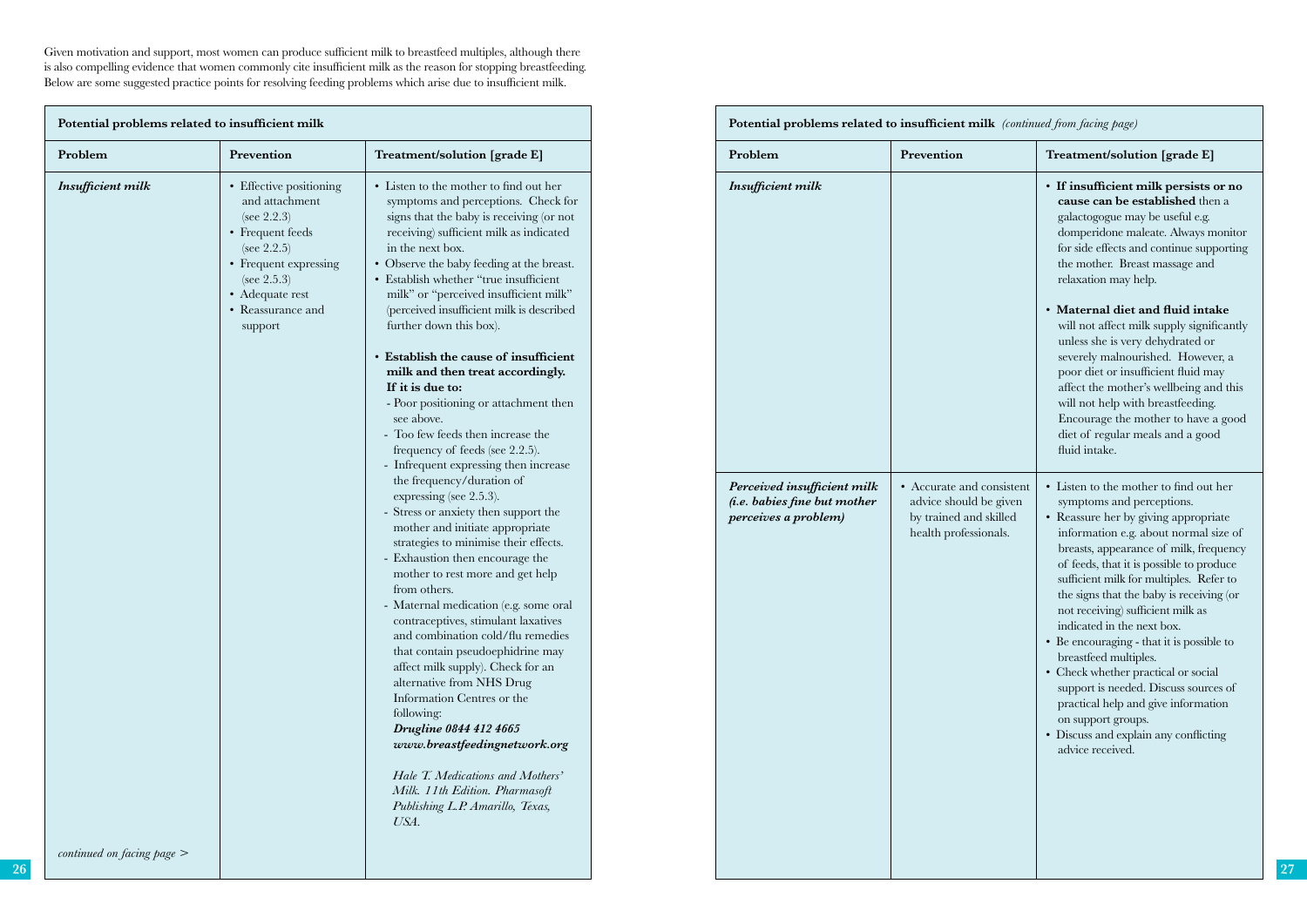#### **Signs that an exclusively breastfed baby is receiving (or not receiving) sufficient milk**

*Many of these are taken from a recent breastfeeding CD (Spencer 2009) and an NCT information leaflet (McNally et al 2008).*

#### *Mothers can be reassured that there is no problem with their milk supply if several of the following signs are present:*

- The mother has experienced a degree of breast enlargement during pregnancy.
- The mother has experienced a degree of postpartum breast fullness.
- The mother experiences milk dripping from the opposite side while infant suckles.
- Parents can hear swallowing throughout the feed.
- The baby regains birth weight by day 7-10.
- Urine pattern is normal i.e. passes urine at least twice per day on days 1-2, at least 3 times per day on days 3-4 (several soaked nappies, feeling heavier than previously), has at least 5 heavy nappies on days 5-6 and has at least 6 heavy nappies on day 7 onwards (if using disposables a cotton wool ball placed in the nappy makes it easier to assess urine output; alternatively, add 3 tablespoons of water to a dry nappy and pick it up - this is "a heavy nappy").
- Stooling pattern is normal i.e. on days 1-2 meconium passed frequently, on days 3-4 stool looks more green (2 or more per day), on days 5-6 yellow stools (2 or more per day), on day 7 onwards soft yellow stools (2 or more per day).
- The parents respond quickly to infant hunger cues and the infant suckles well.
- The baby ends feed when satisfied and settles between feeds.
- The baby is gaining weight well on breastmilk alone.

#### *Signs of severe dehydration include:*

• The baby has dry gums, sunken eyes and depressed fontonelles - seek help urgently

#### *Signs that the baby may not be receiving enough breastmilk include:*

- Urine and stooling patterns not normal.
- Poor growth or losing weight (See Section 2.4.3).
- The baby is unsettled after feeds.
- Lethargy.
- Several of the signs in the first section of this box are absent.

### **2.4.2 Related to the mother**

Breastfeeding problems may arise because the mother has other problems which are not related to the breastfeeding process. A mother of multiples is more likely to have been delivered by a caesarean section, which in turn may make it physically more difficult to breastfeed multiples. For example, she may not be able to pick up the babies, she may not be mobile, and she may be in pain. If the mother had other complications at delivery such as postpartum haemorrhage or retained placenta then these may temporarily affect her milk supply. "Mother ill" was a relatively uncommon reason for stopping breastfeeding in both surveys (see Summary of evidence below). A more common problem among mothers of multiples is exhaustion (see Summary of evidence below).

**Do women who are breastfeeding multiples stop breastfeeding because she is ill or exhausted or breastfeeding takes too long?** 

#### *Summary of evidence [level 2-]*

**Evidence from the 2005 Infant Feeding Survey & the US study**

- "Mother ill" was a relatively uncommon reason for stopping breastfeeding in both surveys: mentioned by 3-17% of mothers of twins depending on the survey and time point.
- "Exhaustion/takes too long" was a common reason for stopping breastfeeding in mothers of twins in the Infant Feeding Survey (mentioned by 19-41% of mothers), whereas "time/burden" was a common reason for stopping in the US survey (30-32% of mothers), as was "energy/fatigue" (8-17% of mothers).

Below are some suggested practice points for resolving feeding problems which arise due to the mother being ill or exhausted.

| Potential problems related to the mother |                                                                                                                                                                                                                                                       |  |  |  |
|------------------------------------------|-------------------------------------------------------------------------------------------------------------------------------------------------------------------------------------------------------------------------------------------------------|--|--|--|
| Problem                                  | Treatment/solution [grade E]                                                                                                                                                                                                                          |  |  |  |
| Mother ill                               | Explain to the mother that some illnesses may temporarily affect milk supply<br>$\bullet$<br>e.g. retained placenta, postpartum haemorrhage.                                                                                                          |  |  |  |
|                                          | • For most illnesses and medications, it is not necessary to stop breastfeeding if she<br>has appropriate support. There is now some information in "Birth to Five".                                                                                  |  |  |  |
|                                          | • The mother should rest; she can breastfeed the babies in bed.                                                                                                                                                                                       |  |  |  |
|                                          | Help the mother with expression if appropriate.<br>$\bullet$                                                                                                                                                                                          |  |  |  |
|                                          | Discuss sources of practical help available.<br>٠                                                                                                                                                                                                     |  |  |  |
| <b>Exhaustion</b>                        | • Acknowledge how the mother is feeling.                                                                                                                                                                                                              |  |  |  |
| takes too<br>long                        | Discuss ways in which the mother can rest more and discuss sources of practical<br>٠<br>help available. Try to involve her partner/family in these discussions about others                                                                           |  |  |  |
|                                          | helping with practical tasks so that the mother can breastfeed.                                                                                                                                                                                       |  |  |  |
|                                          | • Discuss what normal feeding patterns are (feeding can take a long time even with<br>singletons) but that this will change over time.                                                                                                                |  |  |  |
|                                          | • Feeding can be a time for the mother to rest, a special time for bonding with<br>her babies.                                                                                                                                                        |  |  |  |
|                                          | • Check that the mother's diet is adequate - a poor diet may make her more tired<br>or less able to cope.                                                                                                                                             |  |  |  |
|                                          | It may be appropriate to discuss partial breastfeeding rather than stopping<br>$\bullet$<br>breastfeeding altogether (see Section 2.8.1). Note that formula feeding can<br>take more time than breastfeeding if the mother doesn't have much support. |  |  |  |

## **2.4.3 Related to the babies**

Concerns about breastfeeding may arise among health professional and parents because the babies are ill or are not growing sufficiently. This is a common reason for stopping breastfeeding, particularly among those multiples who are born preterm or admitted to special care (see Summary of evidence below).

## **Do women who are breastfeeding multiples stop breastfeeding because the babies are ill or exhausted or have poor growth?**

*Summary of evidence [level 2-]*

#### **Evidence from the 2005 Infant Feeding Survey and the US study**

- "Poor growth/losing weight" was not a common specific reason for stopping breastfeeding in either survey (mentioned by 0-8% of mothers of twins).
- **28 29** • Among the twins who were admitted to special care in the 2005 Infant Feeding Survey, the reason for stopping breastfeeding given by 36-43% of mothers was "babies ill" (including premature and losing weight)".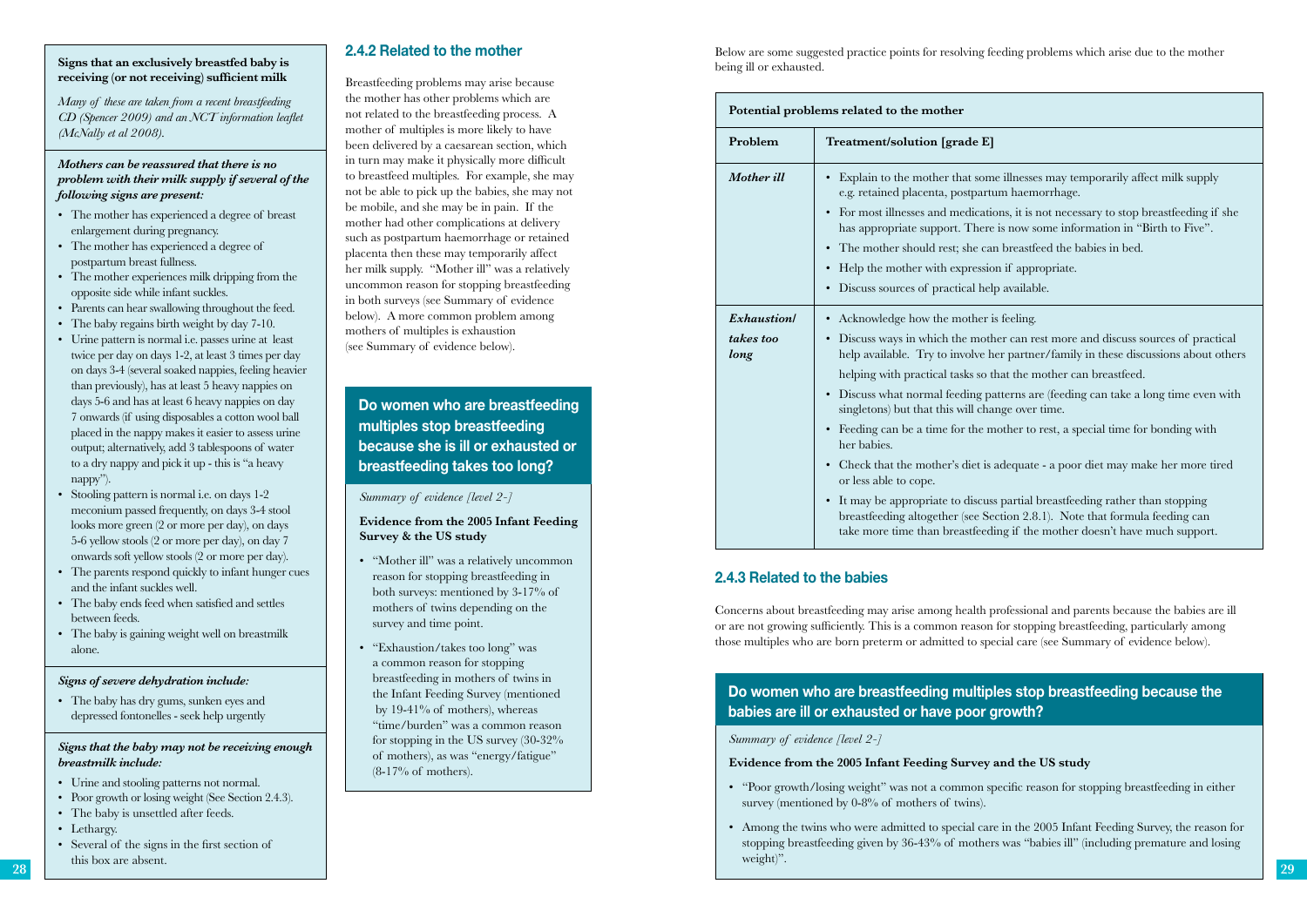Below are some suggested practice points for preventing and resolving feeding problems which arise due to sick babies or poor growth.

| Potential problems related to the babies |                                                                                                                                                                                                                                                                                                                                                                                                                                                                                                                                                                                                                                                                                                                                                                                                                                                                                                                                                                                                                                                                                                                                                                                                                                                                                                                                                                                                                                                                                                                                                                                                                                                                                                                                                                                                                                                                                                                                                                                                        |  |  |  |  |
|------------------------------------------|--------------------------------------------------------------------------------------------------------------------------------------------------------------------------------------------------------------------------------------------------------------------------------------------------------------------------------------------------------------------------------------------------------------------------------------------------------------------------------------------------------------------------------------------------------------------------------------------------------------------------------------------------------------------------------------------------------------------------------------------------------------------------------------------------------------------------------------------------------------------------------------------------------------------------------------------------------------------------------------------------------------------------------------------------------------------------------------------------------------------------------------------------------------------------------------------------------------------------------------------------------------------------------------------------------------------------------------------------------------------------------------------------------------------------------------------------------------------------------------------------------------------------------------------------------------------------------------------------------------------------------------------------------------------------------------------------------------------------------------------------------------------------------------------------------------------------------------------------------------------------------------------------------------------------------------------------------------------------------------------------------|--|--|--|--|
| Problem                                  | Treatment/solution [grade E]                                                                                                                                                                                                                                                                                                                                                                                                                                                                                                                                                                                                                                                                                                                                                                                                                                                                                                                                                                                                                                                                                                                                                                                                                                                                                                                                                                                                                                                                                                                                                                                                                                                                                                                                                                                                                                                                                                                                                                           |  |  |  |  |
| <b>Babies</b> ill                        | For babies who are preterm or admitted to special care, see 2.3.<br>Reassure the mother that for many illnesses, the babies will benefit if they<br>continue to receive breastmilk, particularly if the babies are preterm.                                                                                                                                                                                                                                                                                                                                                                                                                                                                                                                                                                                                                                                                                                                                                                                                                                                                                                                                                                                                                                                                                                                                                                                                                                                                                                                                                                                                                                                                                                                                                                                                                                                                                                                                                                            |  |  |  |  |
| Poor growth/<br>losing weight            | When assessing for poor growth, note that:<br>$\bullet$<br>- the babies should be treated as individuals rather than being directly compared<br>with their co-sibling(s).<br>- use the appropriate growth charts which may be downloaded from the RCPCH<br>website (http://www.rcpch.ac.uk/Research/UK-WHO-Growth-Charts).<br>Current growth charts are for term and preterm singletons. There are no<br>growth charts for multiples.<br>- the growth patterns and health of the babies, together with the size of the<br>parents, should be taken into account.<br>• Try to establish the cause of poor growth and then treat accordingly.<br>If it is due to:<br>- Ineffective milk transfer then check positioning and attachment (see 2.2.3) and<br>check for tongue tie (see NICE 2005).<br>- Too few feeds then try to increase the frequency of feeds (see 2.2.5). This may<br>include waking the babies to feed them.<br>- Feeds being too short and not getting enough (hind) milk then suggest letting<br>each baby finish the feed before taking off the breast<br>- If a baby is not gaining weight or is losing weight and none of the above seem to<br>be causing this then refer to a medical practitioner in case there is an underlying<br>medical condition.<br>• If the mother is willing and able to try these measures then this is the recommended<br>approach. It would not be helpful to use top-up formula since this may affect her<br>confidence in breastfeeding and reduce her milk supply, which in turn may affect<br>her ability to breastfeed. If the mother does not wish (or is unable) to try these<br>measures, then top-up formula might be helpful.<br>• In cases where there is a clinical need for supplementation with donor milk or<br>formula, such as where one or more babies are failing to thrive on the breast<br>alone, the mother should be supported through this time with the long term<br>aim of getting the babies back to full breastfeeding. |  |  |  |  |

### **2.5 Expressed breastmilk**

#### **2.5.1 Expressed breastmilk**

**30 affect** some of its immunological and nutritional fed formula milk (Quigley 2007b). When breastfeeding is not (yet) possible, an alternative way of ensuring that a baby receives breastmilk is to feed expressed breastmilk via a tube, cup or bottle. The processes of collecting, refrigerating and freezing expressed breastmilk may

properties *(NICE 2008).* However, the health outcomes of babies fed expressed breastmilk are believed to be better than in babies fed formula. When the mother's own milk is unavailable or in short supply, donor breastmilk may be used as an alternative. Donor breastmilk is pasteurised, and this affects some of the immunological and nutritional properties of the milk *(Lawrence 1999).* However, preterm babies fed donor breastmilk have a lower risk of NEC than those fed formula milk *(Quigley 2007b).* 

In a US study of 346 babies, 68% of babies received at least some breastmilk, and 77% of these received some expressed breastmilk, irrespective of the babies' gestation and whether they were singletons or multiples *(Geraghty 2005*). In other words, there were many healthy singletons who received expressed breastmilk at some point. It is unclear why these mothers, particularly those of healthy singletons, chose to express so often and whether the prevalence of expressing is as high as this in other settings.

## **2.5.2 Reasons for expressing milk**

There are several situations when breastfeeding is not possible and expressed breastmilk is the next best feeding option. For example, if the babies are too preterm or sick to breastfeed, or if the mother needs to be away from her babies such as when she returns to work. The first box below shows the situations when it may be necessary or helpful to express milk.

One of these situations is particularly relevant to multiples. Expressing is sometimes used as a long term feeding strategy, particularly in higher order multiples. In a Canadian study of nine sets of breastfeeding triplets, five sets were exclusively breastfed, whereas in the other sets, the mother tended to breastfeed one or two babies at each feed, express between or after feeding, and feed the remaining baby(s) a combination of expressed breastmilk and formula *(Leonard 2000).* However, the attitudes among the mothers about expressing varied. For some, it was "a hassle but a necessary one if I am to give them breastmilk." Some felt reassured because they knew how much milk the babies were getting and others could feed the babies. Others intensely disliked expressing. In a US study of 123 mothers of twins, of whom 110 initiated breastfeeding, the burden of pumping was cited as the reason for giving up breastfeeding at one month corrected age in 3 out of 10 women and at 6 months corrected age in 5 out of 37 women; one woman stated about pumping "It was like having a third child" *(Damato 2005).* 

#### **When it may be necessary or helpful to express milk:**

#### *For sick or preterm babies:*

#### *To allow other people to feed the babies:*

- If an infant is too preterm or sick to breastfeed directly then expressing will provide breastmilk for oral feeds.
- To establish and maintain the mother's milk supply - even if the babies are not yet receiving the milk.

#### *To optimise and increase the milk supply.*

#### *When learning to breastfeed*

• To encourage the baby to latch on in the early days of establishing breastfeeding - here the mother hand expresses a few drops of milk onto her nipple.

#### *To help relieve breastfeeding problems*

- When the mother's breasts feel full and uncomfortable (engorged) and the baby is having trouble attaching.
- To help relieve a blocked duct or mastitis.

• If the mother needs to be away from her infant for a few hours or longer (e.g. if the mother is hospitalised) or if the mother is returning to work.

#### *As a (long term) feeding strategy:*

- Some women choose to (exclusively) feed their baby(s) expressed breastmilk rather than breastfeed.
- Sometimes women choose to feed their babies expressed breastmilk in combination with breast and/ or formula feedings - this is particularly common in multiples, especially higher order multiples, so that other people can help with feeding. See Section 2.10.

#### **When expressing is neither necessary nor helpful:**

- For babies who are able to feed at birth or when trying to establish breastfeeding, it is preferable to put the baby to the breast rather than feed them breastmilk via a cup or bottle.
- There is no need to use expressing to establish a good milk supply in multiples who are able to breastfeed directly - breastfeeding will establish a good milk supply.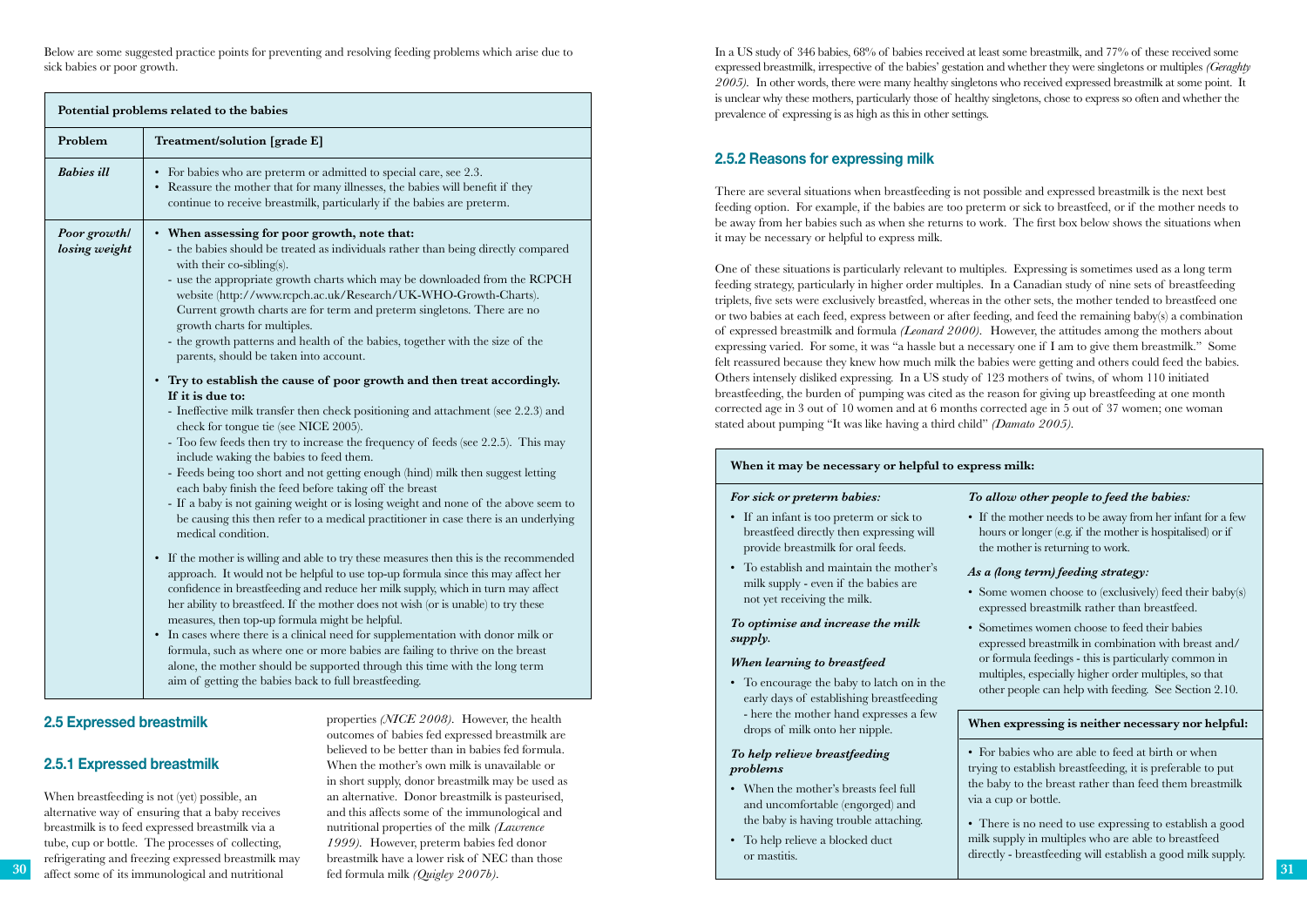#### **2.5.3 How to express and how often to express**

A Cochrane review of different methods for expressing milk identified 12 studies but the number of women contributing to the analysis of separate comparisons or outcomes was very small (Becker 2008). Hence, these results require careful interpretation. Electric pumps were associated with greater volumes of milk expression compared with hand expression although the differences may not be clinically significant and were based on a small number of women (24 used an electric pump, 29 used a manual pump and 19 hand expressed) *(Becker 2008).*

Simultaneous pumping was associated with taking significantly less time than sequential pumping (an average of 3.5 hours per week less based on one study of 32 women). Three studies compared milk volume produced with simultaneous and sequential pumping. In two studies (based on 49 and 32 women), simultaneous pumping was associated with a small increase in milk volume but this effect was not statistically significant in either study alone or when they were combined *(Becker 2008).* In a third study of 36 women, simultaneous pumping was associated with a significant increase in milk volume, when combined with breast massage and when not combined with breast massage *(Jones 2001).* The reasons for expression and the mother's own preferences are likely to affect the effectiveness of the different methods for expression.

The boxes below summarise the different methods used to express breastmilk and the suggested timing and frequency of expression. Further information on expressing may be found in the Bliss booklet (Jones 2009) and the UNICEF paper *"Principles to promote the initiation and establishment of lactation in the mother of a preterm or sick infant"* (which may be downloaded at www.babyfriendly.org.uk/pdfs/Liz\_Jones\_article\_full.pdf).

#### **Methods used for expressing breastmilk:**

- Hand expression useful for expressing a few drops of milk from the breast, or for relieving uncomfortable breasts, or for expressing immediately after birth when there is only small amount of colostrum to express straight into a syringe. Some women prefer had expressing to using a pump. Some women hand express when they are out and about, or as a long term strategy when they can't afford a pump.
- A manual breast pump useful for occasional expressing or more regular or long-term expressing.
- An electric/battery breast pump useful for occasional expressing or more regular or longterm expressing. Can do double pumping i.e. simultaneous pumping of both breasts. For sick or preterm multiples, a hospital-grade electric pump would often be used. Double pumping from both breasts at the same time is quicker than sequential pumping, therefore, a double pump might be useful for expressing over a long period of time.
- Mothers may have their own preference for each of the above.

*Care should be taken to wash hands and disinfect all feeding equipment (see Section 2.6).*

#### **Timing and frequency of expressing**

- *To establish milk production:*  The first two weeks are important in establishing the milk supply. The ideal is to produce 750-1000 ml per day by day 10-14. Milk production is likely to be increased if feeding and pumping are:
	- Initiated *early* preferably within the first 6 hours after delivery
	- Done regularly approximately the same time each day/night
- Done frequently every 2-3 hours during the day with a 4-6 hour break at night (but ideally a 4 hour break until a copious supply is achieved), or an average of 8 times per 24 hours
- *To increase milk supply:*
- Add an extra expressing session at night since this is when prolactin is highest and milk supply is high.
- Use a double pump.
- *As a longer term feeding strategy*
- If expressing is used to supplement breastfeeding, then breastfeed first and then express.

**32 33** Further details may be found in the UNICEF paper *"Principles to promote the initiation and establishment of lactation in the mother of a preterm or sick infant"* at www.babyfriendly.org. uk/pdfs/Liz\_Jones\_article\_full.pdf).

#### **Further practical information on expressing:**

- Milk supply may be reduced or delayed by certain drugs e.g. corticosteroids before delivery.
- Be careful with the use of galactogogues it is better to identify the reason for the poor/delayed milk supply first and address this (see Section 2.4).
- Some women find expressing easier by being close to the babies, holding a photo or their clothing, using relaxation techniques. Other women may prefer to be away from the baby(s) when expressing.
- Make sure that the pump has the appropriate funnel size for the woman's breasts, otherwise expressing may hurt or be less effective.
- Postnatal ward staff need to be trained in expressing and they need access to sufficient expressing equipment.

## **2.5.4 Storage of expressed breastmilk**

Expressed breastmilk may be stored in a fridge or freezer under certain conditions which differ for "hospital" and "home". There are guidelines on the storage of expressed breastmilk at home (DH 2007, NICE 2008) and in hospital (FSA/BDA 2007) and these are summarised in the boxes below.

#### **Storage of expressed breastmilk at home**

#### *Advise mothers that expressed milk can be stored for:*

- up to 5 days in the main part of a fridge, at 4ºC or lower
- up to 2 weeks in the freezer compartment of a fridge
- up to 6 months in a domestic freezer, at minus 18ºC or lower.

Advise mothers who wish to store expressed breast milk for less than 5 days that the fridge preserves its properties more effectively than freezing.

Advise mothers who freeze their expressed breast milk to defrost it in the fridge and not to re-freeze it once thawed. Advise mothers never to use a microwave oven to warm or defrost breast milk.

Expressed breastmilk should be stored in labelled bottles.

Care should be taken to clean and sterilise all feeding and expressing equipment (see Section 2.6).

Once thawed, expressed breast milk should be used within 24 hours of the start of the defrosting process.

#### **Storage of expressed breastmilk in a hospital**

- Dedicated fridges or freezers or where this is not practical, dedicated storage boxes for use in the fridges or freezers should be available for storing expressed breastmilk at 2°C- 4°C and -20°C, respectively.
- Expressed breastmilk should only be stored within a suitable fridge for up to 48 hours and, if not used, discarded. If there is any reason why it may not be used within that time it should be frozen directly after expressing.
- Frozen expressed breastmilk can be stored in a suitable freezer at -20°C for up to 3 months.
- Expressed breastmilk should be stored in plastic sterile containers.

Further details may be found in the FSA/BDA guidelines *"Guidelines for making up special feeds for infants and children in hospital"* (http://www.food.gov.uk/multimedia/pdfs/publication/babypowdertoolkit1007)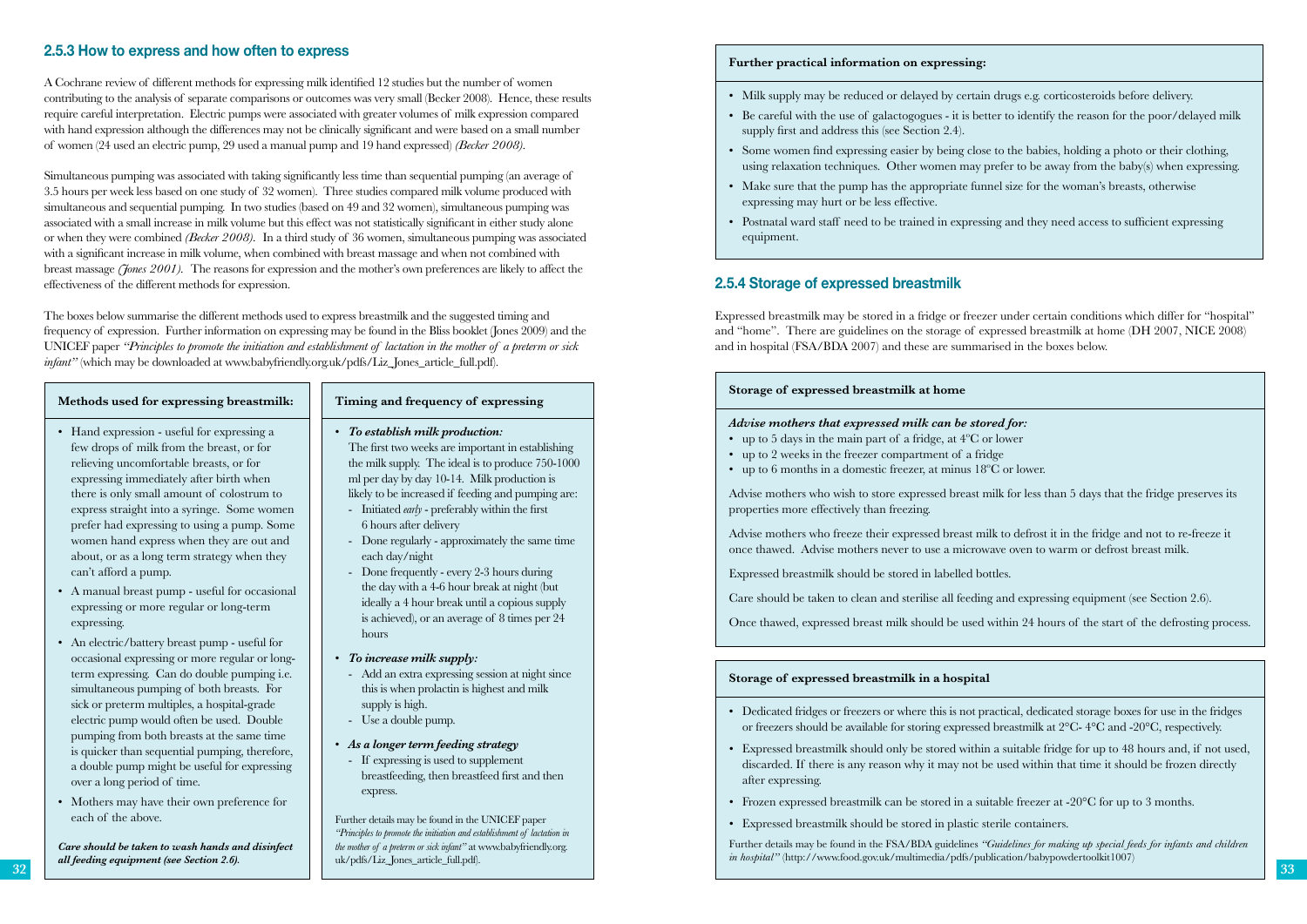## **2.6 Sterilisation and preparation of feeding equipment**

This section refers to the sterilisation and preparation of all feeding equipment, including bottles, teats, cups, and breast pumps. It also includes the preparation of formula milk. Please refer also to the sections on expressed breastmilk (Section 2.5) and formula milk (Section 2.7).

#### **Key issues**

In recent years, there have been some major changes to guidance on the preparation of infant formula both in hospital and at home. Infant formula powders are not sterile. Therefore, water boiled at a temperature of 70ºC or higher is required and feeds should preferably be made just prior to feeding rather than up to 24 hours prior to feeding. Parents who have older children may not be aware of these changes so should be educated by hospital staff and/or community health professionals. Details are given in the boxes below together with some of the special issues for multiples.

#### **Current guidance on the preparation of infant formula**

- Guidance from the Department of Health for England on the preparation of infant formulas at home for health professionals together with a practical information leaflet for parents is available at: http://www.dh.gov.uk/en/ Healthcare/Maternity/Maternalandinfantnutrition/ DH\_4123674
- Guidelines for the preparation of feeds in hospital have been produced for the UK and are published by the Food Standards Authority and are available at: http:// www.food.gov.uk/multimedia/pdfs/publication/ babypowdertoolkit1007

#### **Current guidance on sterilisation of feeding equipment**

• The above guidance also includes sterilisation of feeding equipment.

#### **Special issues for multiples**

- Making up formula feeds "fresh for each feed" rather than several hours in advance may require careful co-ordination e.g. if the babies are being fed at different times.
- Bottles, cups, etc, should be clearly labelled for each baby.
- If babies are being fed at the same time (particularly triplets and quads), the bottles, cups, etc, should be clearly labelled for each baby. This enables the parents to keep a record of how much each baby takes, if necessary.

## **2.7 Formula feeding**

This section refers to formula feeding. The preparation of formula milk and the disinfection of feeding equipment are covered in Section 2.6. For combining breastfeeding and formula feeding, all of the previous sections on breastfeeding, expressing, etc, should be read. It should be noted that follow-on formula is not required.

Parents of multiples may elect to feed their babies formula milk for a variety of personal and physical reasons. The decision may be guided by their desire to share the task of feeding with others. If both parents are involved with feeding then each baby will receive undivided attention from both parents. Parents who want to feed their babies formula should be supported in their decision and given appropriate information, as described in the box below.

#### **Parents may decide to feed their babies formula for a variety of reasons, at a variety of times:**

- For parents who decide to supplement breastfeeding with formula milk, refer also to the previous sections on breastfeeding and expressing.
- For parents who decide to formula feed because of difficulties with breastfeeding or expressing, consider whether these difficulties can be overcome with practical help or support (see Sections 2.4 and 2.5).
- For parents who decide to stop breastfeeding or expressing, support them with their choice and give them full information about formula feeding. Give advice about suppression of lactation (see Section 2.8.1).
- For parents who decide to formula feed from the start, support them with their choice and give them full information about formula feeding.

The topics that are specific to multiples include simultaneous versus separate feeding, feeding frequencies and patterns, and rotating babies between feeders. Some of the recommended practice points on these issues are on the facing page. **34 35**

## **How to formula feed multiples**  *some recommended practice points [grade E]* **Sterilising feeding equipment** • See Section 2.6 **Preparing and storing infant formula** • See Section 2.6 **Type of formula e.g. preterm formula** • See Section 2.11

#### **Simultaneous versus separate formula feeding:**

- It is generally recommended that babies are fed and held separately so as to maximise interaction with the carer.
- If both (all) babies wake together, it is possible to feed two babies at the same time using one of the following positions:
- Older babies, who can sit up with support, may be positioned in an infant seat and the mother can sit near both of them, holding a bottle in each hand.
- The mother can put one baby in an infant seat or support pillow and hold one baby in her lap, again holding a bottle in each hand.
- Bottle propping should be discouraged and a baby should never be left alone with a bottle.
- Use of hands-free feeding systems (e.g. Podee tubes) should be avoided. The tubes are narrow and hard to clean properly. It is important that the mother (or person doing the feeding) holds the bottle. If the babies are left alone to feed themselves then they could choke.

#### **Rotating babies between people helping with feeding:**

• If more than one person is involved in feeding the babies, it is generally recommended that babies are rotated between these people, so that there is interaction and stimulation between each baby-adult pair.

#### **Feeding patterns:**

- Many mothers of multiples adopt the "modified baby-led" approach. Here, whichever baby wakens first, is fed first. Then the second baby is gently awakened and fed, so that the mother has a reasonable interval until the next feed. The main drawback to this approach is that the awakened baby may be difficult to arouse and may not feed so well, although most babies usually get into this pattern fairly quickly.
- Other feeding patterns may work better, depending on the carers and the number and age of the babies.

#### **Poor growth versus overfeeding:**

• Parents may have anxieties about the babies gaining enough weight, particularly if they are born preterm. On the other hand, care must be taken to avoid overfeeding, particularly if the "modified baby-led" approach is adopted. Growth charts can help monitor this.

#### **Exhaustion:**

- Feeding multiples is a time-consuming experience whether the babies are breastfed or formula fed. The mother particularly will need help and support:
- One way is to allow the father (or anyone else) to help with feeding or preparation of formula or sterilisation of feeding equipment.
- The father (or anyone else) may be able to help with night time feeding. For example, it is possible for both mother and father to have occasional periods of uninterrupted sleep e.g. the mother can feed both (all) babies at the first night time feed while the father sleeps, and then the father can handle the second night time feed by himself.
- Seek the help of organisations such as Home Start (www.home-start.co.uk).

#### **Skin to skin contact and cuddling:**

• These are important in formula-fed multiples and should be encouraged.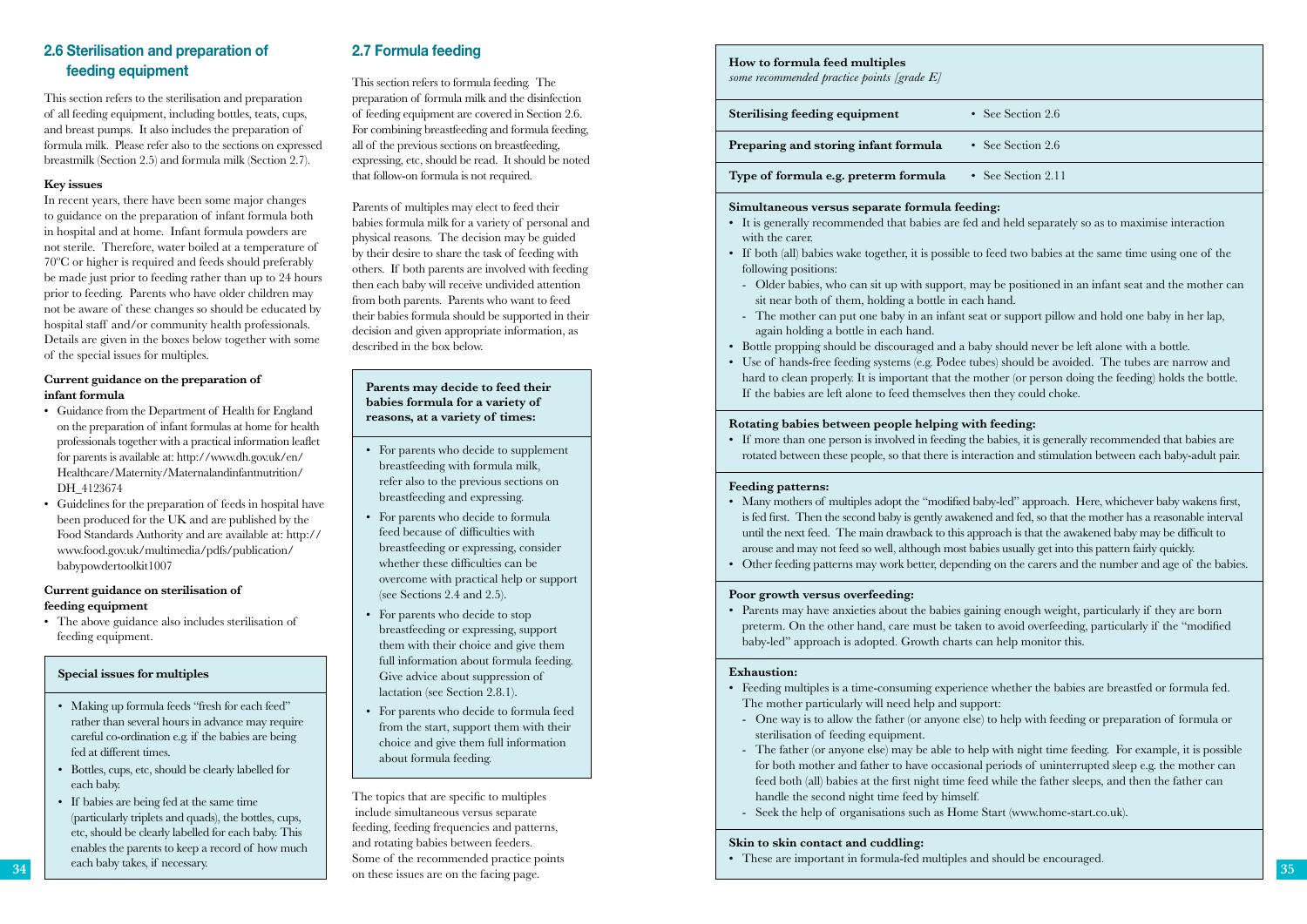## **2.8 Ongoing feeding support**

### **2.8.1 Feeding options including different ones for co-siblings**

An individual feeding plan should be put together before the mother and her babies are discharged from hospital. Once they are discharged, they will continue to need support with feeding. Different decisions about feeding may be needed at different points in time (see boxes below).

#### **Ongoing feeding options - these may change over time:**

#### *Breastfeeding :*

- For practical advice about breastfeeding, see Section 2.2.
- For advice about how to stop breastfeeding multiples, see facing box.

#### *Expressed breastmilk (EBM):*

- For practical advice about expressing, see Section 2.5.
- Some mothers of multiples (particularly triplets and quads) find expressing to be a useful long term feeding strategy so that others can help with feeding.
- Expressing is useful when returning to work (see Section 2.8.5).

#### *Formula feeding:*

• For practical advice, see Section 2.7.

#### *Mixed feeding i.e. different combinations of the above:*

- It is important to explore the mother's goals with regard to breastfeeding before giving advice about supplementation with formula. The earlier a formula supplement is given, the more the breastmilk supply may be compromised.
- For practical advice, refer to sections on breastfeeding, expressing and formula feeding.

#### **Changing the feeding methods or practice** *Some recommended practice points [grade E]*

#### *How to stop breastfeeding*

- It is important to explore the mother's goals with regard to breastfeeding before giving advice about supplementation with formula, or stopping breastfeeding. The earlier a formula supplement is given, the more the mother's milk supply may be compromised.
- When stopping or reducing breastfeeding, once a good milk supply is established, then this should be done gradually, otherwise the mother may be at risk of blocked ducts or mastitis. When the babies are less than six months old and the mother wishes to stop, the usual practice is to change one breast feed for a formula feed per day and to allow the breasts to fully adjust before dropping another breastfeed.
- Parents' decisions about feeding should be respected and supported. Mothers may experience personal guilt if they stop breastfeeding. They should be commended for the length of time they chose to breastfeed, even if this was for a few days.

### *Introducing complimentary foods/solids (i.e. weaning)*

• See Section 2.9

It is possible for co-siblings to be fed differently from each other (see box below).

#### **Different feeding patterns for co-siblings** *Some recommended practice points [grade E]*

- When considering feeding options, it is important to consider the needs of the individual babies together with those of the mother and her circumstances.
- **36 37** • It is likely that the co-siblings will have different feeding patterns. This may be driven by the babies, for example, their size and weight may differ considerably, they may have different temperaments, or one baby may "refuse" a particular pattern (e.g. to take breast/formula milk from a bottle).

## **2.8.2 Providing ongoing support**

Once a mother and her babies are discharged from hospital, they will continue to need support from health professionals. A care plan should be put in place to facilitate the transition of care from the maternity/neonatal units to the staff in the community. Good communication and consistent advice about infant feeding are essential. Mothers of multiples are more likely to become depressed compared with mothers of singletons. The care plan will provide a useful yardstick for the future and also offer a valuable opportunity to discuss feeding, expectations of childcare and parenthood.

Practical advice can be given about breastfeeding and other aspects of feeding. Guidance can also be given about practical preparations and purchases such as refrigeration and sterilising equipment. Mothers are more likely to discuss any worries in a one-to-one chat at home than in an antenatal class or busy antenatal clinic. The box below includes some recommended practice points for those providing ongoing support to parents of multiples.

#### **Ongoing support and advice**

- Good communication between hospital and community health professionals is essential.
- Health professionals and voluntary workers should give accurate and consistent information to parents of multiples; training will help ensure that this happens.
- Professionals and support groups can help by working closely with the mother and babies, and adapting their ideas to fit in with the individual circumstances.
- If possible, more frequent home visits enable the community midwife and health visitor to get to know the family better and to offer advice and support that are appropriate to their needs. Attending baby clinics can be difficult for mothers of multiples. Health visitors should be encouraged to make home visits to weigh the babies for at least the first month.
- It is important to allocate an individual appointment to each baby both at home and at the clinic. A twin or a triplet needs the same amount of time that would be given to a singleton.
- Ensure that the mother and other carers are informed about the support groups and other helpful organizations (see Section 4).
- Health professionals should be aware that mothers of multiples will need more emotional and practical support, and may be more likely to become depressed.
- Advise the parents (ideally antenatally) to plan who will do the household chores and help look after the babies. If there are sufficient domestic funds then a cleaner or other hired help will be useful, even for a few weeks.
- Fathers play a crucial role and will be required to be more involved with practical care even more than with a singleton. Advise the fathers that tasks they may view as simple and unimportant may be extremely helpful e.g. bringing the babies to the mother for feeding, helping with positioning the babies, burping the babies, changing nappies, sterilising feeding equipment, etc.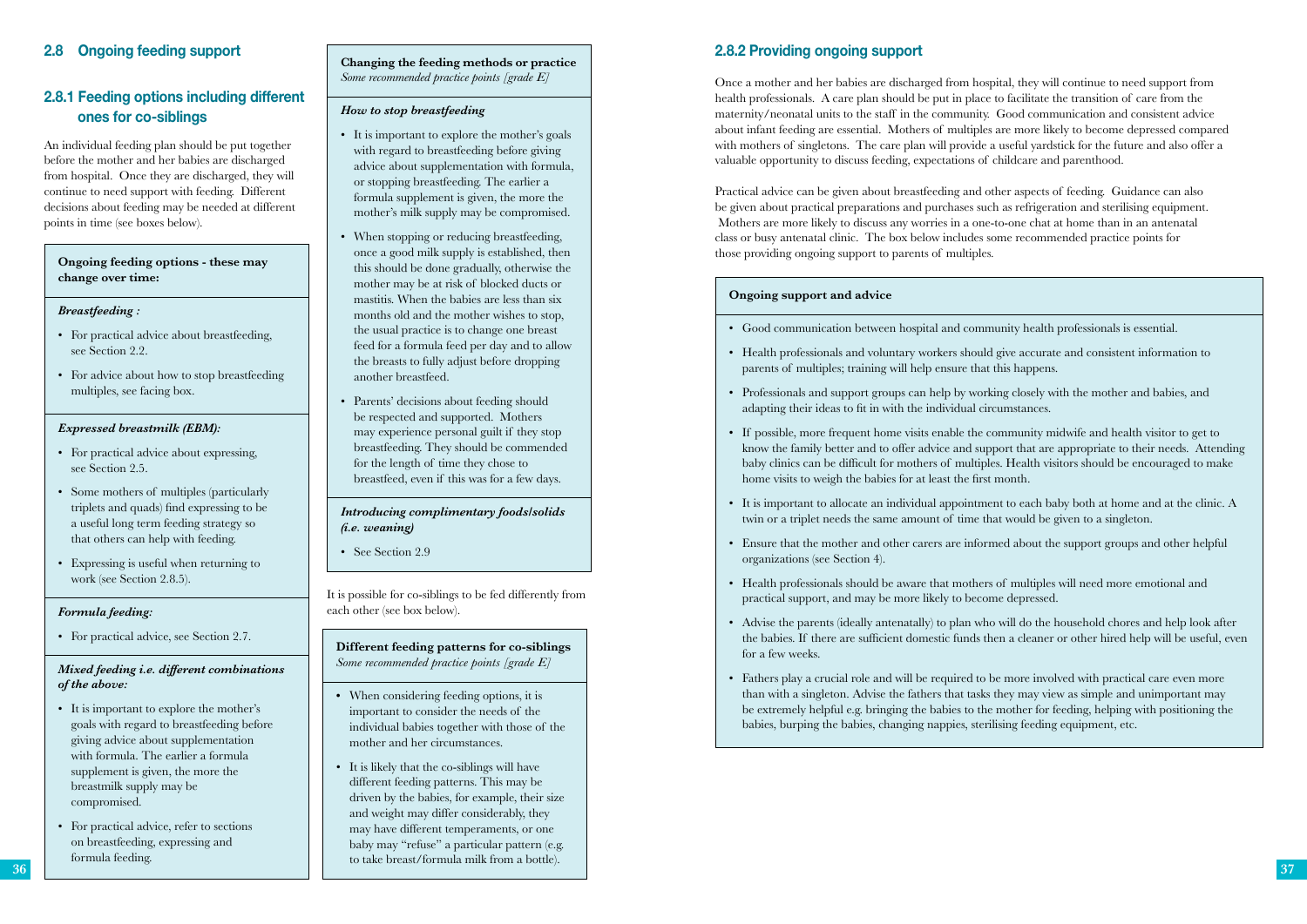#### **2.8.3 Breastfeeding multiples in public places**

Many mothers have anxieties about breastfeeding in public places. For mothers of multiples, breastfeeding two or more babies in public may be an even more daunting prospect. However, with good preparation and planning, it is perfectly possible to breastfeed multiples in public places. The box below includes some helpful tips.

#### **Practical tips to give mothers about breastfeeding in public places [grade E]**

- *Nursing bras:* Most mothers will need at least three or four well-fitting, comfortable nursing bras.
- *Clothing:* Many mothers will be concerned about revealing parts of their breasts and tummies in public. They should wear clothes which provide easy and discreet access to the breasts e.g. clothes that can lift up easily. The babies' clothes should allow easy nappy changing.
- *Separate versus simultaneous feeding:* Some mothers prefer to breastfeed separately rather than simultaneously while out and about because it is more discreet. Also, it might be difficult to attach and position the babies for simultaneous feeding in a public place, without her usual chair, cushion, helpers, etc.
- *Building confidence:* Attending a breastfeeding support or multiples support group will give mothers the confidence that they are not alone.
- *Breastfeeding-friendly places:* Encourage the mother to make a list of all the local places where breastfeeding is easy e.g. a particular café or infant/toddler group or a friend's house. There are breastfeeding rooms in some supermarkets, department stores, etc. Encourage her to try to plan trips out so that she is within easy reach of such places.
- *Going alone:* The mother should try to have someone with her until she is confident about breastfeeding in a public place.

#### **2.8.4 Feeding multiples when there are older siblings around**

The birth of even one new baby often causes sibling rivalry. Older brothers and sisters are likely to find it even more difficult to come to terms with the arrival of twins or higher order multiples in the family. They are no longer the sole focus of their mother's attention, as they suddenly find themselves having to compete with two or more other people, whose care seems to take up every moment of the day. In order to gain attention, they may well resort to behaving badly at the most inconvenient moments such as feeding times. The box below includes some helpful tips for feeding multiples when there are older siblings around.

#### **Practical tips for feeding multiples when there are older siblings around [grade E]**

- A breastfeeding mother with an older child may find it more convenient to feed her babies separately, as she will still have a free arm for another child e.g. to read a story or reach out to the child.
- Breastfeeding can be made into a positive time for other siblings e.g. it might signal story time, when a young sibling can crawl up beside the mother and have a story. Or have a small toy box with special toys, books or DVDs to use when feeding.
- Fathers and other carers can help occupy the older child while the mother concentrates on feeding.
- It may be helpful occasionally to invite a visitor specifically to give attention to the older sibling during a feeding time.
- Depending on the age of the child, it may be possible to involve him or her with the babies' care to some extent. Indeed, some sisters and brothers prove themselves absolutely invaluable.
- Giving 5 minutes of the mother's time now when an older child needs it may be more beneficial than giving them an hour, when it is more convenient for her. A quick cuddle, setting up the favourite toy, starting them off doing homework, may occupy them sufficiently so that she can look after the babies.

### **2.8.5 Going back to work**

Mothers who are returning to work and want to continue breastfeeding are able to do so with careful planning. The box below includes some helpful tips for continuing to breastfeed multiples after returning to work.

#### **Practical tips for breastfeeding multiples after returning to work [grade E]**

- *Expressed breastmilk in the freezer:* Before going back to work, the mother can build up supplies of expressed breastmilk in the freezer, which can be fed to her babies during the day, whilst she is at work. These supplies could be from when there was an excess of milk or she may have chosen to express to build up a supply in the freezer. Note that frozen breastmilk has to be stored in certain conditions and used up within a certain time as described in Section 2.5.4.
- *Others who are feeding the babies:* If others are feeding multiples expressed breastmilk while the mother is at work then they need to be aware of the conditions for storing expressed breastmilk (Section 2.5.4) and of any issues specific to feeding multiples e.g. the co-siblings will have their own (labelled) bottles, they may have different feeding patterns.
- **Expressing at work:** If the mother wants to express at work then her employer must find a suitable room and allow her sufficient time to do this. The mother and her employer should be aware that expressing for multiples will probably take longer and require more equipment (e.g. bottles, storage space) than for singletons.
- *Breastfeeding:* Many working mothers breastfeed (directly) before going to work in the morning and again on their return, particularly if they work short hours, although other patterns suit other working mothers (e.g. some mothers may work night shifts, workplaces with an onsite crèche may make direct breastfeeding possible). The health visitor or breastfeeding counsellor can give further information about this. A mother breastfeeding multiples before going to work will need to allow sufficient time to feed the babies and get them (and herself and possibly older siblings) ready before going to work.

#### **2.9 Introduction of solids**

#### **2.9.1 When to introduce solids**

Here, weaning is used to define the introduction of foods other than breastmilk or infant formula into an infant's diet. It is also often known as introduction of solids.

Our systematic review identified one UK study comparing the introduction of solids in preterm infants (n=253) which separated out singletons from twins ( $n=33$  sets) and triplets ( $n=3$ ) (Norris 2002). The study found that triplets started solids later but there was no difference between singletons and twins. Due to the lack of evidence specifically on multiples, we have to extrapolate from data on singletons and use current guidelines.

In 2003, the Department of Health recommended that solids should be introduced at about 6 months in breastfed and formula-fed babies (see first box overleaf). In reality it is likely that a set age alone is not a good indicator of any infant being ready to start solid foods and a number of cues might indicate readiness for starting solids (shown in the same box). Though written for singletons these guidelines are appropriate for multiples who were born at term.

**38 appropriate for multiples who were born preterm. 39 39 appropriate** for multiples who were born preterm. In 2007, a joint consensus statement on weaning in preterm infants was produced by a group of UK paediatric dietitians and speech and language therapists. An evidence based best-practice statement has been produced and is available on the British Association of Paediatric Medicine (BAPM) website. Again, a number of infant readiness cues for starting solids are shown in the same box. Though written for singletons these guidelines are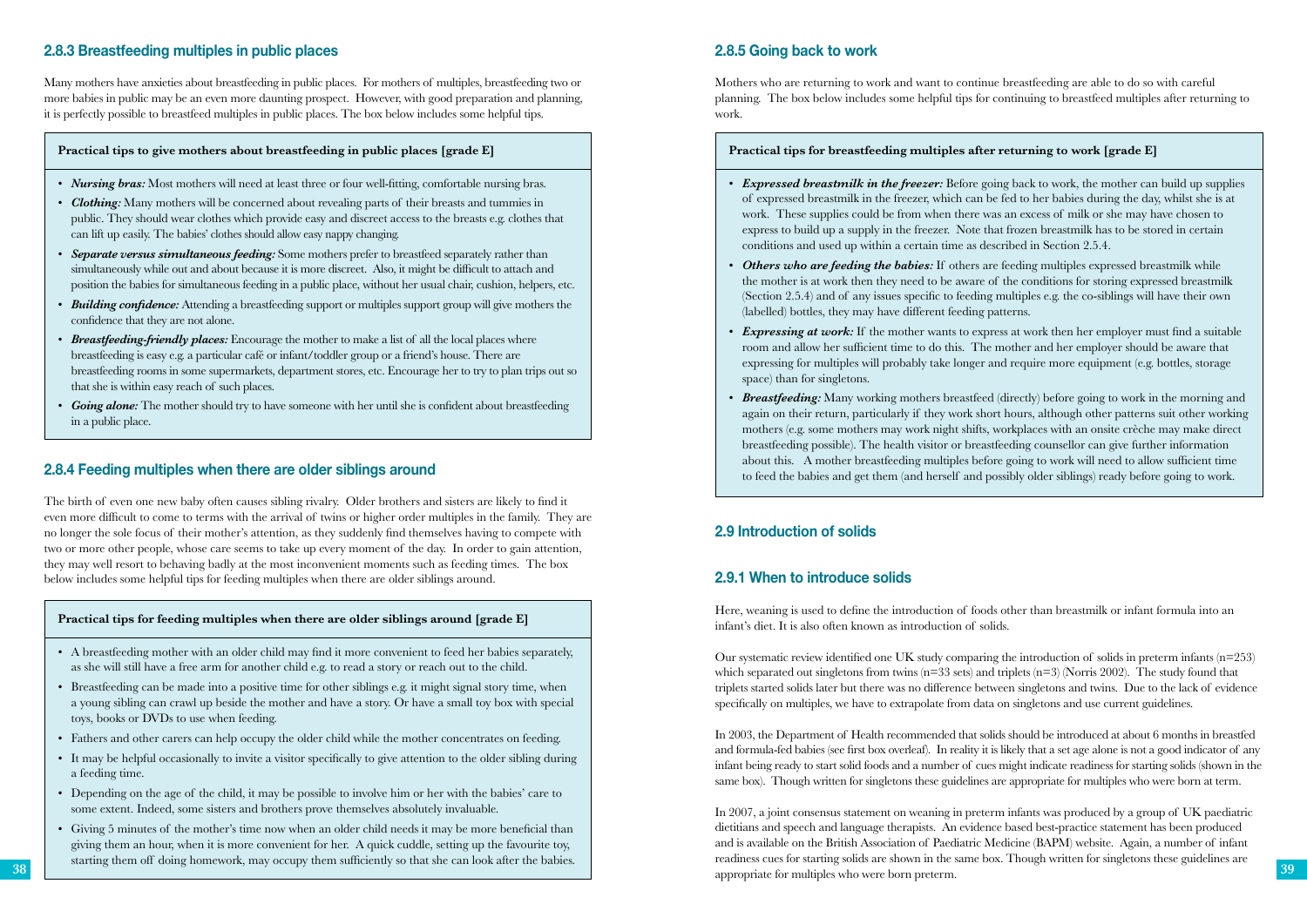#### **Recommended practice points for term multiples [grade E]**

*Follow the Department of Health guidance (www.dh.gov.uk/en/Publicationsandstatistics/Publications/ PublicationsPolicyAndGuidance/DH\_4097197):*

- "Breastfeeding is the best form of nutrition for infants. Exclusive breastfeeding is recommended for the first six months (26 weeks) of an infant's life as it provides all the nutrients a baby needs".
- About 6 months of age is the recommended age for introducing solids for all infants, whether breast or formula fed.
- Some guidance is offered to those who introduce solid foods after 4 months (17 weeks), but before 6 months.

#### *Infant readiness cues - these should be assessed separately in each co-sibling*

- The guidance recommends that parents try giving solid foods when the baby:
- can sit up
- wants to chew and is putting toys and other objects in their mouth
- reaches and grabs accurately.

#### **Recommended practice points for preterm multiples [grade E]**

*Follow the Joint consensus statement on weaning in preterm infants (see www.bapm.org/nutrition/ guidelines/php/ (see "Weaning Preterm Infants") with further details given in King 2009).*

- Healthy preterm infants can usually safely start solids between 5 and 8 months from the date of birth (uncorrected age) although factors other than age should also be taken into account.
- For further information relating to starting solids in preterm infants see the Bliss website where the following booklet can be downloaded: www.bliss.org.uk/page.asp?section=584&sectionTitle=Weanin g+your+premature+baby

#### *Infant readiness cues - these should be assessed separately in each co-sibling\**

Infant cues that might be useful to look for as signs of readiness for starting solids are listed below. They are not essential nor should they be considered as cues for starting solids if they occur before 4 months (17 weeks) of age in infants born at term (>37weeks) or 3 months (13 weeks) from the expected date of delivery if born prematurely (<37weeks).

#### *Positioning - the infant:*

- Can be easily supported in a sitting position.
- Has some head control and a stable head position with/without support.

#### *Behaviours - the infant is:*

- Alert and appears ready for a new type of feeding.
- Showing an interest in others eating.
- Demanding feeds more frequently over a period of days including at night although this should be assessed to ensure it is not just a growth spurt.

#### *Oral Skills - the infant:*

- Can breast, bottle or cup feed with efficiency.
- Has started to bring their hands to their mouth and explore fingers and/or toys with it.
- Has demonstrated a 'munching' movement when mouthing non food items.

*Some factors can only be assessed once weaning has begun but their absence should not deter its progression as they are learned behaviours:*

- Managing to clear the spoon with their lips; this develops with experience.
- Absence of tongue protrusion when feeding; this disappears gradually with time and maturity. *\*adapted from the 2007 joint consensus statement on weaning in preterm infants*

#### **2.9.2 How to introduce solids**

The literal definition of the term weaning is 'to accustom to' and when it is used in the process of transferring from an all milk diet to a mixed diet, it suggests a gradual process, not an 'all milk today, none tomorrow' process.

Parents may find the introduction of solids a quite stressful period as they are responsible not just for the amount of nutrition their baby receives, but also for the balance of foods and therefore nutrition. Although nutrition is a science, feeding should be a pleasurable experience for all parties so a relaxed interpretation of available evidence should be applied. There should be guidance and not rules and wherever possible advice should be consistent. This is difficult when the evidence base is sparse, but common sense should apply.

#### **Information on weaning/starting solids**

#### *For term multiples*

Excellent information on starting solids/weaning is available for parents:

- based on the best available evidence from the Dept of Health for England at: www.dh.gov. uk/en/Publicationsandstatistics/Publications/ PublicationsPolicyAndGuidance/DH\_4117080
- and in Scotland at: www.healthscotland.com/ uploads/documents/8807-FunFirst%20 FoodsEnglish.pdf

#### *For preterm multiples*

Information relating specifically to preterm infants is available on the Bliss website where a booklet can be downloaded: www.bliss.org.uk/page.asp?section=58 4&sectionTitle=Weaning+your+premature+baby

#### **2.10 Feeding triplets and quads**

#### **Key issues**

Many of the previous sections on breastfeeding, formula feeding, expressing, etc, apply to higher order multiples, although there are some further points that will be helpful to consider. There is little published literature on feeding triplets and quads. Our systematic review identified a Japanese cross-sectional study including 234 mothers of triplets, 20 mothers of quadruplets and four mothers of quintuplets *(Yokoyama 2004),* a study of nine sets of triplets *(Leonard 2000),* a case study of triplets *(Storr 1989),* 3 case studies of quadruplets *(Mean 1992, Auer 1998, Berlin 2007)* and a case study of quintuplets (*Szucs 2009).* Some of the other studies included a small number of triplets although their data were not always analysed separately from the twins.

Mothers who are breastfeeding triplets or quads need to be reassured that they can produce enough milk for all babies. The above studies describe women exclusively and partially breastfeeding triplets and quads, and a woman partially breastfeeding quintuplets for seven months. A breastfeeding mother of quads pumped 3.24 litres of milk per 24 hours while in NICU *(Berlin 2005).* In another study which included a mother who exclusively breastfed 2.5 month old triplets, the milk yield for the combined breasts was 3.08kg/24 hours; she fed the babies 27 times/24 hours *(Saint 1986).*

Much of what has been written in the previous sections applies to triplets and quads. This section summarises some of the key issues in feeding higher order multiples, together with some practical advice. The section ends with some published case studies.

#### **Different feeding options**

**40 41** The different feeding options for triplets and quads are summarised in the box overleaf.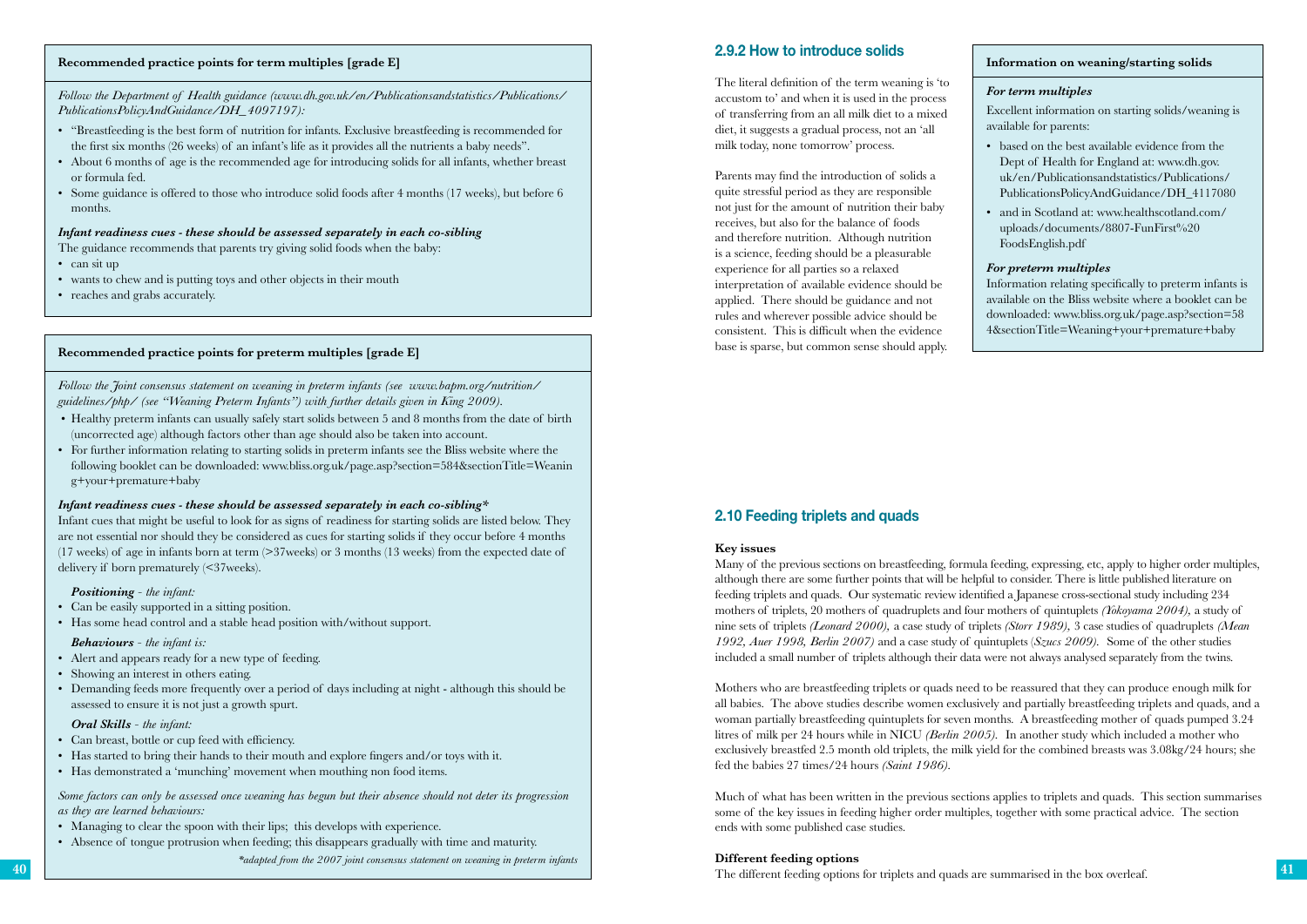#### **Different feeding options [grade E]**

#### *Advise about feeding options:*

- Almost all triplets and quads are born preterm and require special care. The mother is likely to be expressing.
- Explore the mother's goals with regard to breastfeeding and support her decision.
- Advise the mother that:
- It is possible to breastfeed triplets and quads, and to produce sufficient milk to meet the needs of the babies.
- Breastfeeding triplets and quads, particularly once discharged from hospital, requires commitment from the mother and much support and practical help from others.
- Some breastmilk each day, no matter how little, is still of benefit.
- Parents' decisions about feeding should be respected and supported. Mothers may experience personal guilt if they stop (or do not initiate) breastfeeding.
- The mother will need extra help to ensure that she can eat and drink regularly.

#### *Breastfeeding:*

- Breastfeeding triplets and quads help may be needed with night feeds, and help will be needed with housework, cooking, shopping, etc, so that the mother can put all her available time and energy into feeding. It is a good idea to draw up a rota of who is helping when, before the babies are born.
- Breastfeeding triplets there are many ways to breastfeed triplets depending on what suits the mother and the babies. For example, mothers can breastfeed one after another, breastfeed two together and then one on their own, or breastfeed two and give expressed milk to the third. See ideas for rotations and feeding combination in the case studies below.
- Breastfeeding quads again there are many ways to feed quads depending on what suits the mothers and the babies. See ideas for rotations and feeding combinations in the case studies below.
- Increased feeding due to growth spurts might be a tiring time for mother and babies while the mother's milk supply adjusts, especially if the co-siblings have growth spurts together. However, this will settle down after a couple of days.
- When stopping or reducing breastfeeding, this should be done gradually, otherwise the mother may be at risk of blocked ducts or mastitis. For example, try dropping one feed per day, let the breasts fully adjust, then try dropping another feed.

#### *Expressed breastmilk:*

• Some women find that they prefer to breastfeed two babies while someone else can give expressed breastmilk to the other baby(s).

#### *Formula feeding:*

• The formula used will depend on whether the babies are born prematurely and if so whether they are in hospital or at home (see section 2.11)

#### *Combinations:*

• Mothers of triplets and quads who want to breastfeed may choose to use a combination of breast and formula milk. Babies can be breastfed at first and bottles of formula introduced if the mother decides this is what she wants.

When considering different feeding options for triplets and quads, remember to take the following into account:

#### **Special issues in triplets and quads:**

- Support a mother will need a lot of support in feeding and other aspects of care. How much support does the mother have from partner, family, friends, paid help, etc?
- Special care and bereavement almost all triplets and quads are born preterm and require special care. Many have medical conditions and some will not survive (bereavement support should be given if appropriate). If a mother is grieving for one baby or anxious about the condition of another, this may affect her milk supply or her ability to breastfeed. On the other hand, breastfeeding may allow the mother to feel she is doing all she can to help her sick child and it may therefore take on an even greater importance for her.
- Records and diaries most parents find it essential to write down details of every feed, at least in the early days e.g. which baby was breastfed (and on which side, for how long), how much expressed milk or formula was given. This enables parents and health professionals to make sure that all of the babies are being fed adequately and ensures that the feeding methods for the babies are rotated where appropriate (e.g. breastfed for one feed and bottle fed for the next feed). Parents may find this particularly useful for the night feeds, when both parents are particularly exhausted and it is easy to forget who got what.
- Storage for babies receiving expressed breastmilk or formula in bottles, a lot of bottles and fridge space will be required.

#### **Case studies of breastmilk feeding triplets and quads - how did they do it?**

Detailed data are available from a Canadian study of nine mothers who fed their triplets breastmilk *(Leonard 2000).* Five women exclusively breastfed their triplets, one of these for six months. The remaining mothers did varying amounts of breastfeeding and pumping. Some of their experiences are summarised in the box below.

#### **Experiences of 9 mothers who fed their triplets breastmilk**  *(Leonard 2000)*

#### *Frequency and duration of feeds*

- Each mother fed approximately 18-27 times per 24 hour period.
- The average length of time it took to feed all three babies ranged between 45 minutes and 2 hours per feeding session.

#### *Separate versus simultaneous feeding*

• The majority preferred separate to simultaneous feeding, using the cradle hold because the mother wanted to devote attention to each baby individually.

#### *Who gets which breast*

• Some mothers offered one breast to the first baby, the other breast to the second, and both to the third. Women with abundant milk supplies found that the third baby was satisfied after just one breast.

#### *Night feeding*

- 2 Mothers breastfed one baby at night and pumped while the other 2 were given expressed breastmilk or formula by the father/carer.
- 1 mother did all night time (breast) feeding alone in a separate, dimly lit room.
- **42 43** • 1 mother fed all 3 at night while the father passed her the babies and helped with burping, changing nappies, etc.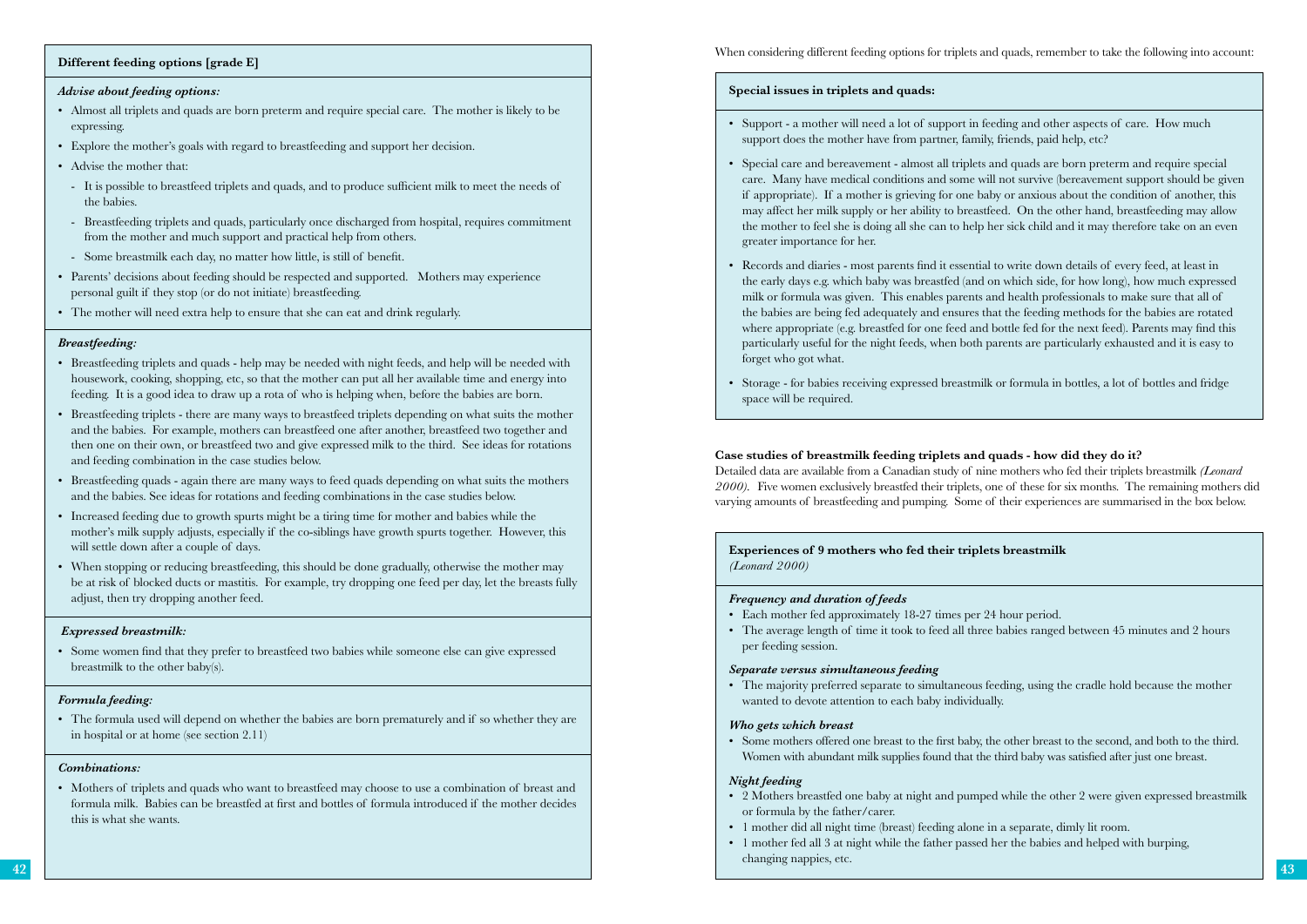Below are two case studies showing how mothers of triplets and quads have managed to feed their babies breastmilk (partially or exclusively).

| <b>CASE STUDY 1: Feeding triplets breastmilk</b> (Storr 1989)              |                |                                         |               |               |                                              |  |
|----------------------------------------------------------------------------|----------------|-----------------------------------------|---------------|---------------|----------------------------------------------|--|
| Background                                                                 |                | Early feeding pattern - after discharge |               |               |                                              |  |
| • Gestation 32 weeks, caesarean<br>$\bullet$ 3 boys, bwt 3lb 4oz, 3lb 1oz, | Feed           | <b>Baby A</b>                           | <b>Baby B</b> | <b>Baby C</b> | <b>Pumping</b>                               |  |
| 2 <sub>1</sub>                                                             |                | <b>Breast</b>                           | <b>Breast</b> | Bottle*       | Yes                                          |  |
| • Mother determined to                                                     | $\overline{2}$ | <b>Bottle</b>                           | <b>Breast</b> | <b>Breast</b> | Yes                                          |  |
| breastfeed.<br>• No other children.                                        | 3              | <b>Breast</b>                           | Bottle*       | <b>Breast</b> | Yes                                          |  |
| • Husband at home in first month                                           | 4              | <b>Breast</b>                           | <b>Breast</b> | <b>Bottle</b> | Yes                                          |  |
| after discharge. Families came                                             | 5              | Bottle*                                 | <b>Breast</b> | <b>Breast</b> | Yes                                          |  |
| to stay in second month.                                                   | 6              | <b>Breast</b>                           | <b>Bottle</b> | <b>Breast</b> | <b>No</b>                                    |  |
| Establishing milk supply                                                   |                |                                         |               |               | * all hottles contained expressed breastmili |  |

#### *Establishing milk supply*

*Background*

- Mother expressed colostrum within first 24 hrs.
- Problems with low milk volume in first few days were resolved.
- Babies in SCBU for 35 days.
- Mother expressed at home 6 times per 24 hrs (every 3 hours in the day, sleeping at night).

#### *\* all bottles contained expressed breastmilk*

#### *Long term feeding pattern*

After a month at home, mother introduced one formula feed per day per baby, but stopped after a few days due to colic. Babies were then exclusively breastfed (usually separately):

Baby A on left side, Baby B on right, Baby C on both sides (determined by which baby awakened first). All babies were breastfed for 12 months.

#### **Case study 2: Feeding quads breastmilk** *(Auer 1998)*

#### *Background*

- Gestation 31 weeks, caesarean
- 1 girl (bwt 1332 g), 3 boys (bwt 1403, 1588, 1644 g)
- Mother determined to breastfeed.
- One other child (age 9) who was breastfed for 2.5 years.

#### *Establishing milk supply*

- Mother pumped twice in first couple of days, then pumped 7-8 times per day from day 3-14.
- Low milk volume for many days and stress due to concerns about 2 babies.
- By day 14, milk volume  $=100cc$  per pumping session.

#### *Early feeding pattern*

All 4 received a mixture of breastfeeds, expressed milk and formula in hospital This was the typical feeding pattern at home:

| Feed           | <b>Baby A</b> | <b>Baby B</b> | <b>Baby C</b> | <b>Baby D</b> |
|----------------|---------------|---------------|---------------|---------------|
|                | <b>Breast</b> | <b>Breast</b> | <b>Bottle</b> | <b>Bottle</b> |
| $\overline{c}$ | <b>Bottle</b> | <b>Bottle</b> | <b>Breast</b> | <b>Breast</b> |
| 3              | <b>Breast</b> | <b>Bottle</b> | <b>Breast</b> | <b>Bottle</b> |
| 4              | <b>Bottle</b> | <b>Breast</b> | <b>Bottle</b> | <b>Breast</b> |
| 5              | <b>Breast</b> | <b>Breast</b> | <b>Bottle</b> | <b>Bottle</b> |
| 6              | <b>Bottle</b> | <b>Bottle</b> | <b>Bottle</b> | <b>Bottle</b> |

*Mother rotated which ones were BF. All breastfeeds were topped off with 2-4 oz of formula. The mother pumped once before bedtime.*

#### *Long term feeding pattern*

At 3.5 months, mother began exclusive breastfeeding (EBF) one baby due to sensitivity to formula. The other 3 were partially BF, receiving about  $\frac{1}{3}$  to  $\frac{1}{2}$  of all milk from the breast.

**44 145 145 146 146 146 146 146 146 146 146 146 146 146 146 146 146 146 146 146 146 146 146 146 146 146 146 146 146 146 146 146 146 146 146 146 146** The baby who was EBF abruptly stopped BF at 12 months. The other 3 BF 2-4 times per day until 30 months. Mother identified bonding and time spent with each individual baby as the most rewarding aspect of the BF experience.

#### **Advice and support**

Families with triplets or quads will need much advice and support in order to establish feeding routines and the everyday care their babies need once they are home. Practical help is essential for these families, but the kind of support needed may differ from family to family. Ideally, parents will need help not only in the day but also at night. This help should be organised in the antenatal period if possible. In addition to the health visitor, a social worker may need to be involved in the planning.

## **2.11 Meeting nutritional requirement in multiples**

Multiples are unlikely to have different nutritional requirements than singletons of similar gestation and size for gestational age. Hence, the well grown twin or multiple born at term, to a mother with good nutritional status who has had optimum nutrition and weight gain throughout the pregnancy, is likely to have no increased nutritional requirements. However, this is unlikely to be the situation as many multiple pregnancies end prematurely and infants are small for gestational age. It is also widely acknowledged that infants born prematurely accrue substantial nutritional deficits during their period of neonatal intensive care (Embleton 2001) and this is likely to apply to a substantial number of multiple pregnancies. With appropriate attention to nutrition and growth monitoring throughout admission and after discharge, these deficits can be compensated.

Due to the lack of information on multiple pregnancies reported in the medical literature one must use as a baseline the current recommended intakes for infants born at term following a singleton pregnancy for those multiple pregnancies that reach term and possibly some of those 'near-term' *(Department of Health 1991).*  Some recommended practice points for term or "near-term" multiples are shown in the box below.

#### **Recommended practice points for term or "near-term" multiples [grade E]**

*No information in the literature for multiples, therefore this is based on current recommended intakes for term singletons.*

#### *Achieving nutritional needs:*

- The best way of achieving nutritional needs is to encourage breastfeeding, or if this is not possible, to establish and maintain lactation and provide maternal expressed breastmilk until the infant can be exclusively breast fed.
- If adequate breastmilk is not available or the mother does not wish to breastfeed a range of infant formulas is available suitable for use from birth to one year.

#### *Nutritional requirements will usually be met by:*

- Allowing feeding to be baby led, or using the modified baby-led approach, both for breastfeeding (see Section 2.2) and formula feeding (see Section 2.7) multiples.
- Advice is usually given to parents who decide to bottle feed (formula and/or expressed breastmilk) on the amounts of milk and frequency of feeds likely to be needed, though a demand schedule is usually preferable to timed feeds (see Section 2.7).

#### *Are the babies getting the correct amount of milk?*

• A breastfed or formula fed baby is 'getting enough' milk if the baby is satisfied and growing.

#### *Growth spurts*

- Breastmilk is produced on a 'supply to meet demand' basis and in theory no demand is too great. However, it may take a day or two to stimulate the breasts to meet increased demands for growth spurts, particularly in multiples, and this can be a very tiring time for mother and babies.
- Realistic advice must be available to prevent hungry, fractious infants and tired demoralised parents. This should include information about normal patterns of feeding in babies as well as support to find methods to cope with meeting their babies' needs.
- Before considering supplementation or top-up with formula:
- Explain how long you think it will take for the milk supply to catch up with the demand.
- Explore the mother's goals with regard to breastfeeding. The earlier a formula supplement is given, the more the mother's milk supply may be compromised (see Section 2.8.1).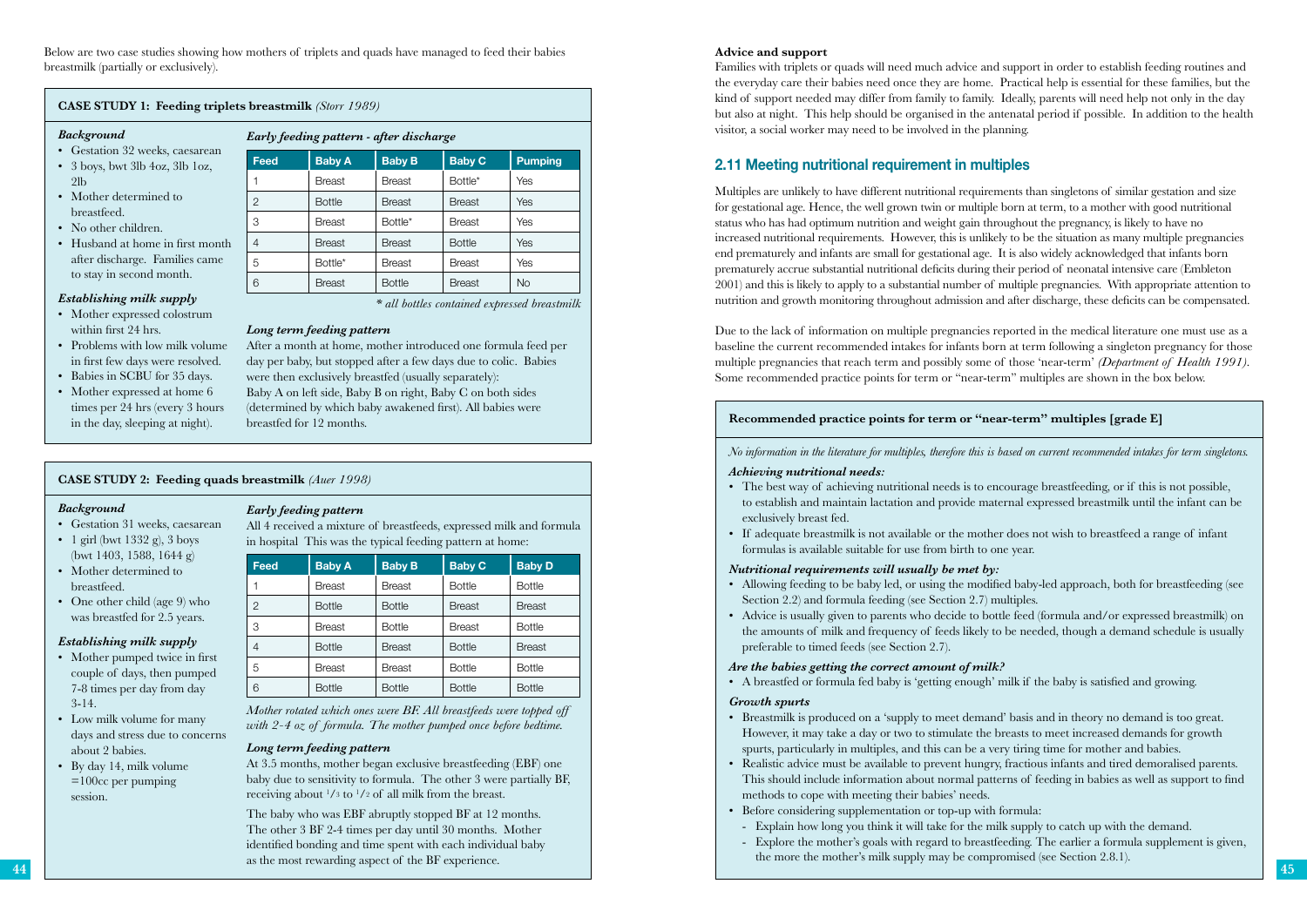For multiple pregnancies producing infants born very prematurely, the guidelines that exist for preterm infants would be a good starting point *[Tsang 2005, Agostini 2010].* The Agostini reference is published by the European Society for Paediatric Gastroenterology, Hepatology and Nutrition Committee on Nutrition (ESPGHAN) and may be downloaded at: http://espghan.med.up.pt/position\_papers/Enteral\_Nutrient\_Supply\_for\_Preterm\_Infants.pdf

Some recommended practice points for preterm multiples are shown in the box below.

**Recommended practice points for preterm multiples [grade E]** *Refer also to Section 2.3*

There is no information in the literature for multiples, therefore this is based on current recommended intakes for preterm singletons. Most feeding guidelines are for preterm babies who are admitted to the neonatal unit. Typically babies with:

- Gestation ≤ 34 weeks
- Birth weight  $\leq 1800$ g or 2000g

#### **Achieving nutritional needs:**

• *Tube feeding*

Most babies born prior to 34 weeks gestation are unlikely to have a mature feeding pattern sufficient to consume adequate quantities of milk without support, so tube feeding is very often the norm initially.

## • *Recommended milk*

- Use of **maternal expressed breastmilk** (EBM) is recommended when feeding from the breast is not possible.
- Where maternal EBM is not available some neonatal units have access to **donor breastmilk** in order to establish feeding until maternal supply meets demand.
- Where neither maternal breastmilk nor donor breastmilk is available in sufficient quantities, a range of **formulas** is available to meet the increased needs of infants born preterm. These contain increased levels of nutrients in the amounts recommended to meet requirements in a volume likely to be well tolerated.
- *Fortification*

As the profile of maternal breastmilk is designed to meet the nutritional requirements of infants born at term many neonatal units supplement maternal EBM with specially designed breastmilk fortifiers that aim to increase the levels of nutrients thought to be required in higher amounts, to that required for optimum growth and nutrient accretion. A range of commercial multinutrient breastmilk fortifiers are available though some neonatal units have a modular approach adding individual nutrients to their own specifications.

#### **Growth monitoring**

- Growth is usually monitored closely on neonatal units with at least weekly weights and head circumference. Approaches to measuring growth in length vary from not at all to weekly.
- When assessing growth in multiples, the babies should be **treated as individuals** rather than being directly compared with their co-sibling(s).

#### **Transition feeding and discharge planning**

- As time of discharge gets closer an individual feeding plan will be put together. It is important that this plan is put together early, it should be co-ordinated and multidisciplinary, preferably involving the breastfeeding specialist. Specialist support will be needed with a dedicated professional making the feeding plan. This could be a breastfeeding specialist, a neonatal community nurse or the generic neonatal nurse caring for the baby in conjunction with the wider team.
- For babies having **maternal EBM**, a plan for a gradual transition to full breast feeding should be formulated. This is often a period of uncertainty as the baby transfers from total tube feeding using fortified breastmilk to exclusive breast feeding without any means of fortifying. The transition needs to be gradual and realistic, particularly for multiples.

**46 and video and the second secondary secondary secondary with all not be easily deviated.** • For babies having **only preterm formula** while in hospital, the neonatal unit may introduce a nutrient enriched **post discharge formula** just prior to discharge. Preterm formula is only available in hospital. The post discharge formula will support the transition to feeding recommendations for infants born at term and should be continued until a period of catch up growth has been achieved. The duration of use varies across units, from not using them at all through to those who advise their use until 6 months corrected age (that is 6 months from the due date). The post discharge formula is available on prescription in the UK as a borderline substance for "catch-up growth in preterm infants - <35 weeks at birth - up to 6 months corrected age" and is available as a powder or in ready to feed cartons. The latter, though more expensive to prescribe are very useful in families with twins and multiple infants who are not breastfed.

## *Recommendations*

## **3 Recommendations**

## **3.1 Specialist training for health professionals on feeding multiples**

For these Guidelines to be effectively implemented, education and training for all healthcare professionals concerned with the care of multiple birth families is essential. If professionals lack knowledge and skills, it is far less likely that mothers will be confident, especially with breastfeeding. As might be expected, the limited evidence suggests that educational interventions in a multi-disciplinary team can increase breastfeeding initiation rates *(Renfrew 2009).*

In "Multiple Pregnancy" *(RCOG 2007)* the consensus view of the expert group concluded that mothers have a need for specific information to include breastfeeding. In addition this should be an integral part of the management of multiple pregnancies within specialist clinics. Midwives and other healthcare staff should be trained to ensure this is provided.

The transition of care from midwives to health visitors and other staff in the community also requires appropriately trained staff, protocols and excellent communication. All relevant education programmes should have a component which trains staff to the appropriate level to comply with the services they will be providing. For example, midwifery, health visiting and courses for neonatal nurses. It is essential that there are sufficient numbers of staff in these areas.

## **3.2 Suggested content for breastfeeding workshops for parents**

- Normal breastfeeding patterns of behaviour of babies
- Supply and demand
- Expressing breastmilk highlighting the importance of expressing if babies are not feeding
- Premature babies and transition to the breast
- Putting support into place before the births
- Developing breastfeeding friendly feeding patterns
- Babies as individuals

#### **3.3 Auditable standards**

Auditable standards for the monitoring of feeding should be developed.

#### **3.4 Research recommendations**

Further research is needed to explore reasons for the lower rates of breastfeeding in multiples compared with singletons, and to identify factors or interventions which would help initiate and sustain breastfeeding.

In subsequent UK Infant Feeding Surveys and other surveys of infant feeding, all multiples in the set (rather than just the first one) should be included.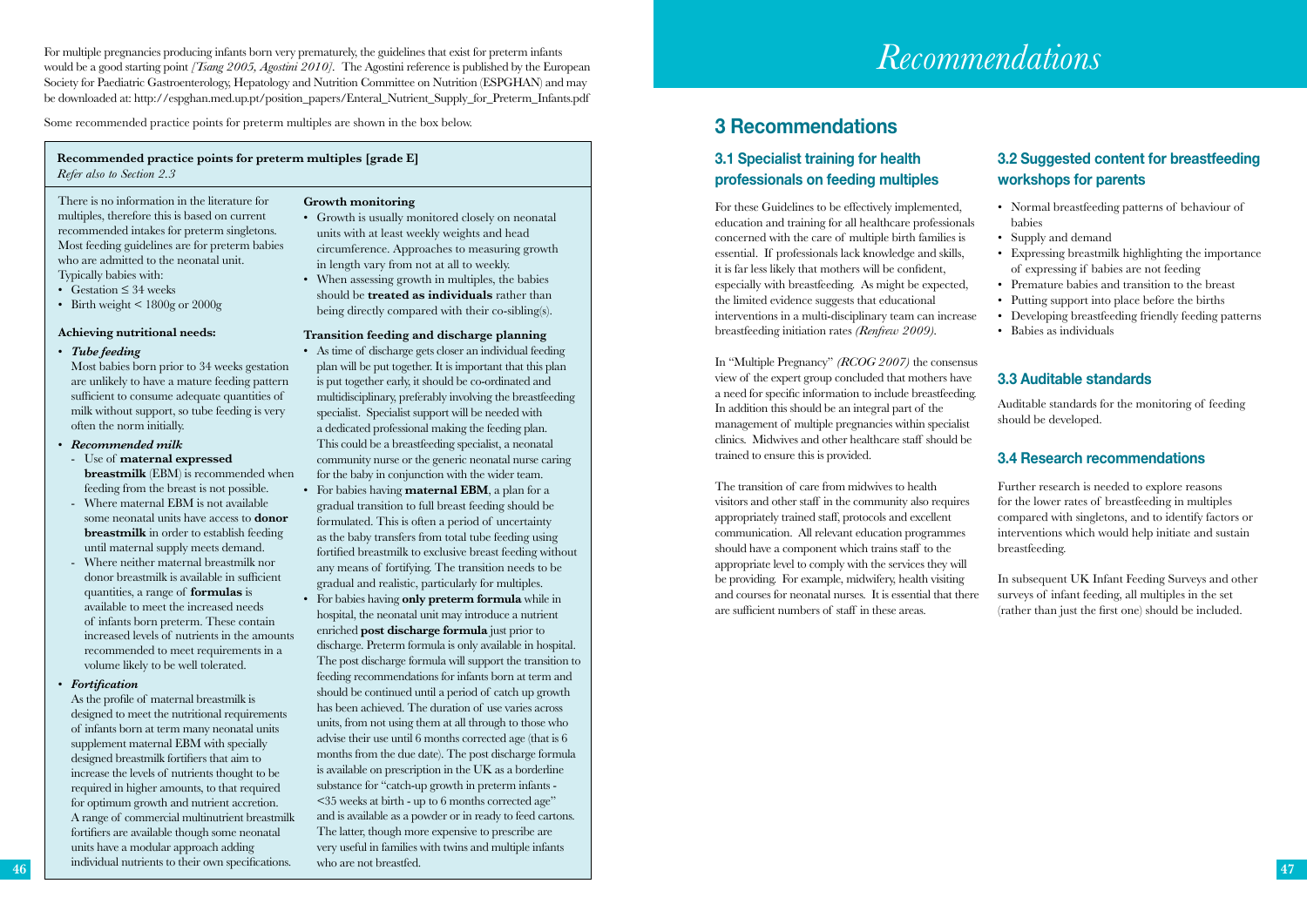## **4 Support groups and useful organisations**

|                                                                      | <b>Multiple Births Organisations</b>                                                                                                                                                                                                                                                                | <b>Other Useful Organisations</b>                                                                                                                                                                                                                                                                                                                                  |
|----------------------------------------------------------------------|-----------------------------------------------------------------------------------------------------------------------------------------------------------------------------------------------------------------------------------------------------------------------------------------------------|--------------------------------------------------------------------------------------------------------------------------------------------------------------------------------------------------------------------------------------------------------------------------------------------------------------------------------------------------------------------|
| <b>Multiple Births</b><br>Foundation<br>(MBF)                        | Address: Hammersmith House,<br>Level 4, Queen Charlotte's &<br>Chelsea Hospital, Du Cane Rd,<br>London W12 0HS<br>Phone: 020 3313 3519<br>Fax:<br>020 8383 3041<br>Email: mbf@imperial.nhs.uk<br>Website: www.multiplebirths.org.uk                                                                 | Address: 30a Great Sutton Street,<br><b>Baby Friendly</b><br><b>Initiative</b><br>London EC1V 0DU<br>(UNICEF UK<br>Phone: 020 7375 6052<br><b>Baby Friendly</b><br>Email: bfi@unicef.org.uk<br><i>Initiative</i> )<br>Website: www.babyfriendly.org.uk<br><b>Baby Milk</b><br>Address: Baby Milk Action,<br>Action<br>34 Trumpington Street,<br>Cambridge, CB2 1QY |
| Twins and<br><b>Multiple Births</b><br><b>Association</b><br>(Tamba) | Address: 2 The Willows, Gardner Road,<br>Guildford, Surrey GU1 4PG<br>Phone: 01483 304442<br>Fax:<br>01483 304483<br>Email: enquiries@tamba.org.uk<br>Website: www.tamba.org.uk<br>Phone: 0800 138 0509 (Helpline)<br>(10am-1pm, 7pm-10pm every day)                                                | 01223 464420<br>Phone:<br>Email:<br>info@babymilkaction<br>.org<br>Website: www.babymilkaction.org<br><b>Bliss</b><br>Address: 9 Holyrood Street, London<br>(The special care<br>Bridge, London SE1 2EL<br>baby charity)<br>Phone: 020 7 378 1122<br>020 7 403 0673<br>Fax:                                                                                        |
| Association of                                                       | <b>Breastfeeding Support Groups</b><br>Address: PO Box 207, Bridgewater                                                                                                                                                                                                                             | Phone: 0500 618 140 (Helpline)<br>(Mon-Fri, 9am - 9pm)<br>enquiries@bliss.org.uk<br>Email:                                                                                                                                                                                                                                                                         |
| <b>Breastfeeding</b><br><b>Mothers</b>                               | TA67YT<br>Phone: 08444 122 949 (Helpline)<br>$(9.30am-10.30pm$ every day)<br>Email: counselling@abm.me.uk<br>Website: www.abm.me.uk                                                                                                                                                                 | Website: www.bliss.org.uk<br>Home Start<br>Address: 2 Salisbury Road, Leicester<br>UK<br>LE17QR<br>Phone: 0800 068 6368<br>Fax:<br>0116 233 0232                                                                                                                                                                                                                   |
| <b>Breastfeeding</b><br>Network                                      | Address: PO Box 11126, Paisley<br>PA2 8YB<br>Phone: 0300 100 0210 (Helpline)<br>Email:<br>email@breastfeedingnetwork<br>.org.uk<br>Website: www.breastfeedingnetwork<br>.org.uk                                                                                                                     | Email: info@home-start.org.uk<br>Website: www.home-start.org.uk<br><b>United Kingdom</b> Address: The Milk Bank, Queen<br>Association for<br>Charlotte's & Chelsea Hospital,<br>Milk Banking<br>Du Cane Road<br>(UKAMB)<br>London W12 0HS<br>Phone:<br>020 3313 3559                                                                                               |
| (Great Britain)                                                      | La Leche League Address: PO Box 29, West Bridgford,<br>Nottingham NG2 7NP.<br>Phone: 0845 456 1855 (General)<br>Phone: 0845 120 2918 (Helpline)<br>Website: www.laleche.org.uk                                                                                                                      | Email:<br>info@ukamb.org<br>Website:<br>www.ukamb.org<br>Other useful information                                                                                                                                                                                                                                                                                  |
| <b>National</b><br><b>Breastfeeding</b><br>Helpline                  | Phone: 0300 100 0212 (Helpline)<br>Websites:www.breastfeeding.nhs.uk<br>www.nationalbreastfeeding<br>helpline.org.uk<br>The National Breastfeeding Helpline is<br>a helpline run in collaboration with the<br>Breastfeeding Network (BfN) and the<br>Association of Breastfeeding Mothers<br>(ABM). | The WHO/UNICEF recommends an international code<br>of marketing of infant formula and other products used as<br>breast-milk substitutes. Any information or materials given<br>to parents should comply with this code. Details of the<br>code may be downloaded at WHO (http://www.who.int/<br>nutrition/publications/code_english.pdf).                          |
| <b>National</b><br>Childbirth Trust<br>(NCT)                         | Address: Alexandra House,<br>Oldham Terrace, London<br>W <sub>3</sub> 6NH<br>Phone: 0300 3300770 (General)<br>Phone: 0300 330 0771 (Helpline)<br>(8am-10pm, 7 days per week)<br>Email: enquiries@nct.org.uk<br>Website: www.nct.org.uk                                                              |                                                                                                                                                                                                                                                                                                                                                                    |

## **5 List of members of the Guideline Development Group**

The guidelines were drafted by Maria Quigley and Jane Denton. The Guideline Development Group members are listed below:

| <b>Multiple Births</b> Address: Hammersmith House,<br>Level 4, Oueen Charlotte's &<br>Foundation |                                                                                                                                                                                                                 | $Baby$ Friendly<br>Initiative              | Address: 30a Great Sutton Street,<br>London EC1V 0DU                                                                                                                         | <b>Advisory Group</b>                                       |                                                                                                                                         |
|--------------------------------------------------------------------------------------------------|-----------------------------------------------------------------------------------------------------------------------------------------------------------------------------------------------------------------|--------------------------------------------|------------------------------------------------------------------------------------------------------------------------------------------------------------------------------|-------------------------------------------------------------|-----------------------------------------------------------------------------------------------------------------------------------------|
| (MBF)                                                                                            | Chelsea Hospital, Du Cane Rd,<br>London W12 0HS                                                                                                                                                                 | <b>UNICEF UK</b><br><b>Baby Friendly</b>   | Phone: 020 7375 6052<br>Email: bfi@unicef.org.uk                                                                                                                             | Neena Modi (Chair)                                          | Professor of Neonatal Medicine, Imperial College, London                                                                                |
|                                                                                                  | Phone: 020 3313 3519<br>020 8383 3041<br>Fax:                                                                                                                                                                   | <i>Initiative</i> )                        | Website: www.babyfriendly.org.uk                                                                                                                                             | <b>Chloe Fisher</b>                                         | Retired Infant Feeding Specialist                                                                                                       |
|                                                                                                  | Email: mbf@imperial.nhs.uk<br>Website: www.multiplebirths.org.uk                                                                                                                                                | <b>Baby Milk</b><br>Action                 | Address: Baby Milk Action,<br>34 Trumpington Street,<br>Cambridge, CB2 1QY                                                                                                   | <b>Caroline King</b>                                        | Paediatric Dietitian (Neonatal Specialist), Imperial College<br><b>Healthcare NHS Trust</b>                                             |
| Twins and<br>Multiple Births<br>Association<br>(Tamba)                                           | Address: 2 The Willows, Gardner Road,<br>Guildford, Surrey GU1 4PG<br>Phone: 01483 304442<br>Fax: 01483 304483<br>Email: enquiries@tamba.org.uk<br>Website: www.tamba.org.uk<br>Phone: 0800 138 0509 (Helpline) | <b>Bliss</b><br>(The special care          | Phone: 01223 464420<br>Email: info@babymilkaction<br>Website: www.babymilkaction.org<br>Address: 9 Holyrood Street, London<br>Bridge, London SE1 2EL                         | <b>Guideline Development Group</b><br><b>Annie Aloysius</b> | Senior Clinical Specialist Speech and Language Therapist,                                                                               |
|                                                                                                  | $(10am-1pm, 7pm-10pm$ every day)<br><b>Breastfeeding Support Groups</b>                                                                                                                                         | baby charity)                              | Phone: 020 7 378 1122<br>020 7 403 0673<br>Fax:<br>Phone: 0500 618 140 (Helpline)                                                                                            |                                                             | Queen Charlotte's and Chelsea Hospital, Imperial College<br><b>Healthcare NHS Trust</b>                                                 |
|                                                                                                  | Address: PO Box 207, Bridgewater                                                                                                                                                                                |                                            | (Mon-Fri, 9am - 9pm)<br>Email: enquiries@bliss.org.uk                                                                                                                        | Carolyn Basak                                               | Adviser, Royal College of Nursing                                                                                                       |
| Association of<br><b>Breastfeeding</b><br><b>Mothers</b>                                         | TA67YT<br>Phone: 08444 122 949 (Helpline)                                                                                                                                                                       |                                            | Website: www.bliss.org.uk                                                                                                                                                    | <b>Ruth Cockburn</b>                                        | Health Visitor, Hampshire PCT                                                                                                           |
|                                                                                                  | $(9.30am-10.30pm$ every day)<br>Email: counselling@abm.me.uk                                                                                                                                                    | Home Start<br>UK                           | Address: 2 Salisbury Road, Leicester<br>LE17OR                                                                                                                               | <b>Margie Davies</b>                                        | Midwifery Adviser, Multiple Births Foundation                                                                                           |
|                                                                                                  | Website: www.abm.me.uk                                                                                                                                                                                          |                                            | Phone: 0800 068 6368<br>0116 233 0232<br>Fax:                                                                                                                                | Jane Denton (Chief Investigator)                            | Director, Multiple Births Foundation                                                                                                    |
| <b>Breastfeeding</b><br>Network                                                                  | Address: PO Box 11126, Paisley<br>PA2 8YB<br>Phone: 0300 100 0210 (Helpline)                                                                                                                                    |                                            | Email: info@home-start.org.uk<br>Website: www.home-start.org.uk                                                                                                              | Victoria Dugbartey                                          | Infant Feeding Specialist Midwife, Queen Charlotte's and<br>Chelsea Hospital, Imperial College Healthcare NHS Trust                     |
|                                                                                                  | Email: email@breastfeedingnetwork<br>.org.uk<br>Website: www.breastfeedingnetwork                                                                                                                               | Association for<br>Milk Banking<br>(UKAMB) | United Kingdom Address: The Milk Bank, Queen<br>Charlotte's & Chelsea Hospital,<br>Du Cane Road<br>London W12 0HS                                                            | Helga Everard                                               | Specialist Midwife for Multiple Births, Queen Charlotte's and<br>Chelsea Hospital, Imperial College Healthcare NHS Trust                |
|                                                                                                  | .org.uk<br>La Leche League Address: PO Box 29, West Bridgford,                                                                                                                                                  | Phone:<br>Email:<br>Website:               | 020 3313 3559<br>info@ukamb.org<br>www.ukamb.org                                                                                                                             | Mary Fewtrell (Chair)                                       | Reader in Childhood Nutrition and Honorary Consultant<br>Paediatrician, Institute of Child Health, UCL                                  |
| (Great Britain)                                                                                  | Nottingham NG2 7NP.<br>Phone: 0845 456 1855 (General)                                                                                                                                                           |                                            |                                                                                                                                                                              | Chris Jarvis                                                | Specialist Neonatal Dietitian, Nottingham University Hospitals                                                                          |
| National<br><b>Breastfeeding</b>                                                                 | Phone: 0845 120 2918 (Helpline)<br>Website: www.laleche.org.uk<br>Phone: 0300 100 0212 (Helpline)<br>Websites:www.breastfeeding.nhs.uk                                                                          | Other useful information                   | The WHO/UNICEF recommends an international code<br>of marketing of infant formula and other products used as                                                                 | Elizabeth Jones                                             | Senior Breastfeeding and Neonatal Research Practitioner,<br>Neonatal Intensive Care Unit, University Hospital of<br>North Staffordshire |
| Helpline                                                                                         | www.nationalbreastfeeding<br>helpline.org.uk<br>The National Breastfeeding Helpline is                                                                                                                          |                                            | breast-milk substitutes. Any information or materials given<br>to parents should comply with this code. Details of the<br>code may be downloaded at WHO (http://www.who.int/ | Maria Quigley (Chief Investigator)                          | Reader in Statistical Epidemiology, National Perinatal<br>Epidemiology Unit, University of Oxford                                       |
|                                                                                                  | a helpline run in collaboration with the<br>Breastfeeding Network (BfN) and the                                                                                                                                 |                                            | nutrition/publications/code_english.pdf).                                                                                                                                    | <b>Keith Reed</b>                                           | Chief Executive, Twins and Multiple Births Association (Tamba)                                                                          |
|                                                                                                  | <b>Association of Breastfeeding Mothers</b><br>(ABM).                                                                                                                                                           |                                            |                                                                                                                                                                              | Mary Renfrew                                                | Professor of Mother and Infant Health and Director,<br>Mother and Infant Research Unit, University of York                              |
| <b>National</b><br>Childbirth Trust                                                              | Address: Alexandra House,<br>Oldham Terrace, London                                                                                                                                                             |                                            |                                                                                                                                                                              | Janet Rimmer                                                | Parent representative (mother of triplets)                                                                                              |
| $\angle$                                                                                         | W <sub>3</sub> 6NH<br>Phone: 0300 3300770 (General)                                                                                                                                                             |                                            |                                                                                                                                                                              | Rosie Ticciati                                              | Health Visitor and Counsellor, Multiple Births Foundation                                                                               |
|                                                                                                  | Phone: 0300 330 0771 (Helpline)<br>(8am-10pm, 7 days per week)<br>Email: enquiries@nct.org.uk<br>Website: www.nct.org.uk                                                                                        |                                            |                                                                                                                                                                              | Gillian Weaver                                              | Milk Bank Manager and Chair, UK Association for Milk Banking,<br>Imperial College Healthcare NHS Trust                                  |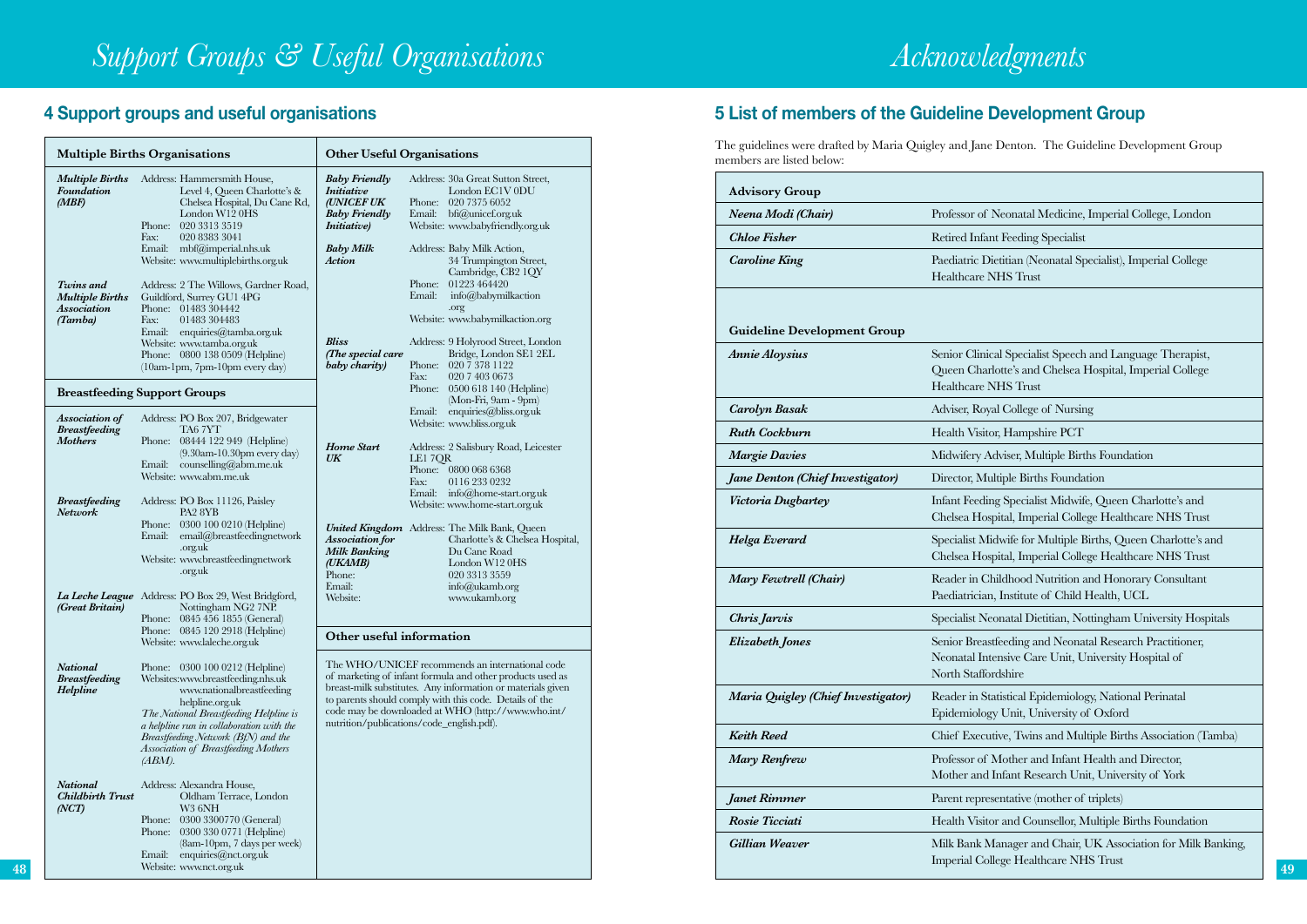**Many thanks to the following for reviewing this publication:**

- \* Association of Breast Feeding Mothers
- \* Baby Friendly
- \* Bliss
- \* Breastfeeding Network
- \* British Association of Perinatal Medicine
- \* British Dietetic Association
- \* Imperial College Healthcare NHS Trust
- \* Community Practitioners' and Health Visitors' Association
- \* Department of Health for England
- \* La Leche League
- \* MPR Steering Group (North East) \* National Childbirth Trust
- 
- \* National Perinatal Epidemiology Unit \* Neonatal Nurses Association
- 
- \* Northern Survey of Twin and Multiple Pregnancy (NorSTAMP)
- \* North West London Perinatal Network
- \* Paediatric Section of the British Dietetic Association
- \* Royal College of General Practitioners
- 
- 
- \* Royal College of Midwives \* Royal College of Nursing \* Royal College of Obstetricians and Gynaecologists
- \* Royal College of Paediatrics and Child Health
- \* Twins and Multiple Births Association (Tamba)
- \* UK Association of Human Milk Banking
- \* UNICEF UK Baby Friendly Initiative (BFI)
- \* United Kingdom Association for Milk Banking

## **6 List of abbreviations used in this guidance**

- BF Breastfed/breastfeeding<br>BM Breastmilk
- BM Breastmilk<br>BFI Baby Friend
- BFI Baby Friendly Initiative<br>EBF Exclusively breastfed/ex
- Exclusively breastfed/exclusive breastfeeding
- EBM Expressed breastmilk
- HOM Higher order multiples LBW Low birth weight infant
- 
- NEC Necrotising enterocolitis

S G A Small for gestational age TPN Total parenteral nutrition

PTB Preterm birth

LOS Length of stay

- VLBW Very low birth weight
	- WHO World Health Organisation

NICU Neonatal Intensive Care Unit

RCT Randomised Controlled Trial S C B U Special Care Baby Unit S ES Socio-economic status

NICE National Institute for Health and Clinical Excellence

## **7 Glossary of terms and definitions used in this guidance**

| * National Childbirth Trust                                                                          | <b>Term</b>                  | <b>Explanation</b>                                                                                                                                                                                                                                                                                                                                     |
|------------------------------------------------------------------------------------------------------|------------------------------|--------------------------------------------------------------------------------------------------------------------------------------------------------------------------------------------------------------------------------------------------------------------------------------------------------------------------------------------------------|
| * National Perinatal Epidemiology Unit                                                               | Any / partial breastfeeding  | Some breastfeeding plus anything else e.g. water-based fluids, solids, other milk.                                                                                                                                                                                                                                                                     |
| * Neonatal Nurses Association                                                                        | Baby-led feeding             | When the timing and frequency of feeding is according to the baby's cues rather<br>than a pre-specified timetable or routine.                                                                                                                                                                                                                          |
| * Northern Survey of Twin and Multiple Pregnancy (NorSTAMP)<br>* North West London Perinatal Network | <b>Breastmilk</b> feeding    | Giving or receiving breastmilk direct from the breast, or receiving expressed breastmilk<br>via a tube, cup or bottle.                                                                                                                                                                                                                                 |
| * Paediatric Section of the British Dietetic Association<br>* Royal College of General Practitioners | Complementary Feeding        | Used here to define introduction of "solid" foods into the diet (i.e. foods other than milk).<br>Same as weaning.                                                                                                                                                                                                                                      |
|                                                                                                      | Co-siblings                  | Siblings arising from the same multiple pregnancy.                                                                                                                                                                                                                                                                                                     |
|                                                                                                      | Donor breast milk            | Breast milk that is from a donor; in this guidance, it refers to breast milk from a milk bank                                                                                                                                                                                                                                                          |
|                                                                                                      | Exclusive breastfeeding      | Breastfeeding with no supplemental liquid or solid foods other than medications or<br>vitamins. For babies in neonatal units, there are no current agreed definitions of<br>exclusive breastfeeding (Renfew 2009), in particular, there is no consensus on whether<br>fortified breastmilk should be classified as partial or exclusive breastfeeding. |
| * UK Association of Human Milk Banking                                                               | Expressed breastmilk         | Breastmilk which the mother expresses from her breast, using her hands or a pump.                                                                                                                                                                                                                                                                      |
| * UNICEF UK Baby Friendly Initiative (BFI)                                                           | Fore milk                    | The low fat, higher volume breastmilk produced at the beginning of a breastfeed                                                                                                                                                                                                                                                                        |
| * United Kingdom Association for Milk Banking                                                        | Formula milk feeding         | Giving or receiving cow's milk                                                                                                                                                                                                                                                                                                                         |
|                                                                                                      | Fortifier                    | Protein, energy, vitamins and minerals which are added to (expressed) breastmilk with the<br>aim of meeting preterm infants' specific nutritional needs.                                                                                                                                                                                               |
|                                                                                                      | Galactogogue                 | A substance that promotes lactation e.g. domperidone. Some herbs are cited as<br>galactogogues e.g. fenugreek.                                                                                                                                                                                                                                         |
|                                                                                                      |                              | <b>Higher order multiples (HOM)</b> Triplets, quads (quadruplets), quintuplets or sextuplets.                                                                                                                                                                                                                                                          |
|                                                                                                      | <b>Hind milk</b>             | The high fat breastmilk produced after the foremilk.                                                                                                                                                                                                                                                                                                   |
|                                                                                                      | Let down reflex              | See milk ejection reflex.                                                                                                                                                                                                                                                                                                                              |
|                                                                                                      | Low birth weight (LBW)       | Birth weight of <2500g                                                                                                                                                                                                                                                                                                                                 |
|                                                                                                      | Milk ejection                | A reflex action that occurs in the breasts in response to the baby's sucking. When the baby<br>sucks, the body produces oxytocin, which works on the muscle cells surrounding the milk<br>storage sacs in the breast, causing them to contract. This pushes the milk into the ducts.<br>Sometimes referred to as let down reflex.                      |
|                                                                                                      | Mixed feeding                | Receiving breastmilk in combination with formula milk.                                                                                                                                                                                                                                                                                                 |
|                                                                                                      | Multiple birth               | More than one baby delivered from the same pregnancy e.g. twins, triplets, etc.                                                                                                                                                                                                                                                                        |
|                                                                                                      | NCT                          | Formerly known as the National Childbirth Trust                                                                                                                                                                                                                                                                                                        |
|                                                                                                      | Parenteral feeding           | The partial or total intravenous provision of fluid and nutrients. Given when infants are<br>unable to accept these via gastrointestinal route.                                                                                                                                                                                                        |
|                                                                                                      | Preterm birth (PTB)          | Gestation at birth <37 completed weeks.                                                                                                                                                                                                                                                                                                                |
|                                                                                                      | Weaning                      | Used here to define introduction of "solid" foods into the diet (i.e. foods other than milk)<br>Same as complementary feeding.                                                                                                                                                                                                                         |
|                                                                                                      | Very low birth weight (VLBW) | Birth weight of <1500g                                                                                                                                                                                                                                                                                                                                 |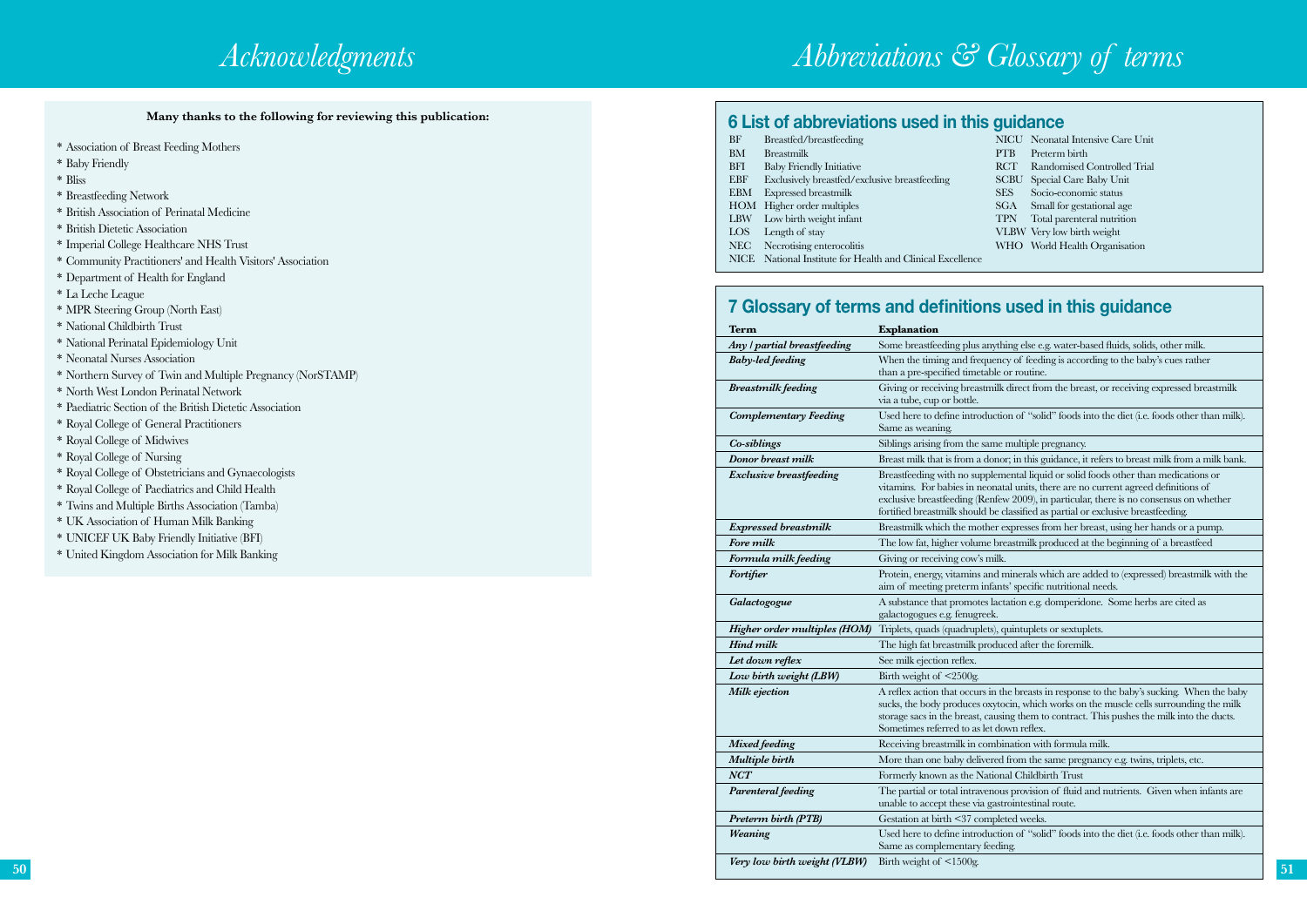## *References*

## **8 References**

#### **References for studies included in the systematic review**

| <b>Addy 1975</b>                                                                                                                                                                            | Addy HA. The breast-feeding of<br>twins. Journal of Tropical Pediatrics &<br>Environmental Child Health 1975;21(5):<br>231-9.                                                                                                               |                   |  |  |
|---------------------------------------------------------------------------------------------------------------------------------------------------------------------------------------------|---------------------------------------------------------------------------------------------------------------------------------------------------------------------------------------------------------------------------------------------|-------------------|--|--|
| Antoniou<br>2005                                                                                                                                                                            | Antoniou E. Daglas M. Iatrakis G.<br>Kourounis G. Greatsas G. Factors associated<br>with initiation and duration of breastfeeding in<br>Greece. Clinical & Experimental Obstetrics &<br>Gynecology 2005;32(1):37-40.                        | 200<br>Fli<br>200 |  |  |
| Auer C, Gromada KK. A case report of<br><b>Auer 1998</b><br>breastfeeding quadruplets: factors perceived<br>as affecting breastfeeding. Journal of Human<br>Lactation 1998;14(2):135-41.    |                                                                                                                                                                                                                                             |                   |  |  |
| <b>Berlin 2007</b>                                                                                                                                                                          | Berlin CM. "Exclusive" breastfeeding<br>of quadruplets. Breastfeeding Medicine:<br>The Official Journal of the Academy of<br>Breastfeeding Medicine 2007;2(2):125-6.                                                                        | For               |  |  |
| Biancuzzo<br>1994                                                                                                                                                                           | Biancuzzo M. Breastfeeding preterm twins:<br>a case report. Birth 1994;21(2):96-100.                                                                                                                                                        |                   |  |  |
| <b>Blak 1986</b>                                                                                                                                                                            | Blak J, Jensen MK, Jensen KD. Overgaard D.<br>Nielsen J. [Report from a group of mothers of<br>twins]. Sygeplejersken 1986;86(2):18-20.                                                                                                     |                   |  |  |
| Broadbent<br>1985                                                                                                                                                                           | Broadbent B. Postnatal care. Twin trauma.<br>Nursing Times 1985;81(32):28-30.                                                                                                                                                               |                   |  |  |
| Bryan 1983                                                                                                                                                                                  | Bryan E. Twins in the family. Nursing Times<br>1983;79(28):50-2.                                                                                                                                                                            | Ge<br>200         |  |  |
| <b>Butler 2004</b>                                                                                                                                                                          | Butler S, Williams M, Tukuitonga C, Paterson<br>J. Factors associated with not breastfeeding<br>exclusively among mothers of a cohort of<br>Pacific infants in New Zealand. New Zealand<br>Medical Journal 2004;117(1195):U908.             | Ge<br>200         |  |  |
| <b>Chen 1992</b>                                                                                                                                                                            | Chen Y. Factors associated with artificial<br>feeding in Shanghai. American Journal of<br>Public Health 1992;82(2):264-6.                                                                                                                   | Gu                |  |  |
| Colonna<br>1997                                                                                                                                                                             | Colonna F, Cuttini M, Melon F, de<br>Vonderweid U. [The success of maternal<br>feeding with very low birth weight premature<br>infants, singletons and twins: a 10-year<br>experience]. Pediatria Medica e Chirurgica<br>1997;19(3):159-63. | Ha<br>198         |  |  |
| Damato<br>2005a                                                                                                                                                                             | Damato EG, Dowling DA, Madigan EA.<br>Thanattherakul C. Duration of breastfeeding<br>for mothers of twins. JOGNN - Journal of<br>Obstetric, Gynecologic, & Neonatal Nursing<br>2005;34(2):201-9.                                            |                   |  |  |
| Damato<br>Damato EG, Dowling DA, Standing TS,<br>Schuster SD. Explanation for cessation of<br>2005b<br>breastfeeding in mothers of twins. Journal of<br>Human Lactation 2005;21(3):296-304. |                                                                                                                                                                                                                                             |                   |  |  |

- **Emsley 1994**Emsley A. Breast-feeding twins. Midwives Chronicle 1994;107(1276):178-81.
- **Flacking**Flacking R, Hedberg Nyqvist, Ewald U, **2003** Wallin L. Long-term duration of breastfeeding in Swedish low birth weight infants. Journal of Human Lactation 2003;19(2):157-165.
- **Flidel-Rimon**Flidel-Rimon O, Shinwell ES. **2002** Breast-feeding multiples. Seminars in Neonatology 2002;7(3):231-9.
- **FRIMON** Flidel-Rimon O, Shinwell ES.<br> **Reast feeding twins and high 2006** Breast feeding twins and high multiples. Archives of Disease in Childhood Fetal & Neonatal Edition 2006;91(5):F377-80.
- **Ford 1994**Ford RP. Mitchell EA, Scragg R, Stewart AW, Taylor BJ, Allen EM. Factors adversely associated with breast feeding in New Zealand. Journal of Paediatrics & Child Health 1994;30(6):483-9.

**Geraghty**Geraghty SR, Pinney SM, Sethuraman G, **2004a** Roy-Chaudhury A, Kalkwarf HJ. Breast milk feeding rates of mothers of multiples compared to mothers of singletons. Ambulatory Pediatrics 2004;4(3):226-31.

**Geraghty**Geraghty SR, Khoury JC, Kalkwarf HJ. **24b** Comparison of feeding among multiple birth infants. Twin Research 2004;7(6):542-7.

**Geraghty**Geraghty SR, Khoury JC, Kalkwarf HJ. **2005** Human milk pumping rates of mothers of singletons and mothers of multiples. Journal of Human Lactation 2005;21(4):413-20.

**Gunn 2000**Gunn TR, Thompson JM, Jackson H, McKnight S, Buckthought G, Gunn AJ. Does early hospital discharge with home support of families with preterm infants affect breastfeeding success? A randomized trial. Acta Paediatrica 2000;89(11):1358-63.

**Hartmann**Hartmann PE, Prosser CG. Physiological **1984** basis of longitudinal changes in human milk yield and composition. Federation Proceedings 1984;43(9):2448-53.

- **Hattori 1999**Hattori R, Hattori H. Breastfeeding twins: guidelines for success. Birth 1999;26(1):37-42.
- $\frac{52}{2}$  **Example 1984:71(11):4-7.** Permatology 2004:24(11):714-22. **Hill 2007**Hill PD, Aldag JC, Zinaman M, Chatterton RT. Predictors of preterm infant feeding methods and perceived insufficient milk supply at week 12 postpartum. Journal of Human Lactation 2007;23(1):32-8.

| Justesen<br>2000      | Justesen A, Kunst A. Postneonatal and child<br>mortality among twins in Southern and<br>Eastern Africa. International Journal of<br>Epidemiology 2000;29(4):678-83.                                     | Liang 1997<br>McKenzie            | Liang R, Gunn AJ, G<br>twins breast feed succ<br>Medical Journal 1997<br>McKenzie PJ. The se                      |
|-----------------------|---------------------------------------------------------------------------------------------------------------------------------------------------------------------------------------------------------|-----------------------------------|-------------------------------------------------------------------------------------------------------------------|
| <b>Kaneko 2006</b>    | Kaneko A, Kaneita Y, Yokoyama E, Miyake<br>T, Harano S, Suzuki K, Ibuka E, Tsutsui                                                                                                                      | 2006                              | information by Cana<br>with twins. Midwifer                                                                       |
|                       | T, YukoYamamoto, Ohida T. Factors<br>associated with exclusive breast-feeding in<br>Japan: for activities to support child-rearing<br>with breast-feeding. Journal of Epidemiology<br>2006;16(2):57-63. | <b>Mead 1992</b>                  | Mead LJ, Chuffo R, l<br>Meier PP. Breastfeed<br>preterm quadruplets.<br>Obstetric, Gynecolog<br>1992;21(3):221-7. |
| Killersreiter<br>2001 | Killersreiter B, Grimmer I, Buhrer C,<br>Dudenhausen JW, Obladen M. Early<br>cessation of breast milk feeding in very<br>low birthweight infants. Early Human                                           | <b>Mikiel-</b><br>Kostyra<br>2000 | Mikiel-Kostyra K. [I<br>with regard to pre-ter<br>Polska 2000;71(11):14                                           |
| <b>King 2009</b>      | Development 2001;60(3):193-205.<br>King C. An evidence based guide to weaning<br>in preterm infants. Paediatrics and Child                                                                              | Mikulska<br>2000                  | Mikulska M, Wolnick<br>breast feeding on the<br>period in neonates fro<br>Ginekologia Polska 2                    |
| Langkamp<br>2006      | Health 2009;19:405-14.<br>Langkamp DL, Girardet RG. Primary care<br>for twins and higher order multiples. Current                                                                                       | Moore 2007                        | Moore JE. Multiple l<br>science of caring for t<br>Pediatrics in Review 2                                         |
| LaFleur 1996          | Problems in Pediatric and Adolescent Health<br>Care 2006;36(2):47-67.<br>LaFleur EA, Niesen KM. Breastfeeding                                                                                           | <b>Neifert 1990</b>               | Neifert M, Thorpe J.<br>adjustment, parenting<br>the fourth trimester.<br>Gynecology 1990;33                      |
|                       | conjoined twins. JOGNN - Journal of<br>Obstetric, Gynecologic, & Neonatal Nursing<br>1996;25(3):241-4.                                                                                                  | <b>Nelson 2005</b>                | Nelson EA, Yu LM, V<br><b>Child Care Practices</b>                                                                |
| <b>Lau 2004</b>       | Lau C. Hurst N, Bums P, Schanler RJ.<br>Interaction of stress and lactation differs<br>between mothers of premature singletons<br>and multiples. Advances in Experimental                               | Norris 2002                       | International Child C<br>breastfeeding and pa<br>Human Lactation 20<br>Norris FJ, Larkin MS                       |
| Lederman<br>2006      | Medicine & Biology 2004;554:313-6.<br>Lederman SA. Response to Geraghty et al<br>regarding the use of pumps and breastfeeding.                                                                          |                                   | Hampton SM, Morg<br>the introduction of co<br>in the preterm infant.<br>Clinical Nutrition 200                    |
|                       | [comment]. Journal of Human Lactation<br>2006;22(4):387.                                                                                                                                                | <b>Nyqvist 2002</b>               | Nyqvist KH. Breast-<br>twins: Development o                                                                       |
| Leonard<br>1982       | Leonard LG. Breastfeeding twins:<br>maternal-infant nutrition. JOGN Nursing<br>1982;11(3):148-53.                                                                                                       |                                   | milk intake during ho<br>caregiving practices.<br>Nursing 2002;17(4):2                                            |
| Leonard<br>2000       | Leonard LG. Breastfeeding triplets: the<br>at-home experience. Public Health Nursing<br>2000;17(3):211-21.                                                                                              | <b>Ooki 2008</b>                  | Ooki S. Breast-feedin<br>maternal and infants'<br>Japanese twins. Envi                                            |
| Leonard<br>2002a      | Leonard LG. Breastfeeding higher order<br>multiples: enhancing support during the<br>postpartum hospitalization period. Journal of<br>Human Lactation 2002;18(4):386-92.                                | Ozcakar<br>2003                   | 2008;13:187-197.<br>Ozcakar ZB, Sahin F.<br>Physical and mental o<br>twins. Pediatrics Inte<br>712-8.             |
| Leonard<br>2002b      | Leonard LG. Breastfeeding rights of multiple<br>birth families and guidelines for health<br>professionals. Twin Research 2003;6(1):34-45.                                                               | Pector 2004                       | Pector EA. How ber<br>birth parents cope wi<br>homecoming, disposi                                                |
| Leroen 1984           | Leroen MV. [Breast feeding of twins in the                                                                                                                                                              |                                   | and attachment to su                                                                                              |

- **Liang 1997**Liang R, Gunn AJ, Gunn TR. Can preterm tessfully?. New Zealand  $(7:110(1045):209-12)$ .
- eeking of baby-feeding **2006** information by Canadian women pregnant w. 2006;22(3):218-27.
- Lawlor-Klean P, ling success with JOGNN - Journal of Obstetric, Gynecologic, & Neonatal Nursing
- **Breast feeding of twins** rm infants]. Ginekologia **406-9.**
- ka B. [The significance <sup>2</sup> course of the adaptation om multiple pregnancies].  $(2000;71(11):1410-6.$
- births: the art and twins, triplets, and more. 2007;28(3):e9-15.
- **Twins:** family g, and infant feeding in Clinical Obstetrics &  $(1):102-13.$
- **Williams S. International** Study Group Members. Care Practices study: cifier use. Journal of  $(0.5:21(3):289-95)$
- **Norris 2002**Norris FJ, Larkin MS, Williams CM, zan IB. Factors affecting omplementary foods **European Journal of**  $002:56(5):448-54.$
- feeding in preterm of feeding behavior and pspital stay and related Journal of Pediatric  $246 - 56.$

**Ooki 2008**Ooki S. Breast-feeding rates and related obstetric factors in ron Health Prev Med

- , Beyazova U, Soysal S. **2003** Physical and mental development of Turkish  $r$ mational 2003;45(6):
- eaved multipleith hospitalization, tion for deceased. and attachment to survivors. Journal of Perinatology 2004;24(11):714-22.

hospital]. Sykepleien 1984;71(11):4-7.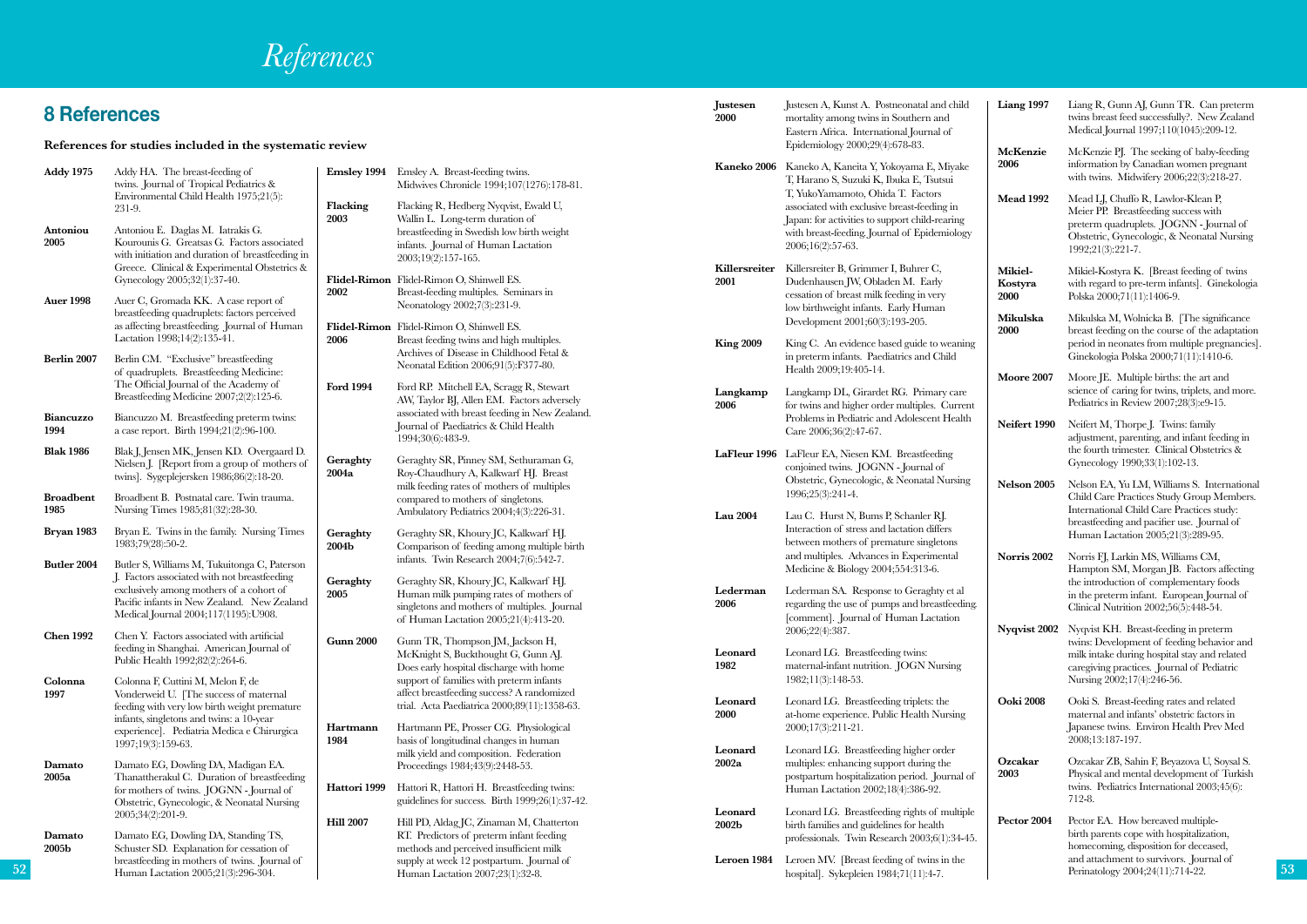## *References*

| Rozas 2000          | Rozas MR, Costa J, Cambredo MV, Colome<br>N, Bravo MT, Grau M. [Breast feeding]            | professionals       | Additional References - suitable for health                                 | 2003                | Kuzma-O'Reilly Kuzma-O'Reilly B, Duenas ML,<br>Greecher C, Kimberlin L, Mujsce   | <b>RCOG 2007</b>             | RCOG Consensus views arising from the<br>50th Study Group: Multiple Pregnancy     |
|---------------------|--------------------------------------------------------------------------------------------|---------------------|-----------------------------------------------------------------------------|---------------------|----------------------------------------------------------------------------------|------------------------------|-----------------------------------------------------------------------------------|
|                     | and birth of twins]. Atencion Primaria<br>2000;26(4):224-30.                               |                     |                                                                             |                     | D, Miller D, Walker DJ. Evaluation,<br>Development, and Implementation of        | Renfrew 2009                 | Consensus expert, RCOG 2007.<br>Renfrew MJ, Craig D, Dyson L,                     |
| Saint 1986          | Saint L, Maggiore P, Hartmann PE. Yield<br>and nutrient content of milk in eight women     | Agostoni 2010       | Agostoni C, Buonocore G, Carnielli<br>VP et al. Enteral Nutrient Supply for |                     | Potentially Better Practices in Neonatal<br>Intensive Care Nutrition. Pediatrics |                              | McCormick F, Rice S, King SE, Misso K,<br>Stenhouse E, Williams AF. Breastfeeding |
|                     | breast-feeding twins and one woman breast-                                                 |                     | Preterm Infants: Commentary from                                            |                     | 2003;111:e461-470.                                                               |                              | promotion for infants in neonatal units - a                                       |
|                     | feeding triplets. British Journal of Nutrition                                             |                     | the European Society for Paediatric                                         | Lawrence 1999       | Lawrence RA, Lawrence RM.                                                        |                              | systematic review and economic analysis.                                          |
|                     | 1986;56(1):49-58.                                                                          |                     | Gastroenterology, Hepatology, and                                           |                     | Breastfeeding. A guide for the medical                                           |                              | NIHR HTA 2009.                                                                    |
|                     |                                                                                            |                     | Nutrition Committee on Nutrition.                                           |                     | profession. Mosby, Inc 1999.                                                     | <b>SIGN 2009</b>             | Scottish Intercollegiate Guidance Network                                         |
| Sollid 1989         | Sollid DT, Evans BT, McClowry SG, Garrett                                                  |                     | J Pediatr Gastroenterol Nutr 2010;50:                                       | <b>Leonard 2006</b> |                                                                                  |                              | SIGN 50: A guideline developer's                                                  |
|                     | A. Breastfeeding multiples. Journal of                                                     |                     | 1-9. (http://espghan.med.up.pt/                                             |                     | Leonard Linda. Breastfeeding multiples<br>(British Columbia Reproductive         |                              | handbook (http://www.sign.ac.uk/                                                  |
|                     | Perinatal & Neonatal Nursing 1989;3(1):46-65.                                              |                     | position_papers/Enteral_Nutrient_                                           |                     | Care Program). (http://www.bcphp.                                                |                              | guidelines/fulltext/50/annexb.html).                                              |
| Spiro 1992          | Spiro A. Supporting parents who wish                                                       |                     | Supply_for_Preterm_Infants.pdf)                                             |                     | ca/sites/bcrcp/files/Guidelines/                                                 |                              |                                                                                   |
|                     | to breastfeed twins. Health Visitor                                                        | Becker 2008         | Becker GE, McCormick FM,                                                    |                     | General/Gen3CBreastfeeding                                                       | Spencer 2009                 | Spencer SA, Jones E, Hartmann P,                                                  |
|                     | 1992;65(6):197-8.                                                                          |                     | Renfrew MJ. Methods of milk                                                 |                     | MultiplesNovember2006.pdf)                                                       |                              | Morgan C. 2009. Breastfeeding [CD-<br>ROM]. UK: OCB Media Ltd. ISBN               |
|                     |                                                                                            |                     | expression for lactating women.                                             |                     |                                                                                  |                              | 1-904039-66-9.                                                                    |
| <b>Stables 1980</b> | Stables J. Breastfeeding twins. Nursing Times<br>1980;76(34):1493-4.                       |                     | Cochrane Database Syst Rev 2008;                                            | McNally 2008        | McNally S, Napier K, Welford H.<br>Introducing the NCT information sheet:        |                              |                                                                                   |
|                     |                                                                                            |                     | $(4)$ : CD006170.                                                           |                     | what's in a nappy? Simpsons NCT 2008.                                            | Tsang 2005                   | Tsang R et al. Nutrition of the Preterm                                           |
| <b>Storr 1989</b>   | Storr GB. Breastfeeding premature triplets:                                                | Colson 2005         | Colson S. Maternal breastfeeding                                            |                     |                                                                                  |                              | Infant: Scientific Basis and Practical                                            |
|                     | one woman's experience. Journal of Human                                                   |                     | positions: Have we got it right? (2) The                                    | Moore 2007          | Moore ER, Anderson GC, Bergman N.                                                |                              | Guidelines 2nd Ed. 2005: Digital                                                  |
|                     | Lactation 1989;5(2):74-7.                                                                  |                     | Practising Midwife, 2005,8:11:29-32.                                        |                     | Early skin-to-skin contact for mothers                                           |                              | Educational Publishing Inc.                                                       |
| <b>Szucs 2009</b>   | Szucs KA, Axline SE, Rosenman MB.                                                          |                     |                                                                             |                     | and their healthy newborn infants.                                               |                              |                                                                                   |
|                     | Quintuplets and a mother's determination to                                                | Department          | Department of Health, Dietary                                               |                     | CochraneDatabase of Systematic Reviews<br>2007, Issue 3. Art.No.:CD003519. DOI:  |                              |                                                                                   |
|                     | provide human milk: it takes a village to raise                                            | of Health           | Reference Values of Food Energy and                                         |                     | 10.1002/14651858.CD003519.pub2.                                                  |                              | <b>Additional References - suitable for parents</b>                               |
|                     | a baby - how about five? Journal of Human                                                  |                     | Nutrients for the United Kingdom.<br>Report on Health & Social Subjects     |                     |                                                                                  |                              |                                                                                   |
|                     | Lactation 2009;25(1):79-94.                                                                |                     | No. 41, in HMSO 1991.                                                       | <b>NICE 2005</b>    | NICE Interventional procedure guidance                                           |                              |                                                                                   |
|                     |                                                                                            |                     |                                                                             |                     | 149, Division of ankyloglossia (tongue-tie)                                      | Association of               | Breastfeeding twins. (www.abm.me.uk/                                              |
| <b>Thome 2006</b>   | Thome M, Alder EM, Ramel A. A<br>population-based study of exclusive                       | Embleton 2001       | Embleton NE, Pang N, Cooke                                                  |                     | for breastfeeding. NICE 2005.                                                    | <b>Breastfeeding</b>         | sites/default/files/Breastfeeding%20                                              |
|                     | breastfeeding in Icelandic women: is there a                                               |                     | RJ. Postnatal Malnutrition                                                  | <b>NICE 2008</b>    | NICE public health guidance 11,                                                  | Mothers                      | Twins.pdf                                                                         |
|                     | relationship with depressive symptoms and                                                  |                     | and Growth Retardation: An<br>Inevitable Consequence of Current             |                     | Improving the nutrition of pregnant and                                          |                              |                                                                                   |
|                     | parenting stress? International Journal of                                                 |                     | Recommendations in Preterm Infants?                                         |                     | breastfeeding mothers and children in low-                                       | Department of<br>Health 2007 | Department of Health. Off to the best                                             |
|                     | Nursing Studies 2006;43(1):11-20.                                                          |                     | Pediatrics 2001;107(2):270-273.                                             |                     | income households. NICE 2008.                                                    |                              | start. 2007, Department of Health.                                                |
|                     |                                                                                            |                     |                                                                             | Patole 2005         | Patole SK, de Klerk N. Impact of                                                 | Gromada 2007                 | Gromada Karen Kerkhoff. Mother                                                    |
| Thorpe 2003         | Thorpe K, Rutter M, Greenwood R. Twins<br>as a natural experiment to study the causes      | ESPGAN 1987         | ESPGAN, Nutrition and Feeding of                                            |                     | standardised feeding regimens on                                                 |                              | multiples: Breastfeeding and caring                                               |
|                     | of mild language delay: II: Family interaction                                             |                     | Preterm Infants. Acta Paediatrica                                           |                     | incidence of neonatal necrotising                                                |                              | for twins or more. La Leche League                                                |
|                     | risk factors. Journal of Child Psychology &                                                |                     | Scandinavica - Supplement 1987;<br>$336:1-14.$                              |                     | enterocolitis: a systematic review and                                           |                              | International, 3rd Edition 2007.                                                  |
|                     | Psychiatry & Allied Disciplines 2003;44(3):342-                                            |                     |                                                                             |                     | meta-analysis of observational studies.                                          | <b>Jones 2009</b>            | Jones E, Spencer A. Breastfeeding your                                            |
|                     | 55.                                                                                        | <b>FSA/BDA 2007</b> | FSA/BDA. Guidelines for making up                                           |                     | Arch. Dis. Child. Fetal Neonatal Ed                                              |                              | premature baby. Bliss - the premature                                             |
|                     |                                                                                            |                     | special feeds for infants and children                                      |                     | 2005;90:F147-151.                                                                |                              | baby charity, 6th Edition 2009.                                                   |
| Wooldridge<br>2003  | Wooldridge J, Hall WA. Posthospitalization<br>breastfeeding patterns of moderately preterm |                     | in hospital, 2007. (http://www.food.                                        | Petrie 1995         | Petrie, GJ, Barnwell E, Grimshaw J. on                                           |                              |                                                                                   |
|                     | infants. Journal of Perinatal & Neonatal                                                   |                     | gov.uk/multimedia/pdfs/publication/<br>babypowdertoolkit1007)               |                     | behalf of the Scottish Intercollegiate                                           |                              | La Leche League Tips for breastfeeding twins - pad of                             |
|                     | Nursing 2003;17(1):50-64.                                                                  |                     |                                                                             |                     | Guidelines Network. Clinical guidelines:                                         | International                | 50. La Leche League International,                                                |
|                     |                                                                                            | Ip 2007             | Ip S, Chung M, Raman G, Chew P,                                             |                     | criteria for appraisal for national use.                                         | 2009                         | 3rd Edition 2009.                                                                 |
| Yokoyama            | Yokoyama Y, Ooki S. Breast-feeding and                                                     |                     | Magula N, DeVine D, Trikalinos T,                                           |                     | Edinburgh: Royal College of Physicians,<br>1995.                                 | Meier                        | Meier Paula. Breastfeeding multiple                                               |
| 2004                | bottle-feeding of twins, triplets and higher                                               |                     | Lau J. Breastfeeding and Maternal                                           |                     |                                                                                  |                              | babies. (http://abbottnutrition.com/                                              |
|                     | order multiple births. Nippon Koshu Eisei                                                  |                     | and Infant Health Outcomes in                                               | Quigley 2007a       | Quigley MA, Kelly YJ, Sacker A.                                                  |                              | resources/en-US/home/breastfeeding/                                               |
|                     | Zasshi - Japanese Journal of Public Health<br>2004;51(11):969-74.                          |                     | Developed Countries. Evidence<br>Report/Technology Assessment No.           |                     | Breastfeeding and hospitalization for                                            |                              | Breastfeeding%20Multiples.pdf)                                                    |
|                     |                                                                                            |                     | 153. AHRQ Publication No. 07-E007.                                          |                     | diarrheal and respiratory infection in the                                       | <b>MBF</b>                   |                                                                                   |
| Yokoyama            | Yokoyama Y, Wada S, Sugimoto M,                                                            |                     | Rockville, MD: Agency for Healthcare                                        |                     | UK Millennium Cohort Study. Pediatrics                                           |                              | Multiple Births Foundation. Feeding<br>twins, triplets and more. Multiple Births  |
| 2006                | Katayama M, Saito M, Sono J. Breastfeeding                                                 |                     | Research and Quality. April 2007.                                           |                     | 2007, 119: e837-842.                                                             |                              | Foundation, 3rd Edition, 2004.                                                    |
|                     | rates among singletons, twins and triplets                                                 |                     |                                                                             | Quigley 2007b       | Quigley MA, Henderson G, Anthony MY,                                             |                              |                                                                                   |
|                     | in Japan: A population-based study. Twin                                                   | Jones 2005          | Jones E and King C (eds). Feeding                                           |                     | McGuire W. Formula milk versus donor                                             | Tamba                        | Tamba. Supporting mothers                                                         |
|                     | Research & Human Genetics: the Official                                                    |                     | and nutrition in the preterm infant.<br>Edinburgh: Elsevier / Churchill     |                     | breast milk for feeding preterm or low                                           |                              | breastfeeding more than one.                                                      |
|                     | Journal of the International Society for<br>Twin Studies 2006;9(2):298-302.                |                     | Livingstone 2005.                                                           |                     | birth weight infants. Cochrane Database                                          |                              | Twins and Multiple Births Association<br>55                                       |
|                     |                                                                                            |                     |                                                                             |                     | $Snet$ $Dext$ $9007 - (4) - C$ D009071                                           |                              | $\frac{1}{2}$                                                                     |

| 2003                | Kuzma-O'Reilly Kuzma-O'Reilly B, Duenas ML,<br>Greecher C, Kimberlin L, Mujsce<br>D, Miller D, Walker DJ. Evaluation,                                                                              | <b>RCOG 2007</b>                               | RCOG Consensus views arising from the<br>50th Study Group: Multiple Pregnancy<br>Consensus expert, RCOG 2007.                                                     |  |
|---------------------|----------------------------------------------------------------------------------------------------------------------------------------------------------------------------------------------------|------------------------------------------------|-------------------------------------------------------------------------------------------------------------------------------------------------------------------|--|
|                     | Development, and Implementation of<br>Potentially Better Practices in Neonatal<br>Intensive Care Nutrition. Pediatrics<br>2003;111:e461-470.                                                       | Renfrew 2009                                   | Renfrew MJ, Craig D, Dyson L,<br>McCormick F, Rice S, King SE, Misso K,<br>Stenhouse E, Williams AF. Breastfeeding<br>promotion for infants in neonatal units - a |  |
| Lawrence 1999       | Lawrence RA, Lawrence RM.<br>Breastfeeding. A guide for the medical<br>profession. Mosby, Inc 1999.                                                                                                |                                                | systematic review and economic analysis.<br>NIHR HTA 2009.                                                                                                        |  |
| <b>Leonard 2006</b> | Leonard Linda. Breastfeeding multiples<br>(British Columbia Reproductive                                                                                                                           | <b>SIGN 2009</b>                               | Scottish Intercollegiate Guidance Network<br>SIGN 50: A guideline developer's<br>handbook (http://www.sign.ac.uk/<br>guidelines/fulltext/50/annexb.html).         |  |
|                     | Care Program). (http://www.bcphp.<br>ca/sites/bcrcp/files/Guidelines/<br>General/Gen3CBreastfeeding<br>MultiplesNovember2006.pdf)                                                                  | Spencer 2009                                   | Spencer SA, Jones E, Hartmann P,<br>Morgan C. 2009. Breastfeeding [CD-<br>ROM]. UK: OCB Media Ltd. ISBN                                                           |  |
| McNally 2008        | McNally S, Napier K, Welford H.<br>Introducing the NCT information sheet:<br>what's in a nappy? Simpsons NCT 2008.                                                                                 | Tsang 2005                                     | 1-904039-66-9.<br>Tsang R et al. Nutrition of the Preterm<br>Infant: Scientific Basis and Practical                                                               |  |
| Moore 2007          | Moore ER, Anderson GC, Bergman N.<br>Early skin-to-skin contact for mothers<br>and their healthy newborn infants.                                                                                  |                                                | Guidelines 2nd Ed. 2005: Digital<br>Educational Publishing Inc.                                                                                                   |  |
|                     | CochraneDatabase of Systematic Reviews<br>2007, Issue 3. Art.No.:CD003519. DOI:<br>10.1002/14651858.CD003519.pub2.                                                                                 | Additional References - suitable for parents   |                                                                                                                                                                   |  |
| <b>NICE 2005</b>    | NICE Interventional procedure guidance<br>149, Division of ankyloglossia (tongue-tie)<br>for breastfeeding. NICE 2005.                                                                             | Association of<br><b>Breastfeeding</b>         | Breastfeeding twins. (www.abm.me.uk/<br>sites/default/files/Breastfeeding%20                                                                                      |  |
| <b>NICE 2008</b>    | NICE public health guidance 11,<br>Improving the nutrition of pregnant and<br>breastfeeding mothers and children in low-<br>income households. NICE 2008.                                          | <b>Mothers</b><br>Department of<br>Health 2007 | Twins.pdf)<br>Department of Health. Off to the best<br>start. 2007, Department of Health.                                                                         |  |
| Patole 2005         | Patole SK, de Klerk N. Impact of<br>standardised feeding regimens on<br>incidence of neonatal necrotising<br>enterocolitis: a systematic review and                                                | Gromada 2007                                   | Gromada Karen Kerkhoff. Mother<br>multiples: Breastfeeding and caring<br>for twins or more. La Leche League<br>International, 3rd Edition 2007.                   |  |
|                     | meta-analysis of observational studies.<br>Arch. Dis. Child. Fetal Neonatal Ed<br>2005;90:F147-151.                                                                                                | Jones 2009                                     | Jones E, Spencer A. Breastfeeding your<br>premature baby. Bliss - the premature<br>baby charity, 6th Edition 2009.                                                |  |
| Petrie 1995         | Petrie, GJ, Barnwell E, Grimshaw J. on<br>behalf of the Scottish Intercollegiate<br>Guidelines Network. Clinical guidelines:<br>criteria for appraisal for national use.                           | International<br>2009                          | La Leche League Tips for breastfeeding twins - pad of<br>50. La Leche League International,<br>3rd Edition 2009.                                                  |  |
| Quigley 2007a       | Edinburgh: Royal College of Physicians,<br>1995.                                                                                                                                                   | Meier                                          | Meier Paula. Breastfeeding multiple<br>babies. (http://abbottnutrition.com/<br>resources/en-US/home/breastfeeding/                                                |  |
|                     | Quigley MA, Kelly YJ, Sacker A.<br>Breastfeeding and hospitalization for<br>diarrheal and respiratory infection in the<br>UK Millennium Cohort Study. Pediatrics<br>2007, 119: e837-842.           | <b>MBF</b>                                     | Breastfeeding%20Multiples.pdf)<br>Multiple Births Foundation. Feeding<br>twins, triplets and more. Multiple Births<br>Foundation, 3rd Edition, 2004.              |  |
| Quigley 2007b       | Quigley MA, Henderson G, Anthony MY,<br>McGuire W. Formula milk versus donor<br>breast milk for feeding preterm or low<br>birth weight infants. Cochrane Database<br>Syst Rev 2007; (4): CD002971. | Tamba                                          | Tamba. Supporting mothers<br>breastfeeding more than one.<br>Twins and Multiple Births Association<br>(www.tamba.org.uk)                                          |  |